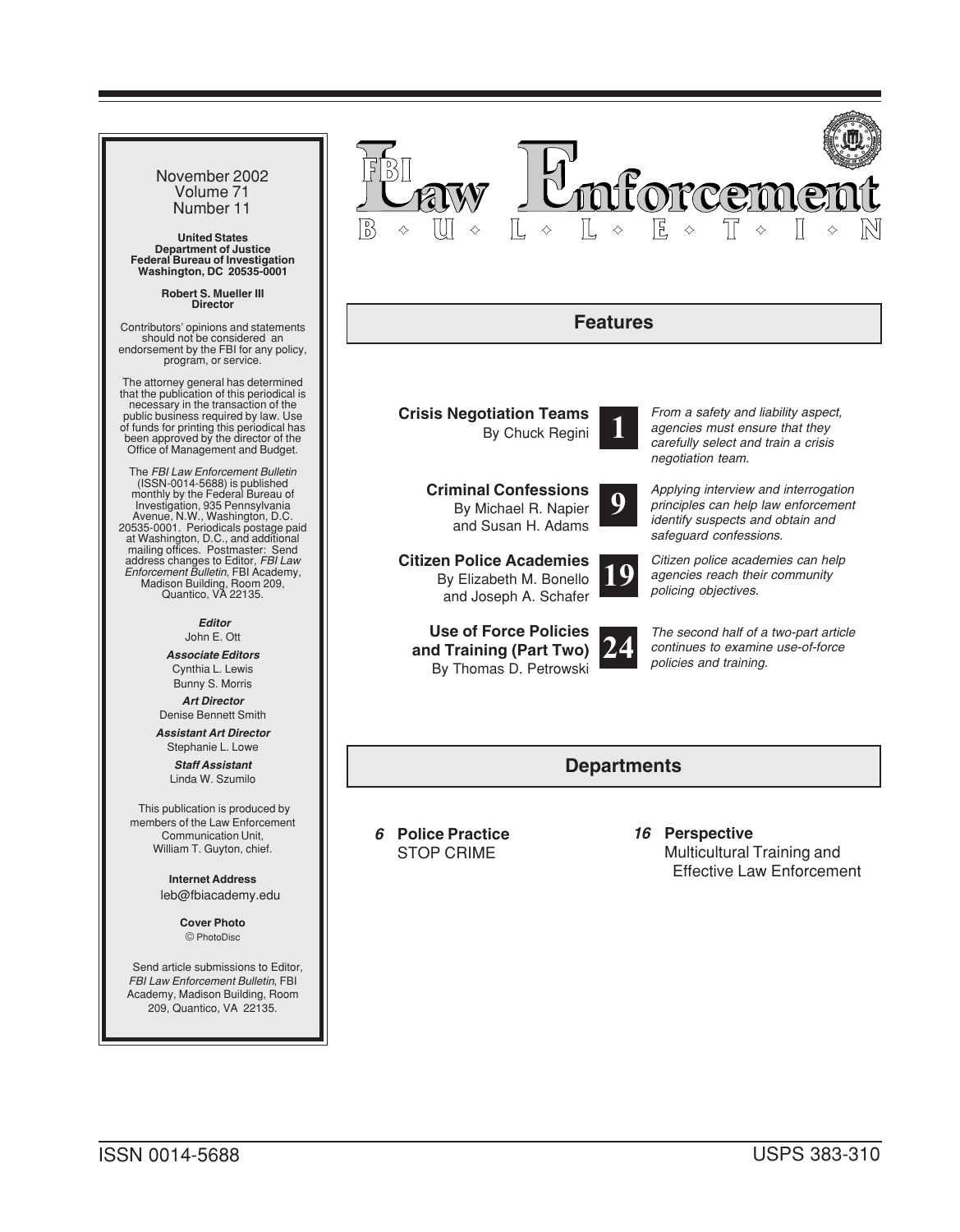# **Crisis Negotiation Teams Selection** and Training By CHUCK REGINI, M.A.

risis negotiation is one of<br>law enforcement's most **C** risis negotiation is one of law enforcement's most effective tools. The successful resolution of tens of thousands of hostage, barricade, attempted suicide, and kidnapping cases throughout the world repeatedly has demonstrated its value. Developed over 25 years ago, the concept has helped save the lives of countless law enforcement officers, hostages, and suicidal subjects.<sup>1</sup> These successful cases, as well as those that resulted in the loss of fellow officers and hostages, have shown the need for careful deliberation in the selection and training of a crisis negotiation team (CNT).<sup>2</sup> Certain skills and expertise make more successful negotiators, which result in more peaceful resolutions in shorter time frames.

Law enforcement agencies strongly believe in the importance of selecting and training wellstaffed and well-equipped tactical teams, but some departments fail to take the same approach with their CNTs. Today, crisis negotiation constitutes a highly refined law enforcement discipline. From a



safety and liability aspect, law enforcement administrators must understand how to select, organize, train, and equip teams of crisis negotiators to work with their tactical teams in handling the specific types of incidents that agencies encounter today.<sup>3</sup>

#### **SELECTING TEAM MEMBERS**

#### **The CNT Leader**

The selection of a leader presents the first consideration in organizing and staffing a CNT. The position of CNT leader, as well as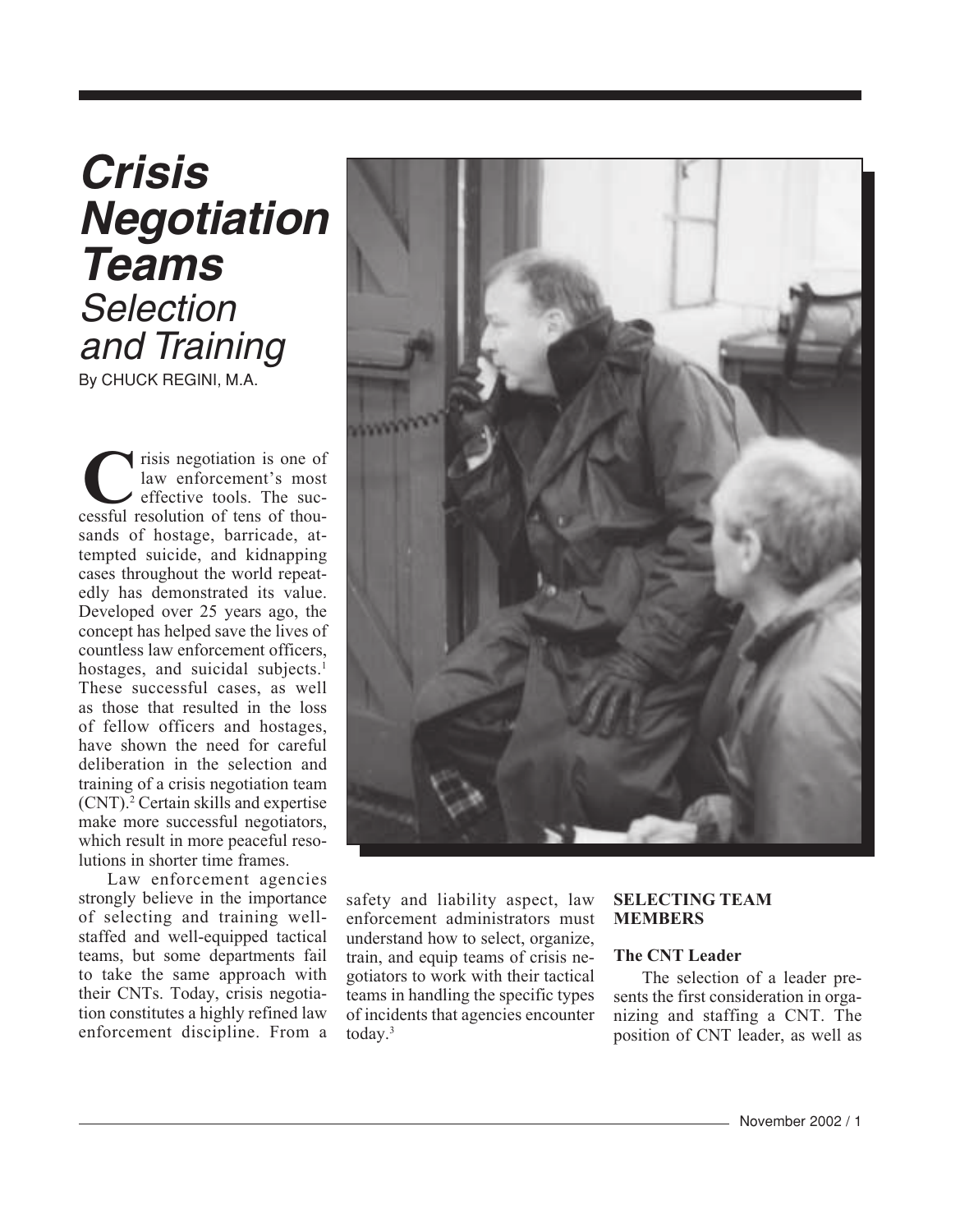tactical team leader, may be the most critical in a hostage-barricade incident. CNT leaders must be experienced, knowledgeable, and articulate supervisors or senior investigators. Additionally, they should be well trained in the most current procedures for establishing and maintaining negotiations with a hostage-taker or barricaded subject, interfacing with a tactical team, and assessing the behavioral dynamics in an incident, including risk assessment. CNT leaders also must understand how to devise a flexible negotiation strategy based on this dynamic assessment and effectively articulate this strategy to the incident commander and tactical team leader. They also should have some knowledge of behavioral sciences because an incident assessment entails an understanding of human behavior and often involves communicating with mental health professionals. Further, a familiarization with certain psychological

and sociological concepts often proves helpful. This can be attained through college classes, crisis negotiation training sessions, and other professional conferences and seminars, as well as working as a criminal investigator and conducting numerous interviews of hostile and manipulative subjects and witnesses.

CNT leaders optimally should be equal in rank to the tactical team leader to facilitate discussion of alternative courses of action and balance in reaching consensus on strategy recommendations. Frequently, CNT leaders are subordinate to tactical team leaders. Having one team leader higher in rank can act as an inhibiting factor in discussions and result in one team leader dominating the strategy formulation and having more influence with the incident commander.

Availability and time commitment also are important considerations in the selection of a CNT leader. CNT leaders typically will respond to every hostage-barricade incident, which can be a fulltime job in many large cities. CNT leaders also have responsibilities even when no ongoing incident exists. They train CNT members, recruit new members, acquire equipment, keep open communication with on-scene commanders and tactical team leaders, document CNT training and operations, maintain a standard operating procedure for crisis negotiations, and stay current in the professional literature on crisis negotiations and recent cases. Additionally, CNT leaders are responsible for the morale of the CNT and should ensure that the team is recognized appropriately for its performance. Working on a CNT can be a demanding and thankless job. Call-outs occur typically during the late evening or early morning and can last for hours, sometimes days. CNT leaders, as well as agency officials, should ensure that CNT members understand that they are appreciated for the sacrifices that they often must make.

#### **CNT Members**

The selection of CNT members proves important as well. The best criminal investigators tend to be the best crisis negotiators. Strong criminal investigators will have had contact with a wide variety of people in diverse, and often stressful and dangerous, circumstances. Further, the nonconfrontational and nonjudgmental approach of a good negotiator typically is found in criminal investigators who possess exceptional interview and interrogation skills.



 $\epsilon$ 

**Certain skills and expertise make more successful negotiators....**

"

Special Agent Regini serves with the Crisis Negotiation Unit, Critical Incident Response Group, at the FBI Academy.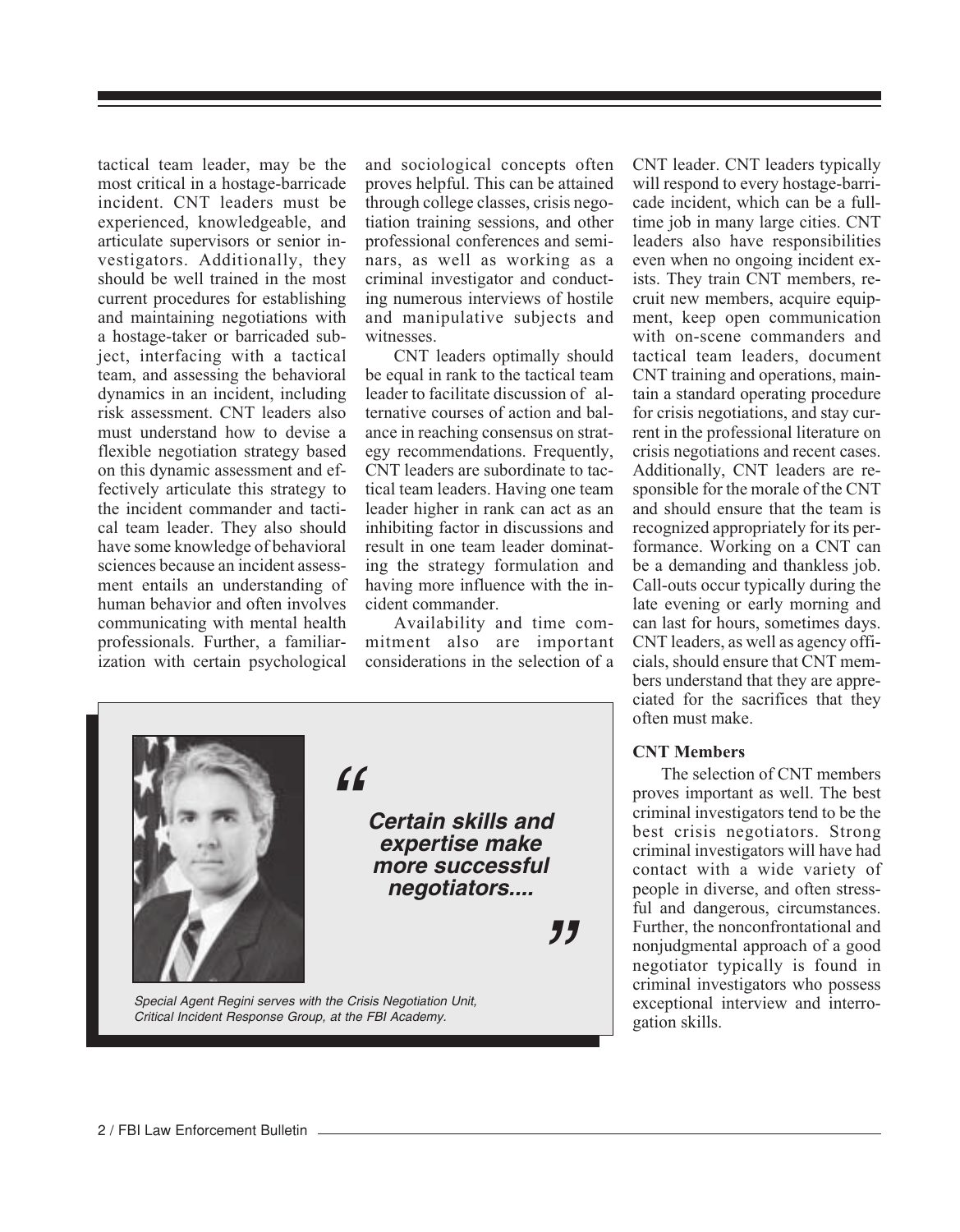Good crisis negotiators also must have the ability to remain calm under emotionally demanding situations. Talking to a hostagetaker who is holding a gun to the head of a small child and demanding a car in 5 minutes or he is going to kill the child can raise the emotions of the most seasoned agent or police officer. Yet, a good negotiator will maintain a steady and calm voice while deliberately applying the prescribed negotiation strategy. Self-control constitutes one of the most critical attributes of an effective negotiator.

As with the CNT team leader, availability and time commitment also are important considerations in selecting individual CNT members. They must have the time to participate in training and be available for call-outs, regardless of other responsibilities. Additionally, CNT members who know a foreign language can prove extremely beneficial in communities where residents speak that particular language.

#### **ASSIGNING RESPONSIBILITIES**

More than one negotiator needs to work an incident. The FBI's Crisis Negotiation Unit recommends that agencies use at least three negotiators in each incident. One team member acts as the primary negotiator and engages the subject in dialogue. The second team member acts as the coach, or secondary negotiator, and assists the primary in choosing specific dialogue and communication techniques. The third team member acts as the team leader and assists in formulating the overall negotiation strategy and interfaces with the other crisis response components as they arrive, such as tactical team members, the incident commander, investigators, and a myriad of others, to collect and disseminate information for the negotiators. Some jurisdictions recommend four to six CNT members for smaller incidents.<sup>4</sup> As an incident becomes larger or more protracted, more CNT members will be required as the functions of the CNT increase and communication,

**CNT leaders, as well as agency officials, should ensure that CNT members understand that they are appreciated for the sacrifices that they often must make.**  $\frac{1}{2}$  CN1<br>as a<br>should

coordination, and strategy assessment become more complex and difficult.<sup>5</sup> In a significant protracted hostage incident, as many as 8 to 10 CNT members working two 12 hour shifts may be required, resulting in a total of 16 to 20 negotiators. **THE**<br>
asses<br>
lex an<br>
otracte<br>
s 8 to 1

In the initial development of law enforcement crisis negotiations, one or two negotiators handled most incidents. A tactical team would deploy to an incident with a full compliment of wellequipped personnel trained to handle the most common tactical

contingencies and would begin to develop a strategy while negotiators simply talked to the subject. Often, negotiators had minimal training, no assistance or intelligence information, and little interaction with the tactical team. Experience has revealed that a properly staffed CNT can more thoroughly assess an incident, generate better strategies, and efficiently perform vital team functions, such as coaching the primary negotiator talking with the subject, maintaining situation boards, keeping a log, communicating with the incident commander and command post, and corresponding with the tactical team. The analysis of thousands of hostage, barricade, and attempted suicide cases in the law enforcement negotiation community has identified these functions as crucial to conducting smooth and effective negotiations. Disasters can occur when agencies ignore any of these functions.

### **TRAINING THE TEAM**

Once an agency has selected a team and assigned responsibilities, they must determine the type of training that members need. What do new, as well as experienced, negotiators and team leaders need to know to effectively handle the types of incidents police negotiators face today? Agency training programs should address the most common types of incidents that the CNT is likely to encounter and reflect the most current proven professional knowledge in the field.<sup>6</sup>

The FBI's Hostage Barricade Statistics (HOBAS) indicate that most police CNTs are not engaged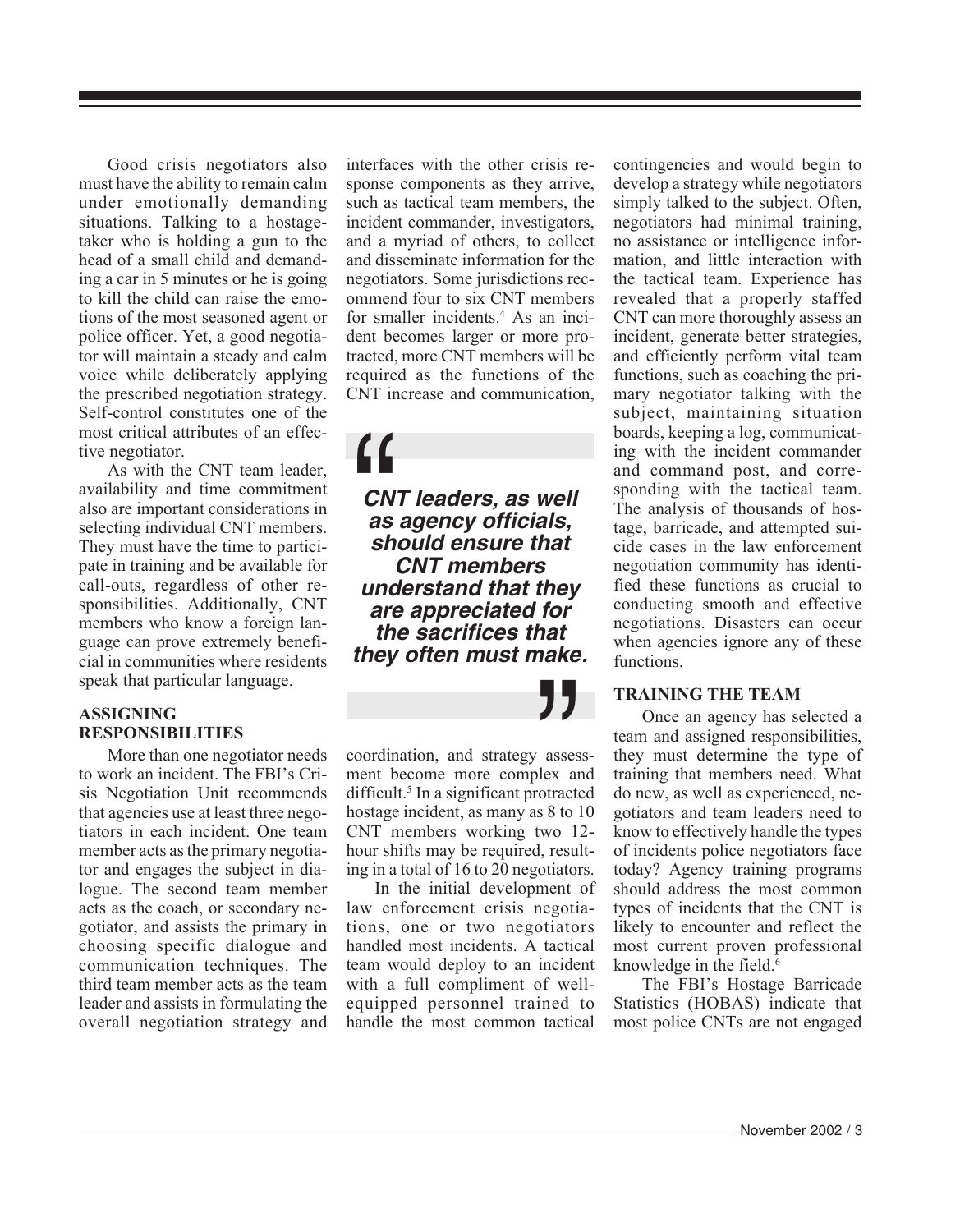in conventional hostage incidents in which a subject holds a hostage to obtain some concession from the police or government.<sup>7</sup> These stereotypical hostage incidents involve subjects with substantive demands. Some of the best examples of this type of incident may occur in correctional settings where several inmates take over a portion of a facility and hold staff members hostage to demand better living conditions or transportation for escape. HOBAS indicates that most incidents handled by police CNTs do not involve substantive demands, rather they involve subjects in crisis.<sup>8</sup> These subjects face a seemingly insurmountable problem or loss and are unable to cope with it or solve it. The subject's problemsolving skills to find peaceful alternatives have failed. Typically, the subject will be in a heightened emotional state, exhibiting some form of anger, depression, or frustration.<sup>9</sup> Examples of these crisis situations include domestic violence-based hostage-barricade situations, trapped criminals/fugitives, attempted suicides, and incidents involving subjects with mental illness. These incidents require skills in crisis intervention, not conventional hostage negotiation bargaining to resolve them.<sup>10</sup>

CNT training consists of basic skills training, advanced/specialized skills training, team leader skills training, and regular team and individual skills maintenance training. The FBI's Crisis Negotiation Unit recommends that, at a minimum, new CNT members attend a 40-hour basic crisis negotiation course, which should include extensive training in crisis intervention, suicide assessment and intervention, and knowledge of how to work the various positions on a CNT in an incident and how to operate with a tactical team as well. The basic training should include extensive and various roleplaying drills and case studies of actual incidents.

Experienced CNT members can use advanced or specialized training for further work in crisis intervention techniques, which could include training in handling

**CNTs also should be familiar with how their agencies' tactical teams operate in certain situations.** "

manipulative subjects, reframing techniques to put a "different spin" on negative thoughts and perceptions of hostile subjects, and using guided discovery-questioning techniques to augment a negotiator's basic problem-solving skills. Advanced/specialized classes for experienced CNT members and CNT leaders should include further training and practice in risk assessment, legal considerations in hostagebarricade incidents, procedures for handling a protracted/major **77**<br>framin<br>nt spin<br>perce<sub>l</sub><br>nd usin

incident, effects of alcohol and other drugs, kidnap/extortion negotiations, role of the media in crisis negotiations, and use of third-party  $intermediaries<sup>11</sup>$  and mental health professionals.

Experienced negotiators and CNT leaders should practice strategy and risk assessment using actual case studies in assessment drills, as well as role-playing exercises. Strategy and risk assessment are important functions of both CNT and tactical team leaders. Each team leader must analyze the facts and circumstances as they become available and make strategy recommendations to the incident commander based upon proven concepts and previous incidents, not conjecture and anecdotal information.

CNTs also should be familiar with how their agencies' tactical teams operate in certain situations. CNTs regularly should practice delivery, hostage release, and surrender plans with their tactical teams. There are sensitive, and often very dangerous, evolutions during a hostage-barricade situation. The potential for miscommunication between the CNT, hostagetaker, and tactical team is high. A small annual, or semiannual, joint exercise with the CNT, tactical team, and any officials who may find themselves in the role of an incident commander can greatly help alleviate any potential miscommunications.

Attendance at national or regional negotiation conferences and seminars also offers an opportunity for CNT members to review incidents from other agencies, see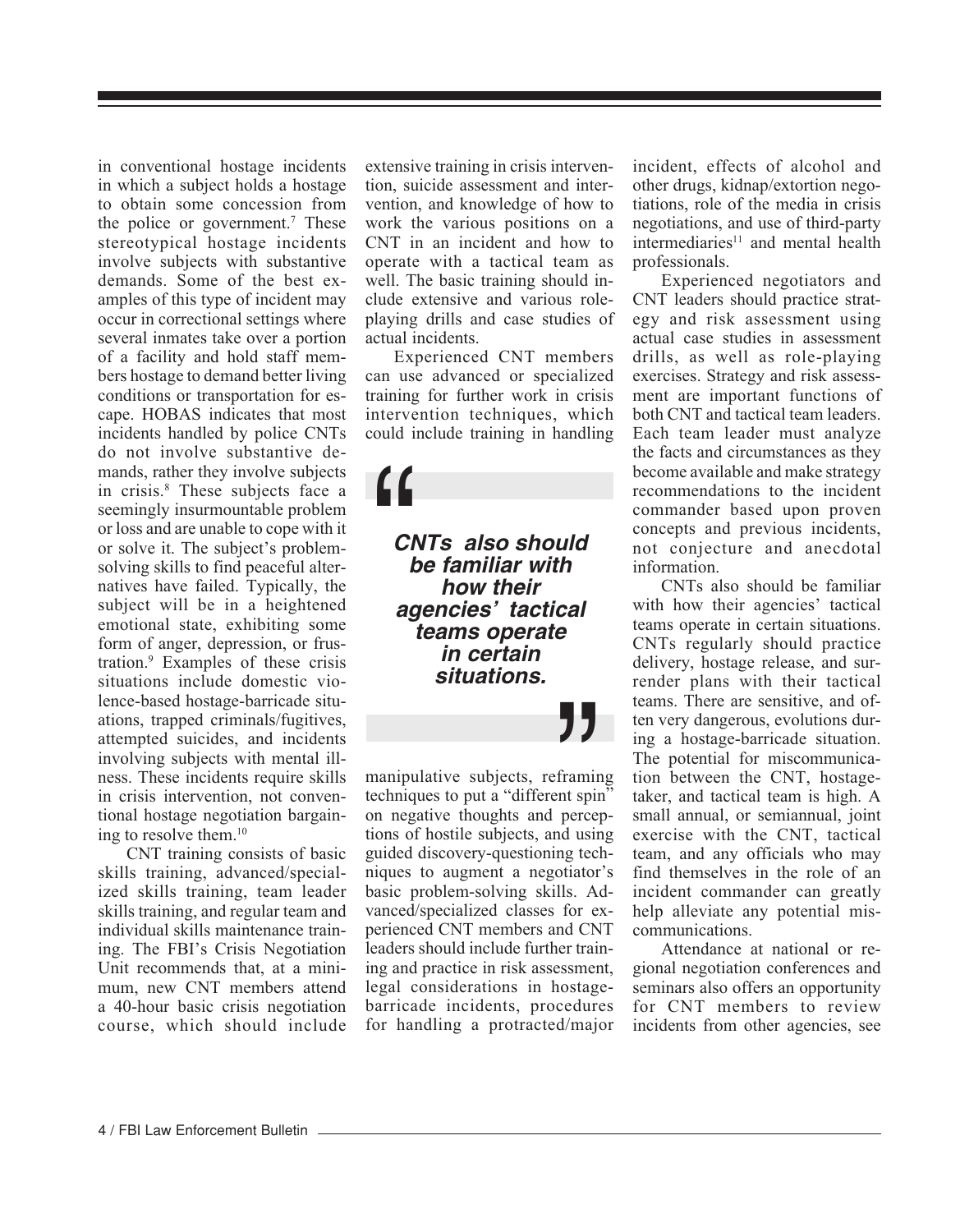the problems encountered, and learn how the respective agencies overcame these problems. It also gives CNT members an opportunity to hear actual negotiation tapes from hostage-barricade incidents. CNT members can observe the high emotional states of the subjects and how other CNTs assessed the situation, formulated strategy, and applied crisis intervention and hostage negotiation skills to resolve the incidents. This is an excellent way to obtain valuable experience in handling these types of subjects. This kind of exposure has an "inoculation" effect on the CNT so that they do not become alarmed or dismayed at the emotions exhibited by subjects in these types of incidents and are better able to maintain composure and self-control while dealing with them.

#### **CONCLUSION**

From a liability and safety standpoint, law enforcement agencies must ensure that they carefully select a crisis negotiation team and that the team maintains a high level of proficiency in the application of their skills.<sup>12</sup> Most CNTs do not have enough hostage-barricade incidents to maintain this level of proficiency through operations alone. Just as with tactical teams, mandatory regular periodic training proves vital to sustaining a CNT's proficiency. CNT team leaders also must ensure that this training is well documented in case agencies must demonstrate their efforts to ensure that their crisis response personnel remain at a high level of proficiency.

Modern law enforcement agencies rely on properly trained, equipped, and staffed crisis negotiation teams to work with their tactical teams in handling the critical incidents that may develop. Given the significant role of a police department's CNT in saving the lives of police officers, hostages, and suicidal subjects, agencies must ensure that their CNTs are carefully selected and well trained in the most current techniques and case studies; oversights easily can lead to tragedy.  $\triangleleft$ 

#### **Endnotes**

<sup>1</sup> Gary W. Noesner, "Negotiation Concepts for Commanders," *FBI Law Enforcement Bulletin*, January 1999, 6-14.

2 Based on statistics from the FBI's Hostage Barricade System (HOBAS) database, March 2001.

3Anthony Hare, "Training Crisis Negotiators: Updating Negotiation Techniques and Training," in Randall Rogan, Mitchell Hammer, and Clinton R. Van Zandt, *Dynamic Processes of Crisis Negotiations* (Westport, CT: Praeger Publishers, 1997), 159.

4 Ray Birge, "Barricade and Hostage Incidents: Team Roles and Structure Provide the Balance," *The Negotiator, Official Publication of the California Association of Hostage Negotiators*, Spring 2001, 1.

5 FBI, Critical Incident Response Group, Crisis Negotiation Unit, "Negotiation Operations Center Protocols" class.

6 Supra note 3.

7 Supra note 2.

8 Supra note 2.

9 Michael J. McMains and Wayman C. Mullins, *Crisis Negotiations* (Cincinnati, OH: Anderson Publishing, 1996).

 $10$  Ibid.

<sup>11</sup> Stephen J. Romano, "Third-Party Intermediaries and Crisis Negotiations," *FBI Law Enforcement Bulletin*, October 1998, 20-24.

<sup>12</sup> Jeffrey Higginbotham, "Legal Issues in Crisis Management," *FBI Law Enforcement Bulletin*, June 1994, 27-32.

### **Wanted: Notable Speeches**

he *FBI Law Enforcement* **T***Bulletin* seeks transcripts of presentations made by criminal justice professionals for its Notable Speech department. Anyone who has delivered a speech recently and would like to share the information with a wider audience may submit a transcript of the presentation to the *Bulletin* for consideration.

As with article submissions, the *Bulletin* staff will edit the speech for length and clarity, but, realizing that the information was presented orally, maintain as much of the original flavor as possible. Presenters should submit their transcripts typed and doublespaced on 8<sup>1</sup>/<sub>2</sub>- by 11-inch white paper with all pages numbered. When possible, an electronic version of the transcript saved on computer disk should accompany the document. Send the material to:

Editor, *FBI Law Enforcement Bulletin* FBI Academy Madison Building, Room 209 Quantico, VA 22135 telephone: 703-632-1952, e-mail: leb@fbiacademy.edu

November 2002 / 5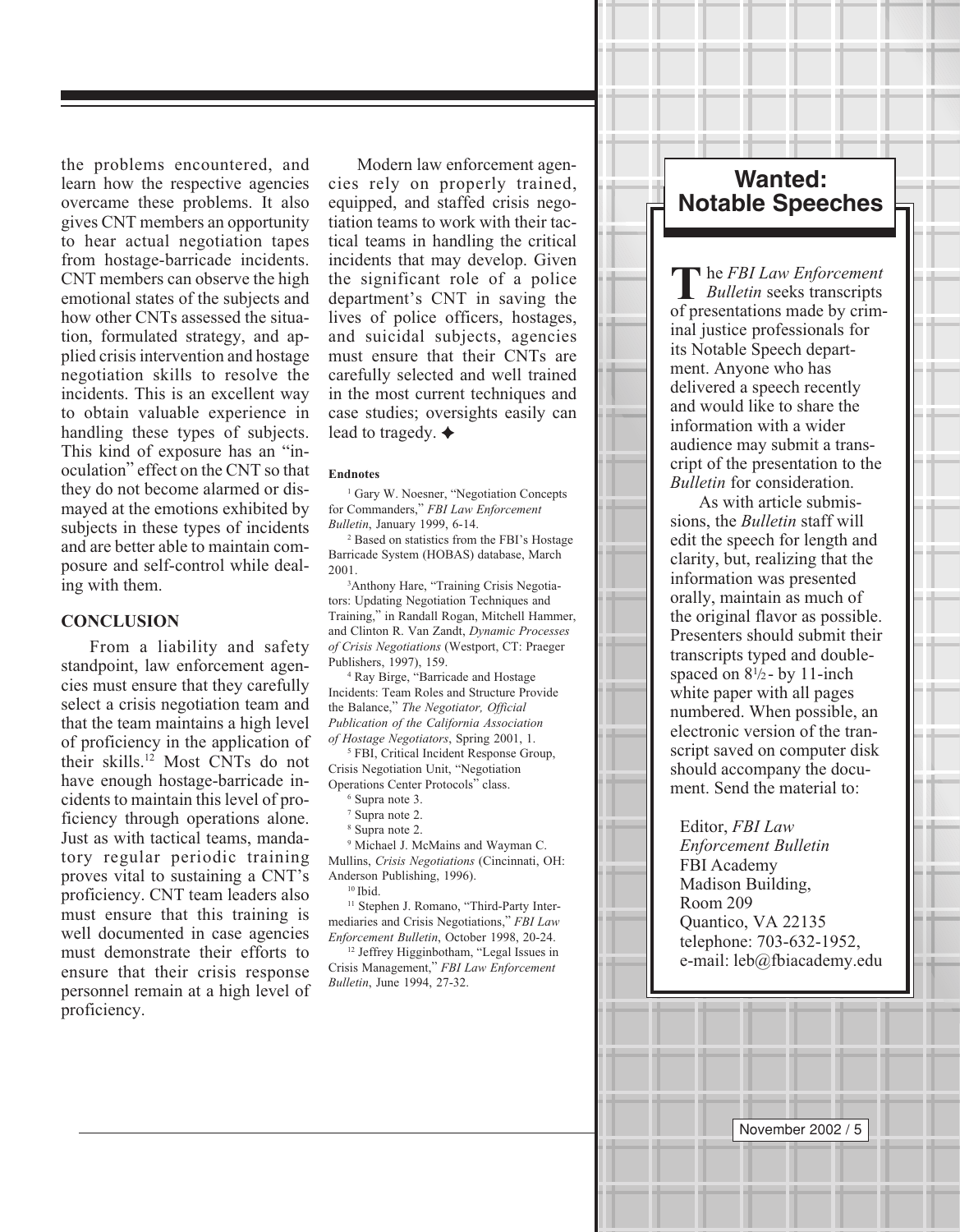# **Police Practice**

### **STOP CRIME**

Systematic Tracking Operation Program Community Reporting Incidents More Effectively

By James Larsen



© Tribute

oor communication within any police depart-<br>ment can limit the information flow between managers and line personnel. Getting the information from one unit to another before it becomes outdated is an ongoing struggle. To help eliminate this problem, the Plantation, Florida, Police Department implemented the Systematic Tracking Operation Program Community Reporting Incidents More Effectively (STOP CRIME).

### **Background**

STOP CRIME derives its foundation from the New York City Police Department's CompStat (Computerized Analysis of Crime Statistics) initiative. A crime-mapping software application, designed by two former New York City Transit Police officers in 1992, constitutes the heart of CompStat. The software application demonstrated areas where criminal activity occurred, which helped law enforcement officers develop enforcement strategies. As information

became a powerful tool for police administrators and line personnel, accountability, a second part of the CompStat process, developed. The accountability process resulted in scheduled meetings where precinct commanders reported to a review panel. The review process evolved into a high-pressure setting where commanders answered queries about criminal activity in their precincts.

In March 2000, the Plantation Police Department researched a patrol district concept predicated on accountability and dividing the city into two sections to make it more manageable. The department published a template to explore the possibility and solicit recommendations from line personnel. Over the next 6 months, department administrators met several times to discuss the accountability factors most applicable and important to the agency's management.

#### **Implementation**

On October 1, 2000, the Plantation Police Department implemented the district concept with a monthly accountability process incorporated in the plan. Two captains, with responsibility and accountability for the crimes, incidents, problems, and community concerns that arise in their areas, command the districts. The agency adopted the SARA (scanning, analysis, response, and assessment) model of problem solving as a tool for critical thinking.<sup>1</sup> Problem ownership constitutes one of the key components to the SARA model and the district plan. Detectives and zone officers under the new concept have responsibility for solving problems, and they provide monthly activity accounts to their sergeants who, in turn, compile a comprehensive report to each district commander.

Once a month, the district commander presents an accountability report and gives an oral presentation to the STOP CRIME board, which consists of the chief of police and the two deputy chiefs. The crime analyst also attends these meetings to assist the district commanders with statistical data and any information needed during the presentation.

### **Results**

The STOP CRIME program helps the Plantation Police Department improve communication. Although the department has a somewhat traditional organizational structure and supports the concepts of chain of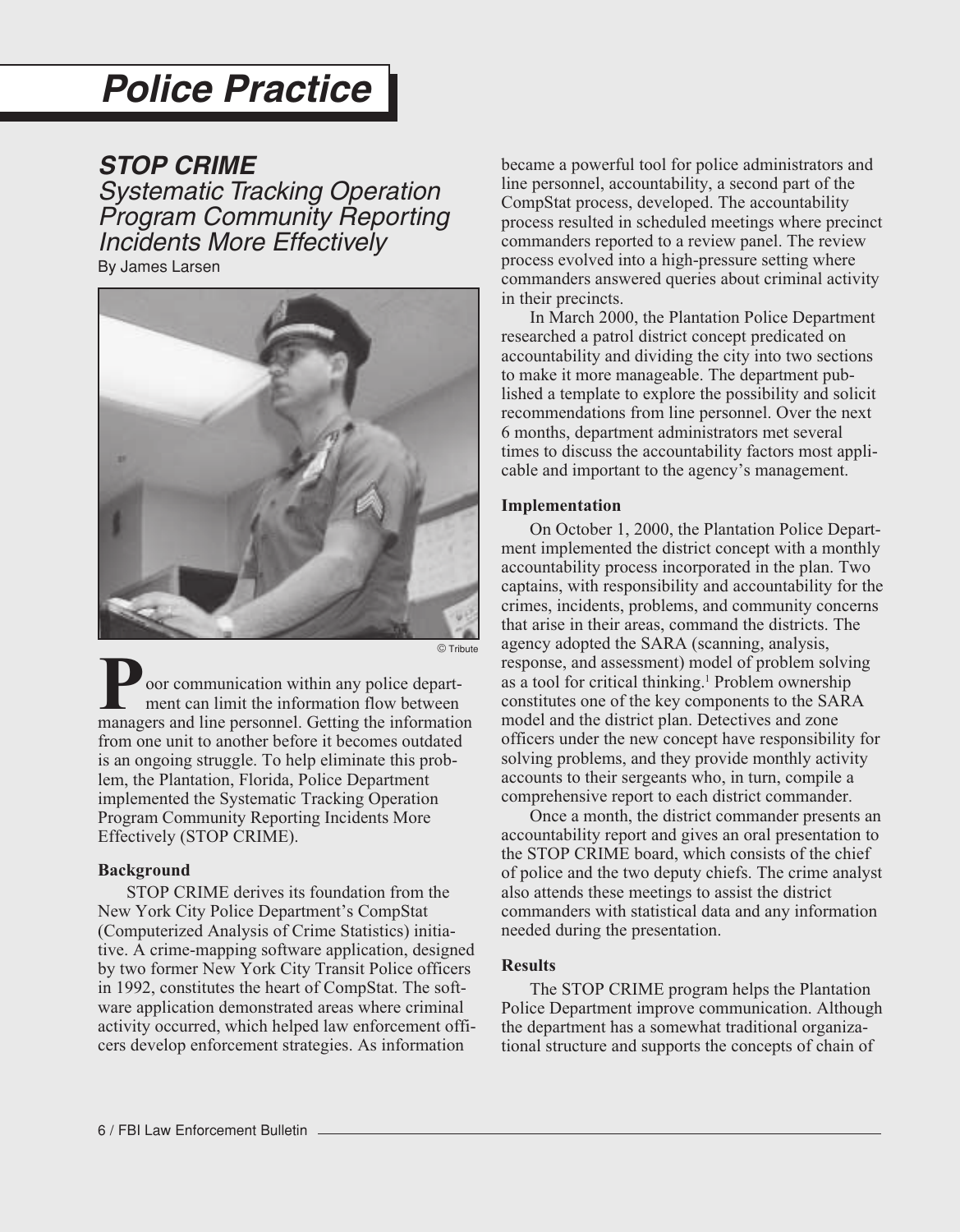command, STOP CRIME has flattened the communication flow within the agency. On a daily basis, this process enhances the exchange of information on criminal activity. Road patrol district commanders obtain essential information directly from such sources as detectives and officers in an effort to reduce the filtering of communication.

The board review process makes the STOP CRIME program slightly different from other accountability systems. Commanding officers present both written and oral presentations, with the question and answer segment designed around a positive brainstorming format. Officers present empirical data, but mere numbers do not provide the basis for critiquing command staff; the process encompasses total quality management more than numerical analysis. The STOP CRIME program measures short- and longterm goals and not only quantitative objectives but also, more important, qualitative goals of the organization and the community that it serves. It seeks empowerment and ownership, rather than focusing on criticism. The STOP CRIME program couples with the district concept to provide several benefits, such as—

- an increased commitment to community policing;
- the development of two neighborhood enhancement projects;
- strengthened vertical communication;
- the establishment of a comprehensive reporting system;
- accountability at all levels of the organization;
- the nurturing of problem-solving skills throughout the agency; and
- the ownership of problem and empowerment of personnel.

The Plantation Police Department's traffic initiative represents one example of a quantitative plan using both the STOP CRIME accountability program and the district concept. During 2000, Plantation experienced a dramatic increase in the traffic fatalities rate. In 1999, 6 deaths resulted from traffic crashes, compared with 25 in 2000. These occurrences prompted a vigorous traffic program to curb traffic violations within the city limits, which

## **Highlights of Survey Results**

Items of major concern to residents in their neighborhoods

|                   | Yes | No  | <b>Unknown</b> |
|-------------------|-----|-----|----------------|
| Traffic           | 43% | 52% | 5%             |
| Juveniles         | 32% | 63% | 5%             |
| Drugs             | 17% | 78% | 5%             |
| <b>Burglaries</b> | 44% | 50% | 6%             |
| Robberies         | 29% | 66% | 5%             |
| Auto thefts       | 24% | 71% | 5%             |
| Code enforcement  | 25% | 70% | 5%             |
|                   |     |     |                |

Frequency that residents see a police officer/ vehicle in their neighborhoods

| Very often | 23% |
|------------|-----|
| Sometimes  | 62% |
| Never      | 13% |
| Unknown    | 2%  |

Number of residents who have been a victim of crime and *did not* call the police

| Yes<br>No<br>Unknown | 11%<br>84%<br>4% |  |
|----------------------|------------------|--|
|                      |                  |  |

entailed both an education and awareness program coupled with an increase in selective traffic enforcement. The department received the first data to support the possibility of a positive impact of the program in June 2001. The crime analyst published a citywide traffic evaluation comparing January through March 2001 statistics with data collected for the same time period in 2000. The agency issued 6,119 citations in the first 3 months of 2001, an increase of 33 percent over the previous year. As the citations increased by this significant number, the traffic crashes decreased by 7 percent in the same time frame. The number of fatalities also declined from 25 in 2000 to two in 2001.

Measuring success qualitatively proves more difficult. The agency surveyed the community in an effort to establish a base level of satisfaction. The department distributed approximately 3,000 surveys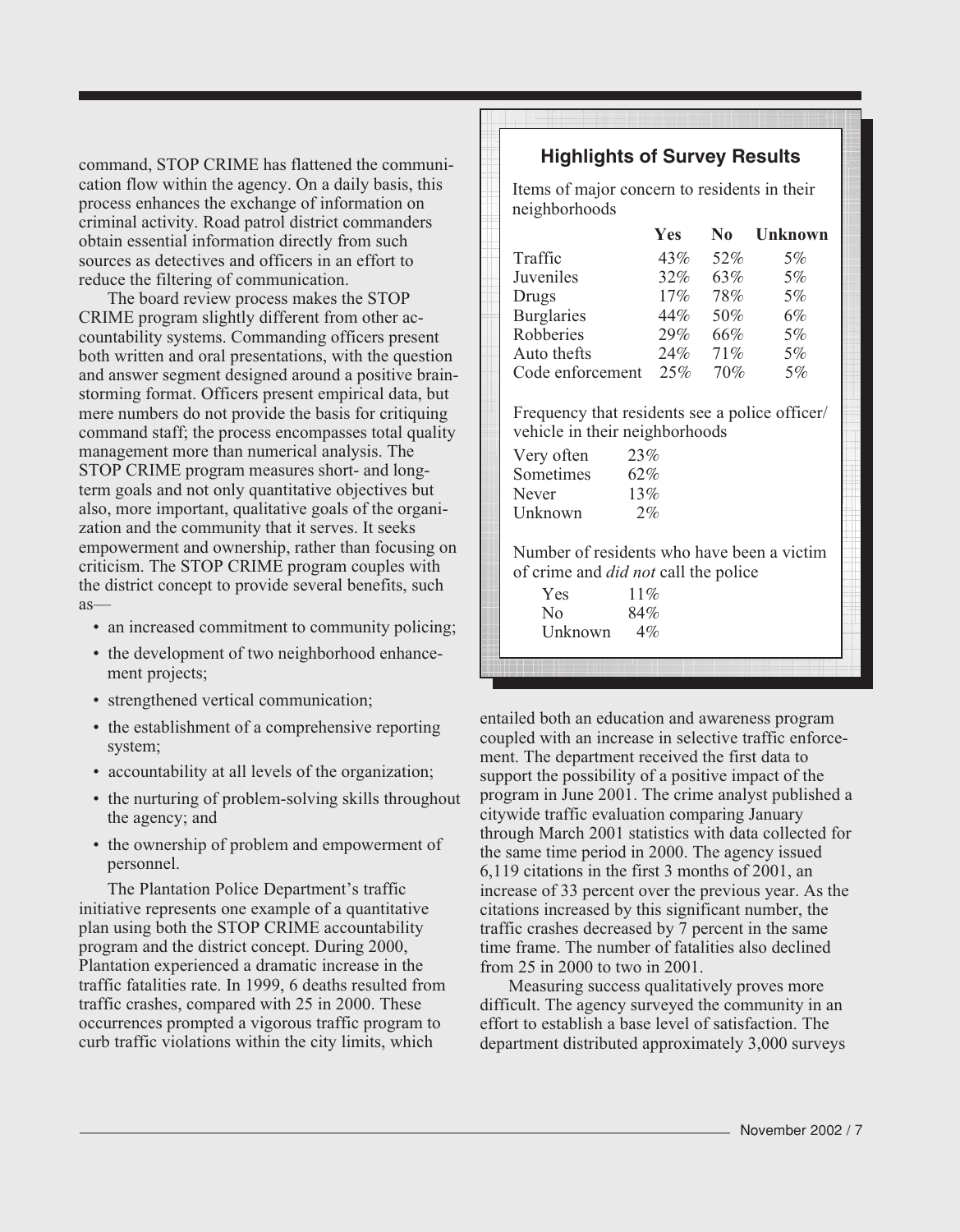throughout the city and experienced a 14 percent return rate. The survey revealed that 63 percent of the respondents were very satisfied with the quality of life in their neighborhoods and 51 percent stated that they were very satisfied with the police who serve their communities. Of those responding, 61 percent never have been victims of a crime in Plantation, and, when asked how they would rate their perception of crime in Plantation, 51 percent responded that it was a minor problem. Future surveys that the department conducts should reveal the impact that these programs have in Plantation.

#### **Conclusion**

The success of law enforcement agencies depends on the sharing of information between managers and line personnel. The Plantation, Florida, Police Department implemented its STOP CRIME program to improve communication among its officers and to ensure accountability at all levels of the agency. The program's flexibility highlights change to reflect the conditions of the community while adhering to the

accountability aspect of the program. Further, the STOP CRIME program focuses on employee empowerment and problem ownership. District commanders make regular presentations about crimes in their areas to a review board, answer questions, and work with managers to find solutions. By enhancing the method by which information is communicated among managers and line personnel, the Plantation Police Department has become more prepared to STOP CRIME.

*For more information on the Plantation, Florida, Police Department's STOP CRIME Program, please contact Captain Jim Larsen at 954-797-2111.*

#### **Endnotes**

<sup>1</sup> For more information on SARA models, see Terry Eisenberg and Bruce Glasscock, "Looking Inward with Problem-Oriented Policing," *FBI Law Enforcement Bulletin*, July 2001, 1-5; and Loreen Wolfer, Thomas E. Baker, and Ralph Zezza, "Problem-Solving Policing: Eliminating Hot Spots," *FBI Law Enforcement Bulletin*, November 1999, 9-14.

Captain Larsen serves with the Plantation, Florida, Police Department.



8 / FBI Law Enforcement Bulletin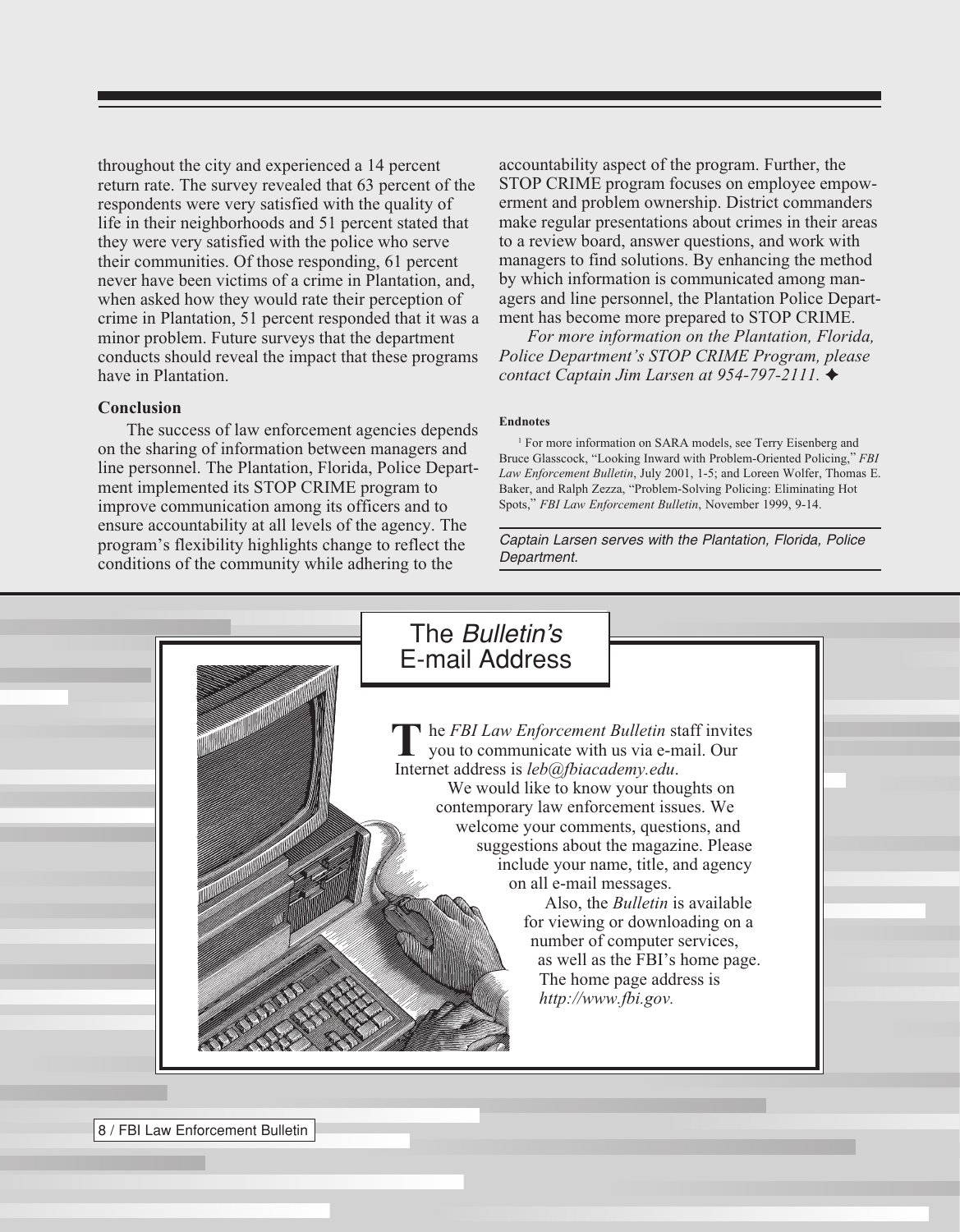

merican law enforcement consists of dedicated, talented men and women of **A merican** law enforcement<br>
consists of dedicated, tal-<br>
ented men and women of<br>
integrity and vision. Such officers would not sacrifice their sworn duty to catch a criminal by knowingly allowing the conviction of an innocent suspect. To do so would leave a criminal free to act again. Investigators attempt to identify, charge, and prosecute the criminal population by operating within an ethical framework in diverse, sometimes uncertain, but always challenging circumstancess.

Widely used law enforcement interview and interrogation techniques recently have come under scrutiny. Fundamental interview

and interrogation principles can counter the criticisms, however, and safeguard the confessions by compiling solid, incriminating evidence.

#### **CHALLENGES TO CONFESSIONS**

Some critics of law enforcement techniques have gained notoriety, as well as some credibility.<sup>1</sup> Several criticisms earn merit by reminding investigators of practical procedures to safeguard the interviewers' most valued work product, the confession.

Critics use the term "coercive" to describe interview and interrogation tactics, claiming that they result in a coerced confession. The difficulty of identifying, with certainty, the number of confessions obtained through coercion hampers the critics' position.<sup>2</sup> Acquiring an accurate representation of false confessions obtained under police questioning remains imperative, and ongoing research attempts to address this need.<sup>3</sup> Even if each alleged false confession was indeed deceptive, the occurrence of alleged false confessions, when viewed in the framework of the millions of suspect interviews conducted annually, is statistically minuscule. Yet, professional officers view a single false confession as one too many.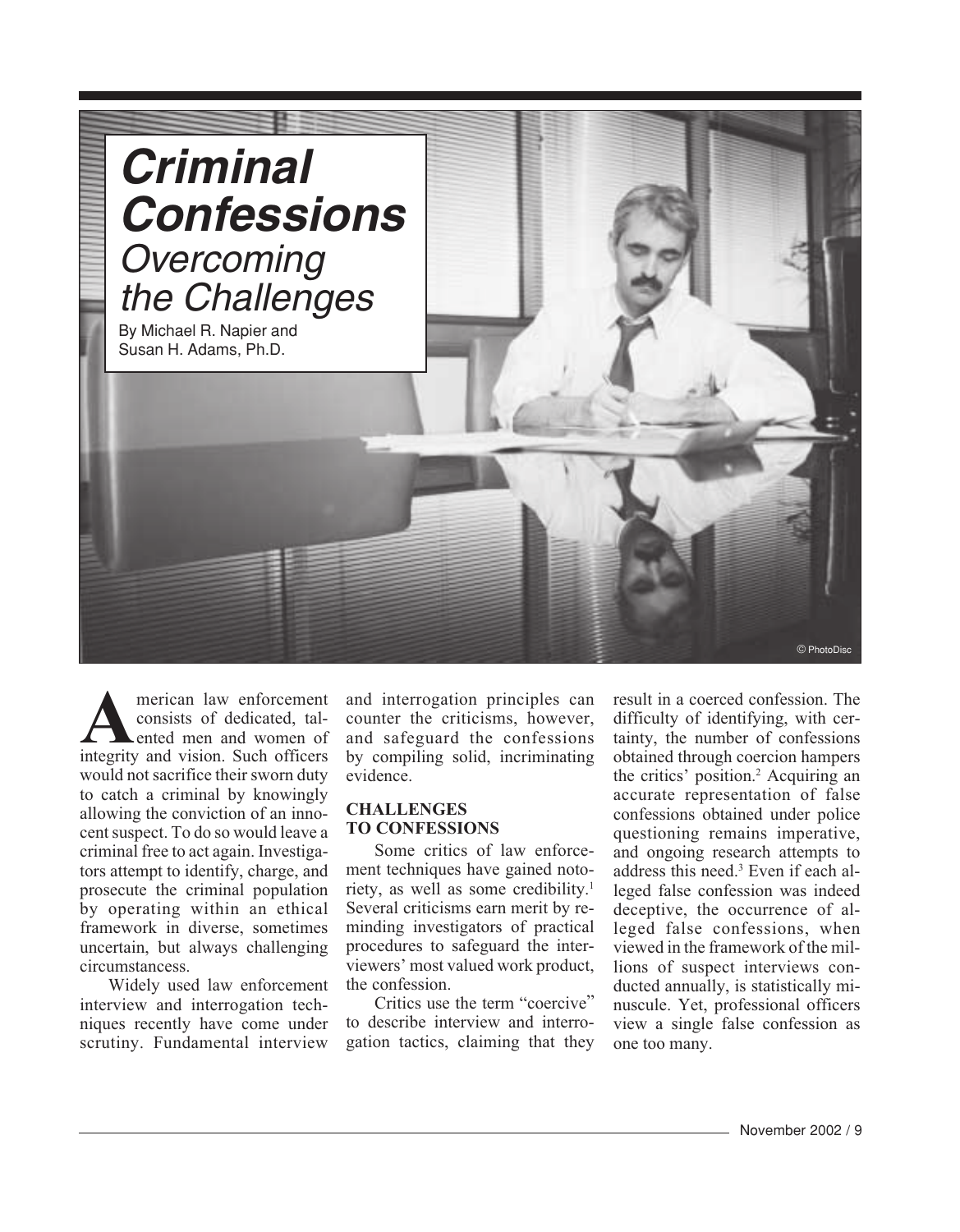The challenges to law enforcement interview tactics can be grouped into five categories. The application of corresponding interview principles, which involve simple and appropriate adjustments in style and technique, can address the criticism of law enforcement interview tactics. The application of these corresponding principles will enhance the suspect interview processes and strengthen the admissibility of confessions. When used regularly, these principles will illustrate the good-faith efforts of law enforcement in handling the investigative responsibilities of identifying suspects and obtaining constitutionally admissible confessions.

#### **CATEGORY 1: BEHAVIOR**

#### **Challenge: Reading the Suspect's Behavior**

One censure of police procedures involves observing the behavior of suspects in the interview room and selecting specific suspects for more intense investigative inquiry. Critics allege that an officer's ability to interpret behavior, such as the aversion of direct eye contact, is inadequate to protect the innocent from unreasonable investigative focus,<sup>4</sup> which may cause an improper concentration of limited police resources on the wrong suspect, thereby allowing the guilty party to escape detection. Critics accuse the police of placing excessive reliance on "hunches" and "on-the-spot reading" of verbal and nonverbal characteristics, using methods that are neither scientifically valid nor reliable. Investigations may focus on the wrong person because techniques do not distinguish between stressful responses caused by deception and responses to stress caused simply by accusatory interviewing.<sup>5</sup> Behaviors improperly interpreted by



Mr. Napier, a retired FBI special agent, serves as a consultant for interviewing strategies with a private firm in Manassas, Virginia.



Special Agent Adams is an instructor with the Law Enforcement Communication Unit at the FBI Academy.

investigators may take on the weight of perceived evidence and increase the intensity of the police focus.

#### **Interview Principle: Follow the Facts**

Some cases do not contain the gift of clear evidence to follow on the path to the case solution. Investigators, therefore, rely on investigative experience and anecdotal lessons to identify responses consistent with known deceivers or individuals with guilty knowledge. Law enforcement must place "gut instincts" in context, however, by comparing them with investigative and evidentiary facts, which take precedence over instincts. Thorough investigative techniques will avoid a narrow focus on specific individuals by investigating all viable leads capable of identifying additional suspects and eliminating wrongly identified suspects. If the investigative hunch or the supposition does not align with known facts, investigators always should follow the facts.

#### **CATEGORY 2: TRAITS**

#### **Challenge: Identifying Personal Vulnerabilities**

Several critics point out that certain individuals possess traits that make them overly susceptible to police interrogation techniques, thereby leading to coerced confessions.<sup>6</sup> These impressionable traits include youthfulness, a low or borderline intelligent quotient (IQ), mental handicap, psychological inadequacy, recent bereavement, language barrier, alcohol or other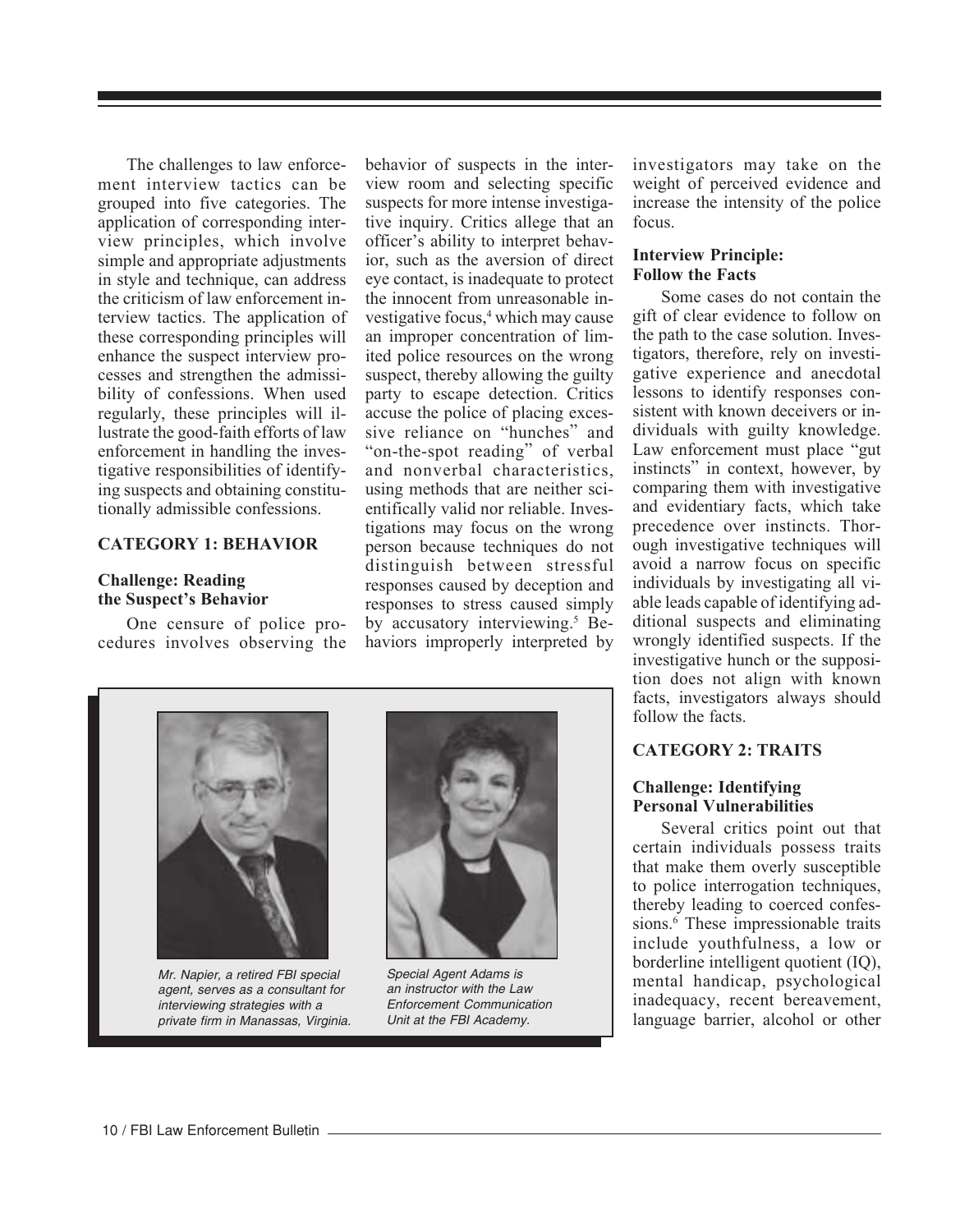drug withdrawal, illiteracy, fatigue, social isolation, or inexperience with the criminal justice system.<sup>7</sup> These traits have sufficient strength to affect the suspect's decisionmaking process, mental alertness, and suggestibility.

#### **Interview Principle: Know The Suspect**

The most productive interviews are planned well in advance. Except in exigent circumstances, competent investigators have learned to invest time in the initial information-gathering process.<sup>8</sup>

Investigators can design the initial, low-key interview phase to obtain "norming" information about how suspects normally respond, both verbally and nonverbally. This also presents an opportunity to gather information from suspects about their education and language ability, difficulties in life, and the foundation for their successes in life. By learning details about all aspects of a suspect's life and lifestyle, investigators can avoid subsequent problems.

For example, if officers believe that particular suspects have low IQs, not only should they check school records but also determine social-functioning ability. Do these offenders have below-normal intelligence, but a reputation for being street smart? To what language levels do they respond? What are their language difficulties or drug use patterns? How do they function in the real world? As noted by one interrogation expert, although suspects may have below-normal intelligence, they also may possess "a Ph.D. in social intelligence" or, what police officers call, street smarts.<sup>9</sup>

By examining varied aspects of suspects' lives and closely questioning each source of information, investigators can compile a witness list to later defend their choice of investigative techniques. Law enforcement should not accept assertions of mental or personality disability. They should ask for specific examples and exceptions

### $\begin{bmatrix} 1 \\ 1 \\ q \end{bmatrix}$ **...open-ended questions make successful lying difficult.**

from witnesses who know the suspects. Vulnerable qualities should not exclude suspects from being interviewed. Such vulnerabilities as reduced mental capabilities, the ability to withstand pressure, bereavement, mental illness, age, or other personal traits that may increase suggestibility require special care when using questioning techniques. Investigators should place the suspect's vulnerability in context, adapt the investigative approach, and fully document any adaptations. Additionally, law enforcement officers should plan specific word use to determine if suspects understand questions at a particular language level or if the investigator's terminology needs an explanation. If suspects understand **77**<br>the sus:<br>is should<br>abilities

language typically used with other offenders, investigators should document that fact, thereby substantiating concern for not overwhelming suspects or taking advantage of any declared vulnerability.

#### **Case Example**

A 10-year-old girl suddenly disappeared from a public street while on an errand to a store. A 29-year-old man became a suspect, and, through police investigation, he also became a suspect in a similar incident involving another prepubescent female 10 years earlier. Although the suspect was labeled intelligence handicapped at an early age, carefully gathered background information indicated his capability of dealing with life and living alone. Based on this knowledge, investigators felt that language adjustments were not necessary. Later testimony clearly indicated that the suspect understood each question and that he responded appropriately. Challenges to his multiple confessions were denied. The suspect now is on death row; his convictions for the two murders were based on confessions.

#### **CATEGORY 3: STATEMENTS**

#### **Challenge: Contaminating Confessions**

Some critics believe that police officers inadvertently contaminate confessions by relying on questions that contain crime scene data and investigative results.<sup>10</sup> Using crime scene or investigative photos in the questioning process may amplify this flaw. Through these procedures, the police might, in fact,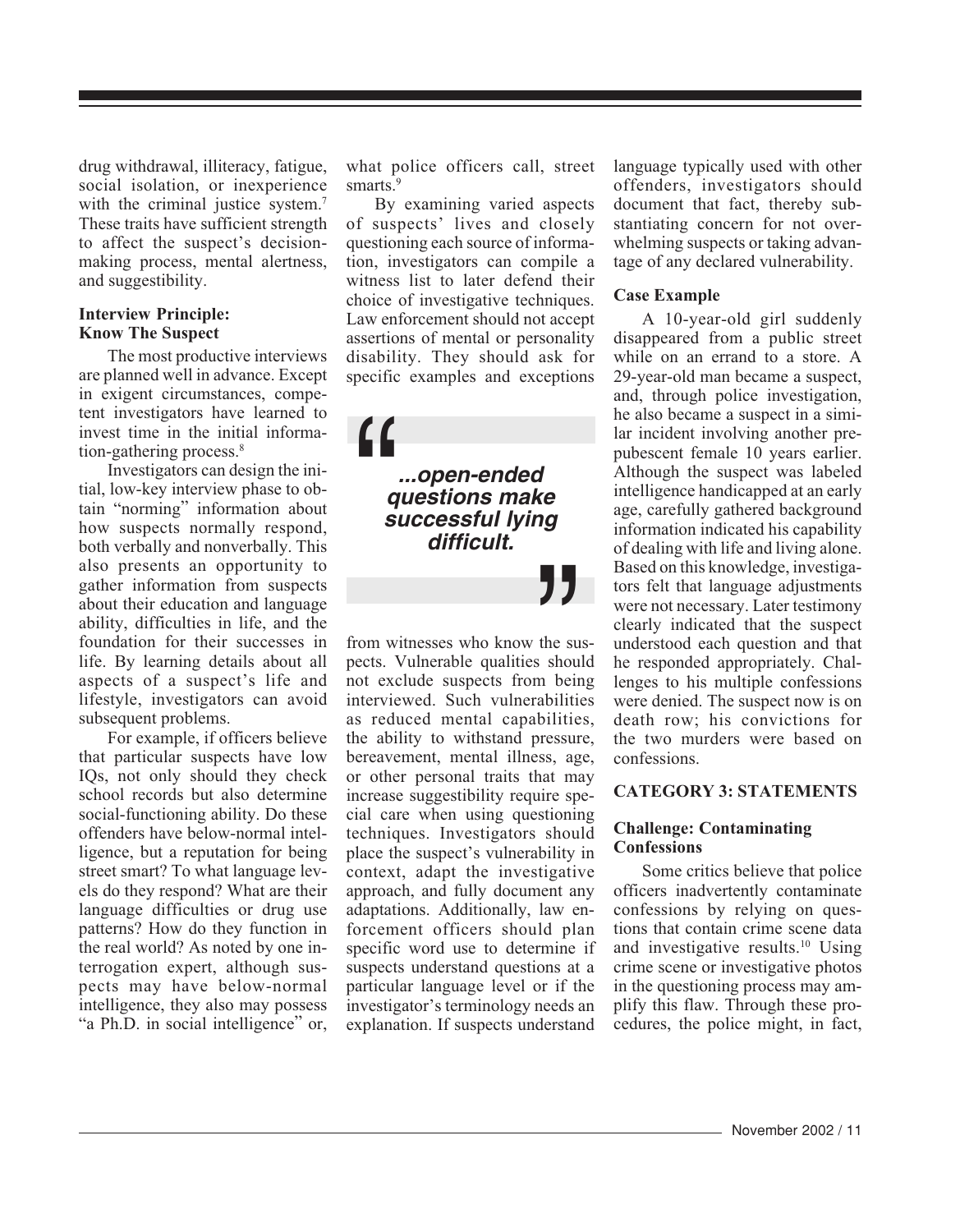"educate" suspects<sup>11</sup> by providing knowledge that suspects simply repeat in an effort to escape intense interrogation pressure. As a result, suspects appear to offer a valid confession.

#### **Case Example**

A 13-year-old female was raped, murdered, and decapitated. A 16-year-old male was questioned as an alibi witness for the suspect. During the questioning of the alibi witness, the police became suspicious of his personal involvement in the crime. Eventually, he provided a description of the crime and pointed out crime scene details indicative of his direct involvement in the murder and decapitation. Investigators remained persistent, and the youth later provided an explanation of how he knew incriminating details. He reported that, while being questioned, an investigator sorted through crime scene pictures attempting to locate a specific picture. The suspect stated, "...when he switched...the pictures real quick, I saw what was happening before them pictures [the pictures selected for the investigator's specific question]...he says, where do you think the body was? But when he was switching them, I saw where the body was.... Then he says, where is the head part.... Anybody's going to know where a person's place is when they got the big, yellow thing [crime scene tape] around the water thing, the toilet. They had that caution thing all around there. I says, okay, right there" [indicating the exact location of the head]. Of special note, this youth had an intelligent quotient of about 70.<sup>12</sup> Subsequently, the correct suspect was convicted of the crime and sentenced to life in prison.

#### **Interview Principle: Preserve the Evidence**

To avoid contaminating a suspect's subsequent admissions and unnecessarily revealing investigative knowledge, investigators should initiate the criminal involvement phase of questioning by using only open-ended questions, which avoid the pitfalls of leading or informing suspects. These questions begin with such phrases as "Describe for me...," "Tell me about...," and "Explain how...." These questions force suspects to commit to a version of events instead of

|<br>|}<br>|} **The most productive interviews are planned well in advance.**

"

simply agreeing with the investigator; they also prevent disclosing investigative knowledge. Because suspects may provide a wealth of information in this free narrative form, open-ended questions make successful lying difficult.<sup>13</sup> If, however, suspects decide to lie, open-ended questions provide a forum. This aspect of the openended question technique may help investigators because every lie forecloses avenues by which suspects may later try to defend themselves.<sup>14</sup>

Investigators must receive answers to open-ended questions without any type of judgment, reaction, or interruption. By allowing suspects to tell their stories without interruption, investigators fulfill the basic purpose of an interview—to obtain information. Additionally, investigators benefit from committing suspects to a particular position,<sup>15</sup> which may contain information that later becomes evidence of guilt or provides a connection to the crime, crime scene, or victim.

The questioning process does not become contaminated when investigators initiate the interview with open-ended questions. Investigators have not told suspects the details of the crime or subsequent investigation and, thereby, have preserved the evidence. After listening to the narrative responses to the open-ended question, skilled investigators will probe with additional open-ended questions and will ask direct, closed questions later.

Displaying crime scene photos to suspects prior to obtaining admissions appears to have limited usefulness. By showing graphic details of the crime, suspects receive information that, when parroted back, give substance to their confessions. Crime scene photos may include holdout information, which primarily serves to validate confessions. However, from a psychological perspective, few, if any, suspects will be shocked into confessing when they see reminders of their gruesome acts.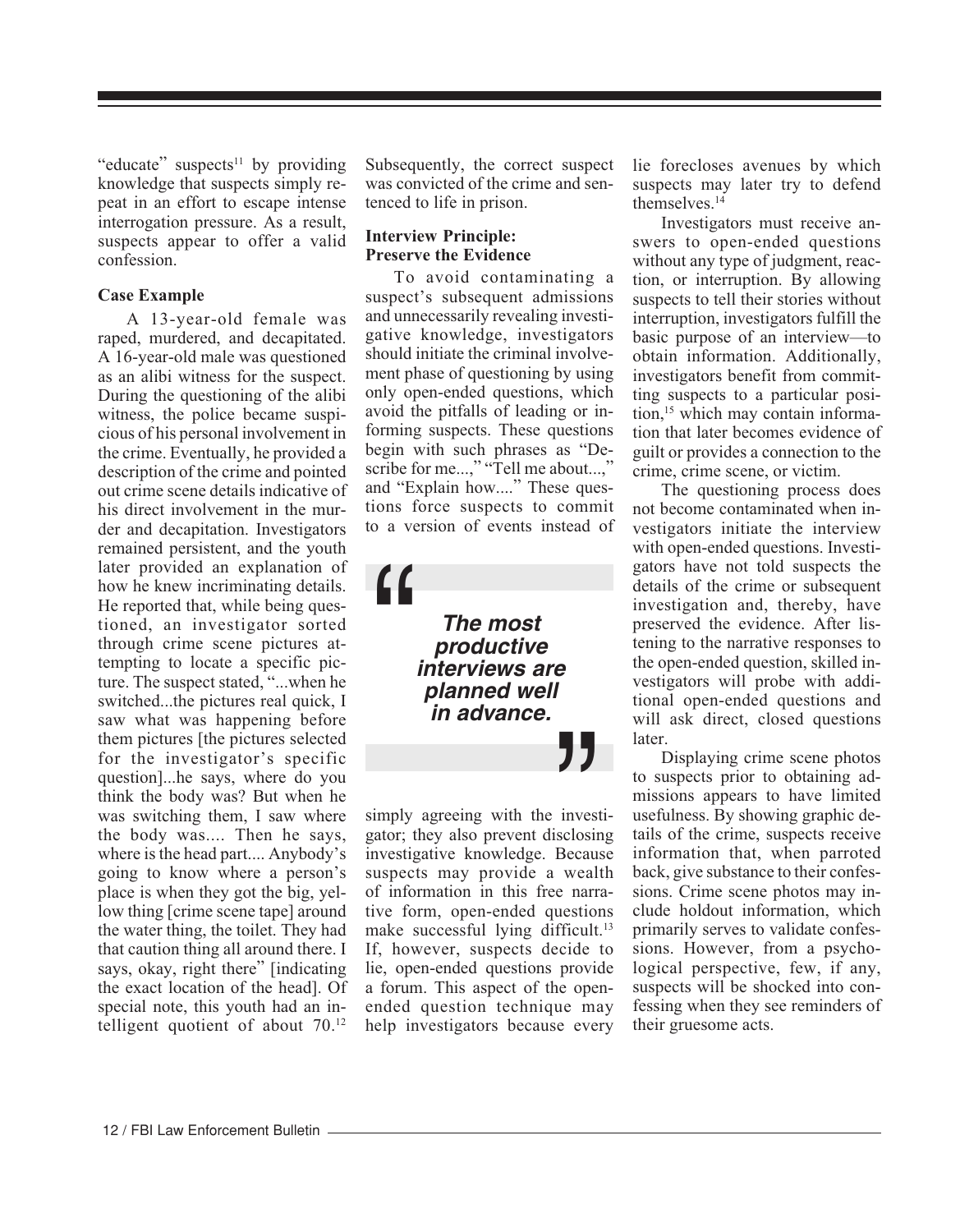#### **CATEGORY 4: OPTIONS**

#### **Challenge: Creating False Reality**

Some critics allege that police use techniques that create a false reality for suspects by limiting their ability to reason and to consider alternative options.16 Some argue that the police intentionally present only one side of the evidence or options available to suspects, namely only the ones that benefit the police. Once suspects accept a narrowed option, inferred benefits coerce them, such as avoidance of a premeditated murder charge in favor of describing the crime as an accident. The obvious benefit of accepting a suggested lesser alternative leads suspects to be coerced into a false confession out of fear of the police and possible prosecution.

#### **Interview Principle: Adjust Moral Responsibility**

The interviewer should question suspects, not provide legal counsel. $^{17}$  The investigator's purpose does not include providing options for guilty suspects to conceal their involvement.

Experienced investigators understand the following aspects of confessions:

- Confessions are not readily given.
- Full confessions originate with small admissions.
- Guilty suspects seldom tell everything.
- Most offenders are not proud of their violence and recognize that it was wrong.
- Guilty suspects omit details that cast them in a harsh, critical light.
- Offenders usually confess to obtain a position they believe to be advantageous to them.<sup>18</sup>

Astute interviewers use rationalization, projection, and minimization to remove barriers to obtaining confessions.<sup>19</sup> These represent the same techniques that suspects use to justify and place their sometime abhorrent behaviors in terms that assuage their conscience.



Thus, these psychological techniques serve two purposes. They allow investigators to protect society by identifying guilty suspects. And, they also provide face-saving opportunities for suspects to make it easier for them to confess.

These techniques initially downplay the suspects' culpability by omitting their provocative behavior, blaming others, or minimizing their actual conduct. In certain circumstances, investigators might need to suggest that the suspects' criminality was an accident<sup>20</sup> or the

result of an unexpected turn of events, which the victims might have provoked. Investigators attempt to obtain an admission or to place the suspect near the scene or with the victim. From the original admission of guilt, experienced investigators refine their techniques by using all of the case facts to point out the flaws and insufficiency in the original admission and to obtain a fuller, more accurate description of the suspect's criminal behavior.<sup>21</sup> Practiced interviewers use the initial admission as a wedge to open the door to additional incriminating statements.

The suggestion that investigators interrupt an admission of guilt in a homicide case to debate whether a suspect committed a premeditated or spontaneous murder is unrealistic. The final disclosure of case facts and laboratory results will provide details to reveal the most likely version of events. Seasoned interviewers know that the interview and interrogation phase constitutes only one portion of the entire investigation.

#### **CATEGORY 5: CONSEQUENCES**

#### **Challenge: Promising Coercive End-of-Line Benefits**

Investigators move into clearly coercive territory when giving clear and substantial identification of end-of-line benefits to confession. The coercive aspect comes from investigators' statements that remaining silent will lead to greater penalties, but confessing to a minimized scenario will result in reward.<sup>22</sup> Investigators may openly suggest that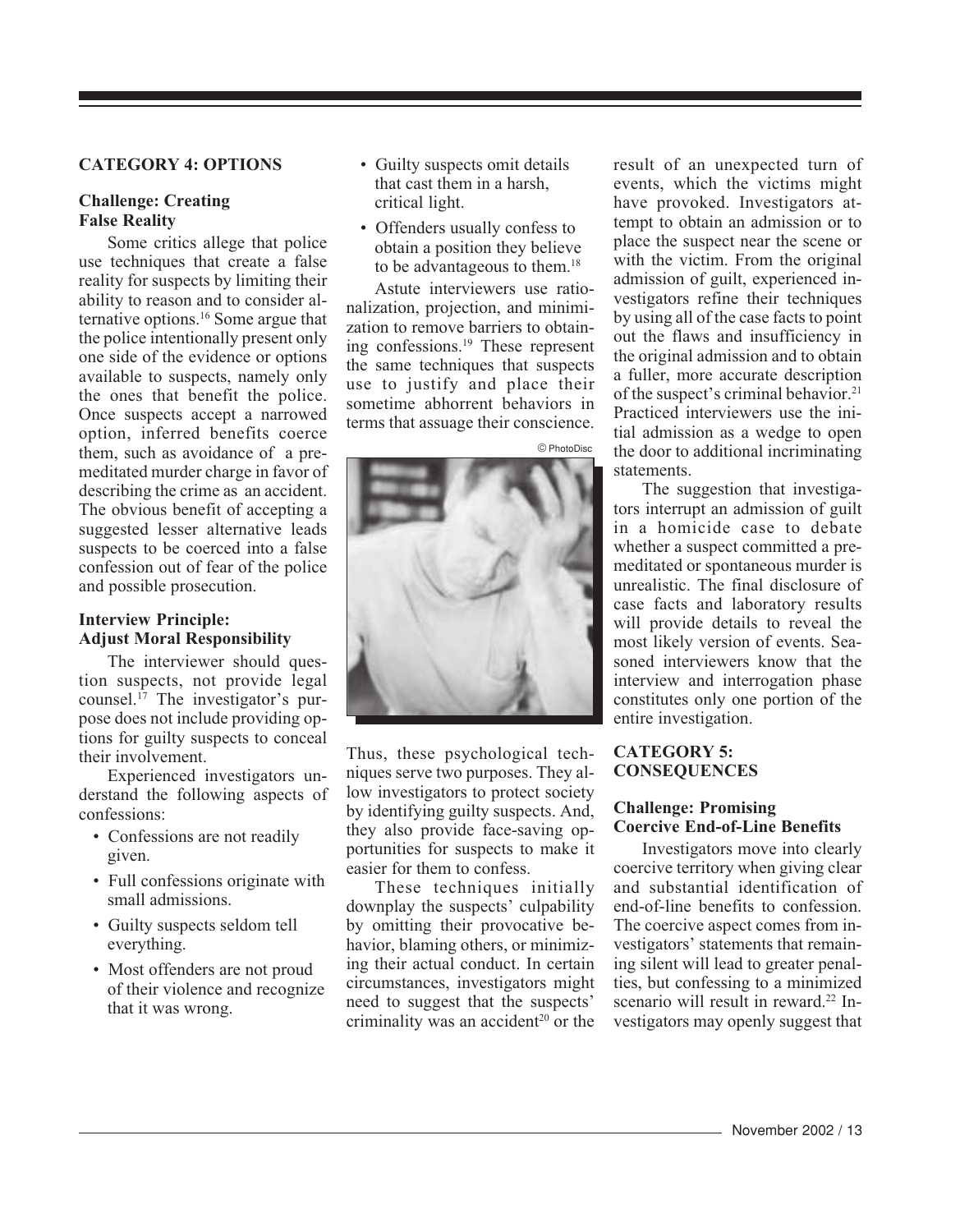suspects will receive the most serious charge possible without a consent to the offered lesser interpretation of their actions.<sup>23</sup> Many interviewers blatantly and precisely will state the suspect's expected penalty in unmistakable terms, such as the death penalty versus life imprisonment or life imprisonment versus 20 years. Similarly, investigators may threaten harm via investigation or prosecution of a third party, such as a wife, brother, or child, if suspects reject the lessened scenario. Some critics accurately have identified these tactics as being coercive enough to make innocent people confess to a crime that they did not commit.

#### **Interview Principle: Use Psychology Versus Coercion**

The interview and interrogation system generally recognized as the most widely used and adapted in the United States follows the limitations imposed by the ethical standards, as well as the dictates, of the courts.24 U.S. courts have allowed investigators the breadth of creativity in interviewing suspects, but any coercive investigative acts are offensive to the skilled professional. Successful interviewing does not hinge on coercive techniques because talented investigators have a ready reservoir of productive, acceptable, and psychologically effective methods. Blatant statements by investigators depicting the worse-case scenario facing a suspect who does not accept a lesser responsibility are coercive and unnecessary. In general, these statements follow the pattern of "If you don't cooperate, I am personally

going to prove your brother was up to his eyeballs in this murder. He will go down hard." Statements of this type are clearly coercive and less effective than the use of psychological techniques of rationalization, projection, and minimization.

However, a distinction exists between blatant statements and subtle references offered for interpretation as the suspect chooses. Suspects engage in a selfimposed, personal decision-making process that incorporates their life



experiences, familiarity with the criminal justice system, and their time-tested psychological processes of rationalization, projection, and minimization. Suspects may explain reasons for the crime (rationalization), blame others (projection), or lessen their culpability and express remorse, even if unfelt (minimization). Guilty suspects attempt to describe their criminal acts as understandable, in a manner that places them in a better position to

obtain the desired lenient treatment. They eagerly listen for any opportunity to look good. Investigators are not responsible if suspects choose to offer an explanation of guilt that places them in what the suspects perceive as a favorable position. Investigators achieve part of their goal because the suspect must admit culpability to achieve this desired perceived position.

Investigators must accept the admission, return to the basics of the investigation, and obtain a statement that comports to the reality of the crime. Likewise, investigators must go well beyond the "I did it" admission. They must press for minute details to tie suspects to the crime scene to disclose their active participation in the crime.

Corroboration anchors the most secure confession. Some suspects may not readily provide information to support their involvement in a crime for fear of exposing the true nature of their evil acts. However, a suspect's corroboration by providing details known to only a few individuals, solidifies a confession. Evidence linking such details as the location of the body, the weapon, or the fruits of the crime provide a superior foundation for preventing the retraction of a confession or one otherwise successfully challenged in court.

#### **PERSONAL DIGNITY**

A final principle, underpinning the entire interview process, involves the concept of dignity. All individuals are entitled to maintaining their personal dignity and selfworth. Convicted felons have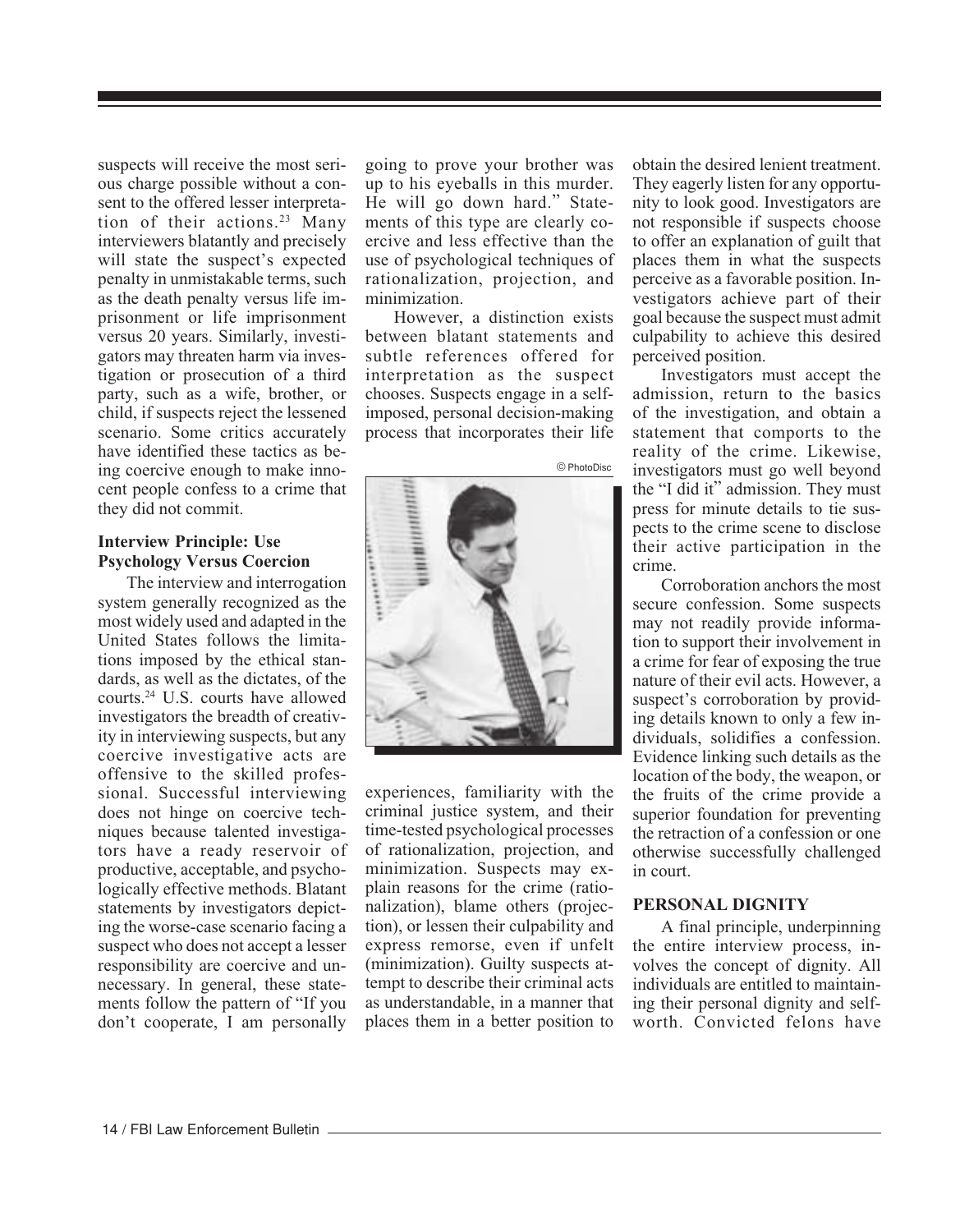explained that they more likely would confess to an investigator who treated them with respect and recognized their value as a person.<sup>25</sup> Allowing suspects to maintain dignity, even in adverse circumstances, is professional and increases the likelihood of obtaining a confession. One experienced investigator provides advice for interviewing the suspect of a particularly serious crime, "Remember, he has to go on living with himself."<sup>26</sup>

Many investigators now videotape their interviews to document the confession, which allows the attorneys and the jury to view it. This also allows investigators to view their interviewing performance and, thus, to learn from critiquing it. Videotaping can remind the investigator to treat the suspect with respect as a person, regardless of the nature of the crime.

#### **CONCLUSION**

Law enforcement agencies are governed, sometimes invisibly, by their organizations' value systems. Although organizations are built from the bottom up, their values flow in both directions. The concept of professionalism for the investigator begins with basic duties and carries through to a legal responsibility, providing sworn testimony in open court about ethically and legally obtained evidence.

The manner in which an investigator approaches interviewing and interrogation may symbolize the ultimate reflection of the professional values of a department. "Casual values" appear as a "casual attitude," which translates into matching behavior. The appearance

of casual values in the interview room may result in suppression of admissions or confessions, but it also may reflect a "casual approach" to law enforcement at all levels. All aspects of law enforcement must reflect vigilance to the highest policing values, but nowhere more important than in the interview room and in presenting the investigative product of the interview.  $\triangleleft$ 

### **A final principle... involves the concept of dignity. "**<br>"

**Endnotes**

<sup>1</sup> The word critics is used throughout this article to denote a small number of social psychologists who have testified for the defense regarding the legal admissibility of some confessions. out this<br>cial<br>he defense<br>me

2 Paul G. Cassell, "Symposium on Coercion: An Interdisciplinary Examination of Coercion, Exploitation, and the Law," and "Coerced Confessions: Balanced Approaches to the False Confession Problem: A Brief Comment on Ofshe, Leo, and Alschuler," *Denver University Law Review* 74 (1997): 1127.

3 Brian C. Jayne and Joseph P. Buckley, "Interrogation Alert! Will Your Next Confession Be Suppressed?" *The Investigator*, Winter 1998, special edition, 11 and 12. See also, Reid and Associates Web site at *http:// www.reid.com.*

4 Richard A. Leo and Richard J. Ofshe, "The Consequences of False Confession: Deprivations of Liberty and Miscarriages of Justice in the Age of Psychological Interrogation," paper prepared for the Annual Meetings of the Law and Society Association in St. Louis, Missouri, on May 30, 1997.

5 Richard J. Ofshe and Richard A. Leo, "The Social Psychology of Police Interrogation: The Theory and Classification of True and False Confessions," *Studies in Law, Politics, and Society* 16 (1997): 241.

6 Richard J. Ofshe and Richard A. Leo, "Symposium on Coercion: An Interdisciplinary Examination of Coercion, Exploitation, and the Law" and "II. Coerced Confessions: The Decision to Confess Falsely: Rational Choice and Irrational Action," *Denver University Law Review* 74 (1997): 998.

7 Gisli Gudjonsson, *The Psychology of Interrogations, Confessions, and Testimony* (Chichester, England: John Wiley & Sons, 1992), 209, 229, and 301.

8 David Vessel, "Conducting Successful Interrogations," *FBI Law Enforcement Bulletin*, October 1998, 1-6.

9 Warren D. Holmes, "Interrogation," *Polygraph* 24, no. 4 (1995): 241.

Supra note 7, 259.

<sup>11</sup> David E. Zulawski and Douglas E. Wicklander, "Special Report 1: Interrogations, Interrogation: Understanding the Process," *Law and Order*, July 1998, 87.

<sup>12</sup> Parenthetical emphasis and clarifying comments added. The charges against the alibi witness subsequently were dropped.

<sup>13</sup> Supra note 7, 23.

<sup>14</sup> Supra note 11, 85.

<sup>15</sup> Supra note 9, 253.

<sup>16</sup> Supra note 5, 194-195.

<sup>17</sup> Gerald M. Caplan, "Questioning

*Miranda*," *Vanderbilt Law Review* 38, no. 6 (November 1985): 1,417.

<sup>18</sup> Supra note 9, 253.

<sup>19</sup> Michael R. Napier and Susan H. Adams, "Magic Words to Obtain Confessions," *FBI Law Enforcement Bulletin*, October 1998, 11-15.

<sup>20</sup> Supra note 3, 9.

 $21$  Supra note 3, 9.

<sup>22</sup> Supra note 6, 999 and 1,000.

<sup>23</sup> Supra note 5, 204, 205.

<sup>24</sup> Fred E. Inbau, John E. Reid, Joseph P. Buckley, and Brian C. Jayne, *Criminal Interrogation and Confession*s, 4th ed. (Gaithersburg, MD: Aspen Publishers, Inc., 2001).

 $25$  Supra note 11, 84.

<sup>26</sup> Supra note 9, 253.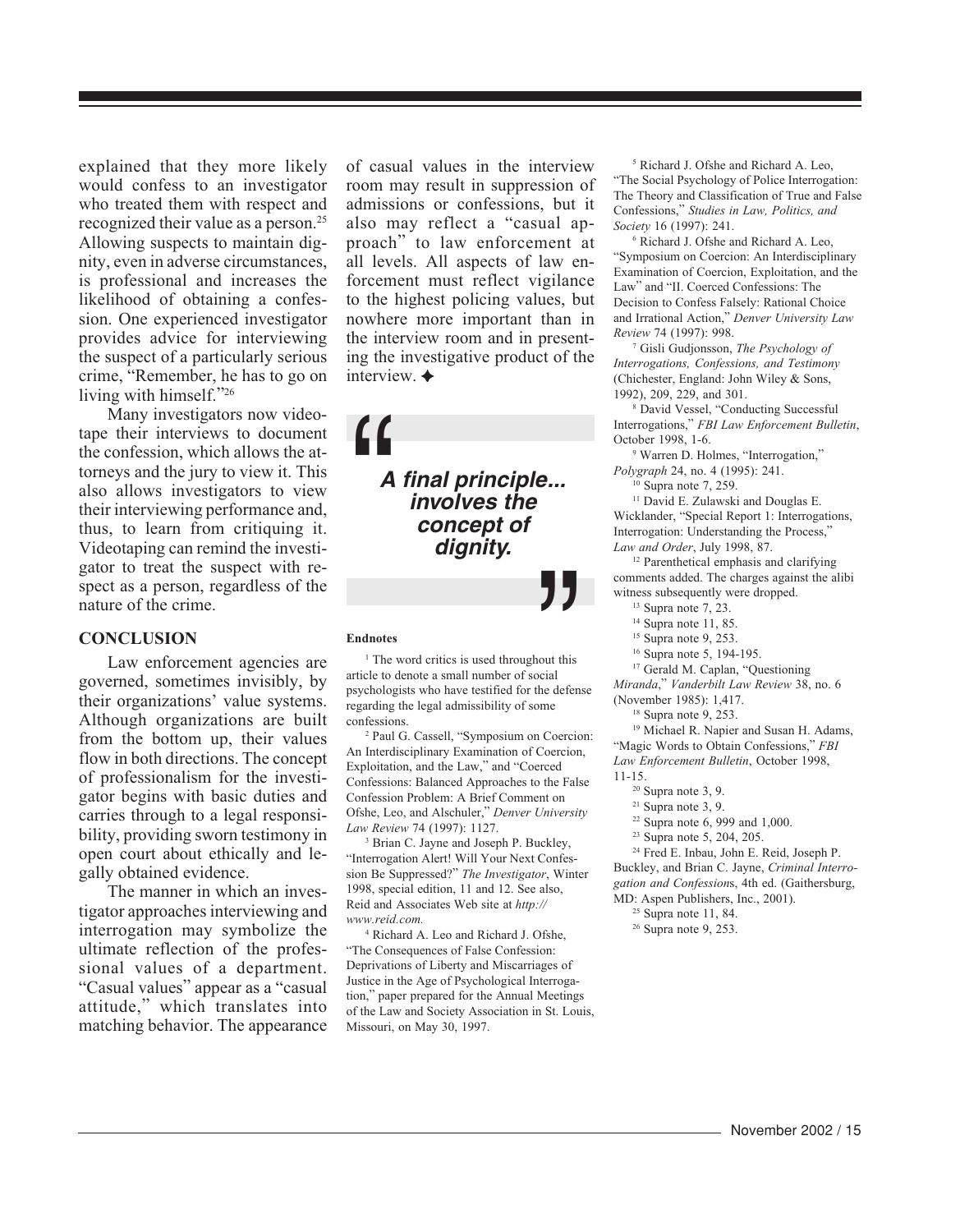# **Perspective**

### **The Relationship Between Multicultural Training for Police and Effective Law Enforcement**

By Gary R. Coderoni

acial discrimination lawsuits have high price **Laudieus**. Civil disorder is costly and often results in death, personal injury, and property loss. According to research, 90 percent of the major civil disorders that have occurred in the United States resulted from police-citizen conflicts, many of which could have been avoided. Multicultural training can reduce the number of lawsuits, as well as the possibility of civil disorder, but only can succeed with the acceptance and management of cultural diversity. Historically, strategies employed by police in dealing with minorities and minority issues have differed from those with other groups. While improvements in those strategies have occurred in the last decade, further improvements are needed and easily attainable. Although these discussions often have focused on African-Americans, many cultural diversity issues have similar implications on other racial and ethnic groups. This issue, of course, is not new to American policing. In 1962, the late Robert Kennedy, while serving as U.S. attorney general, said, "Every society gets the kind of criminal it deserves. What is equally true is that every community gets the class of law enforcement it insists on."<sup>1</sup> Communities must begin to insist, if not demand, that their police department's leadership seriously seek to discover and eliminate cultural biases, prejudices, and other barriers that impede the ability of the police to effectively deal with cultural differences in the community. While "racial profiling" has become the latest racial issue, it probably will not be the last. As America becomes more culturally diverse and citizens' skin colors begin to meld, the importance of recognizing sameness, rather than difference, becomes imperative.

#### **Effects of Incidents**

In terms of damaged police-community relations, public trust, and public confidence, the true cost of

civil disorders, such as the reactions in Los Angeles following the acquittal of the police officers involved in the Rodney King incident, never will be fully understood. Now, 10 years later, the minority community in Los Angeles still feels the effects of that tragedy. Public trust is difficult to attain, important to maintain, and easily lost. One such incident can undo years of hard work and community bridge building. Similar situations have occurred in New York, Miami, and Washington, D.C. Each of these incidents resulted from police-citizen interactions that crossed racial and cultural lines.

Research indicates that the dynamics of a civil disorder may not be as complex as many believe. Police in mainstream America often deal with situations that lead to miscommunication and, inadvertently, tragic consequences if the police are not trained to recognize and understand citizen reactions based on differing cultural norms. As the United States quickly becomes one of the most culturally diverse nations, law enforcement agencies must train their officers to understand and be understood by those with whom they differ in areas other than merely language.

The results of not understanding cultural differences expend resources sorely needed for other police

> Chief Coderoni serves with the Muscatine, Iowa, Police Department.

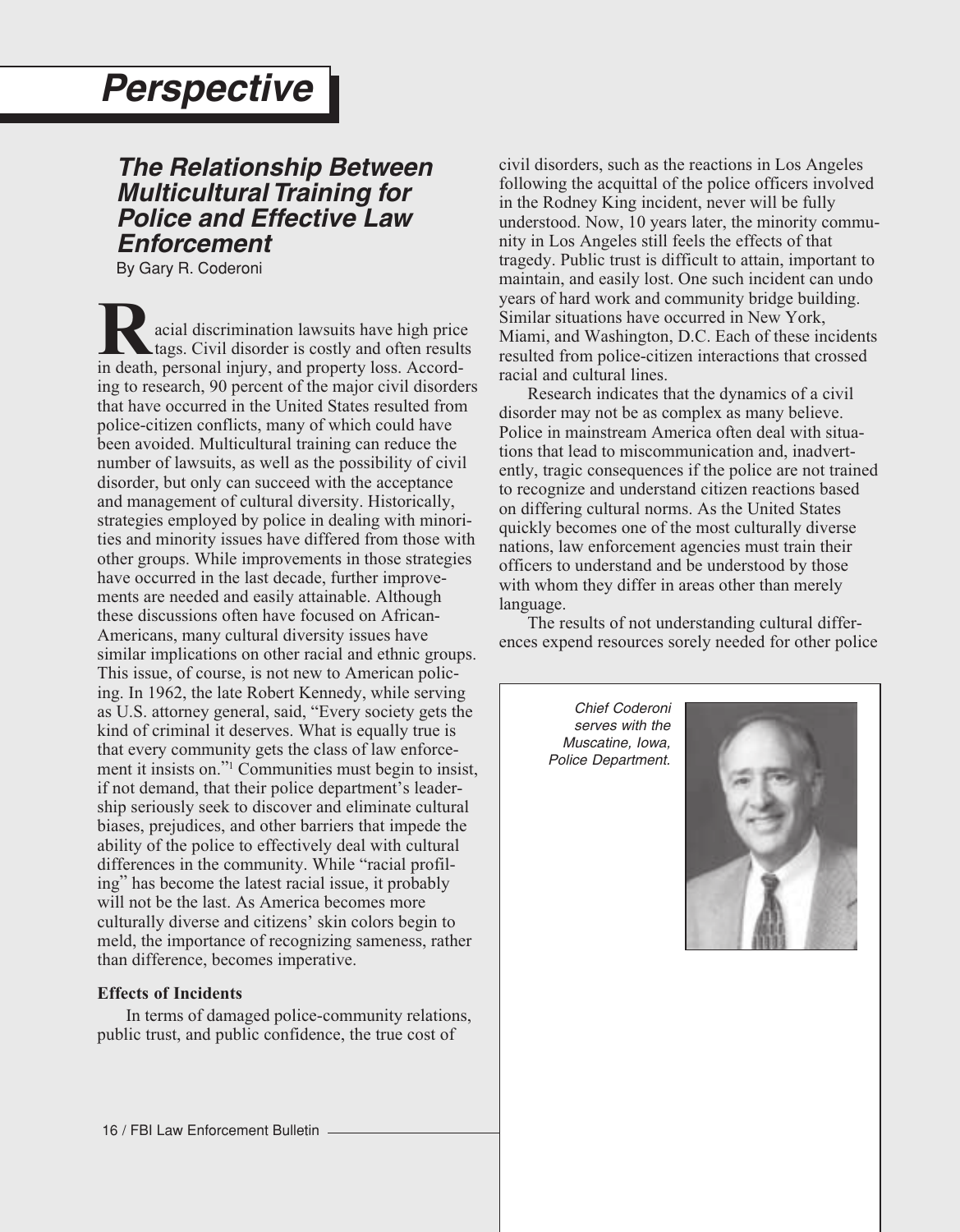services and programs, which benefit communities. In addition to generating the enormous costs of rebuilding community trust and creating grounds for large monetary awards from civil suits, the loss of lives and injuries to citizens and police, as well as property damage, can have a serious impact on governments already fiscally challenged. These incidents can negatively affect the ability of local government to secure bonds, make it difficult and costly to obtain and maintain insurance, and frighten potential new businesses or cause established businesses to flee to the presumed safety and security of the suburbs, thereby reducing the tax base as they leave.

#### **Law Enforcement Response**

Law enforcement administrators must take a proactive approach to eliminate community disorder and unrest, particularly that which results from a lack of understanding on the part of officers engaged in policing an ever-increasing culturally diverse society.

Administrators can reduce the human factors that provide many of the sparks that ignite community unrest and dissatisfaction by realizing, understanding, accepting, and managing cultural diversity and human differences, both within their departments and their communities.

What happens when the organizational culture of a police department, combined with the personal biases and prejudices of police officers, conflicts and clashes with the culture of the community? In brief, the community as a whole begins to become

dysfunctional in terms of dealing with its own problems, which often leads to small concerns quickly escalating into larger, more complex issues. While law enforcement agencies must understand the various cultures in their service areas, they also must examine their own organizational culture and determine how it affects the way they view and value people in their communities. Racism and sexism, for example, exist within agencies because law enforcement represents a microcosm of society as a whole;

police officers come from within that society. Like citizens, officers learn prejudice and bias from their culture. While training officers to be good law enforcement practitioners may be relatively simple, teaching them to be perfect human beings, who come from a less-than-perfect society, presents a much more difficult task.

Cultural diversity training helps police break free from their traditional stance of being "apart from" the community to a more inclusive philosophy of being "a part of" the community. Realizing the difficulty of becoming a part of something that they do not understand causes a desperate need for an intense and ongoing educational process for developing an understanding of cultural differences and how those differences affect policing a free and culturally diverse society.

Too often, police, like many others, tend to lump cultures into races or nationalities. This way of thinking does not prepare officers to deal with many



of the challenges and conflicts of which they may become a part. For example, an officer may be assigned to a predominantly "black community" within a city. But, what constitutes a black community? Within the race, many diverse cultures exist, such as blacks of Hispanic, African, African-Caribbean, American, European, or Asian descent. Each culture, as opposed to race, within a community is unique and has different, as well as similar, needs that require serious consideration if police are to interact equally and effectively with every citizen.

A police department that reflects the cultural makeup of the community does not guarantee freedom from cultural conflict. Unintentional conflicts can result from not understanding cultural norms and differences. The acceptance and management of diversity cannot be just a program or strategy. Personal, personnel, and policy changes must occur from the top to the bottom of the organization. Law enforcement administrators must have insight into the attitudes, biases, and prejudices brought to, and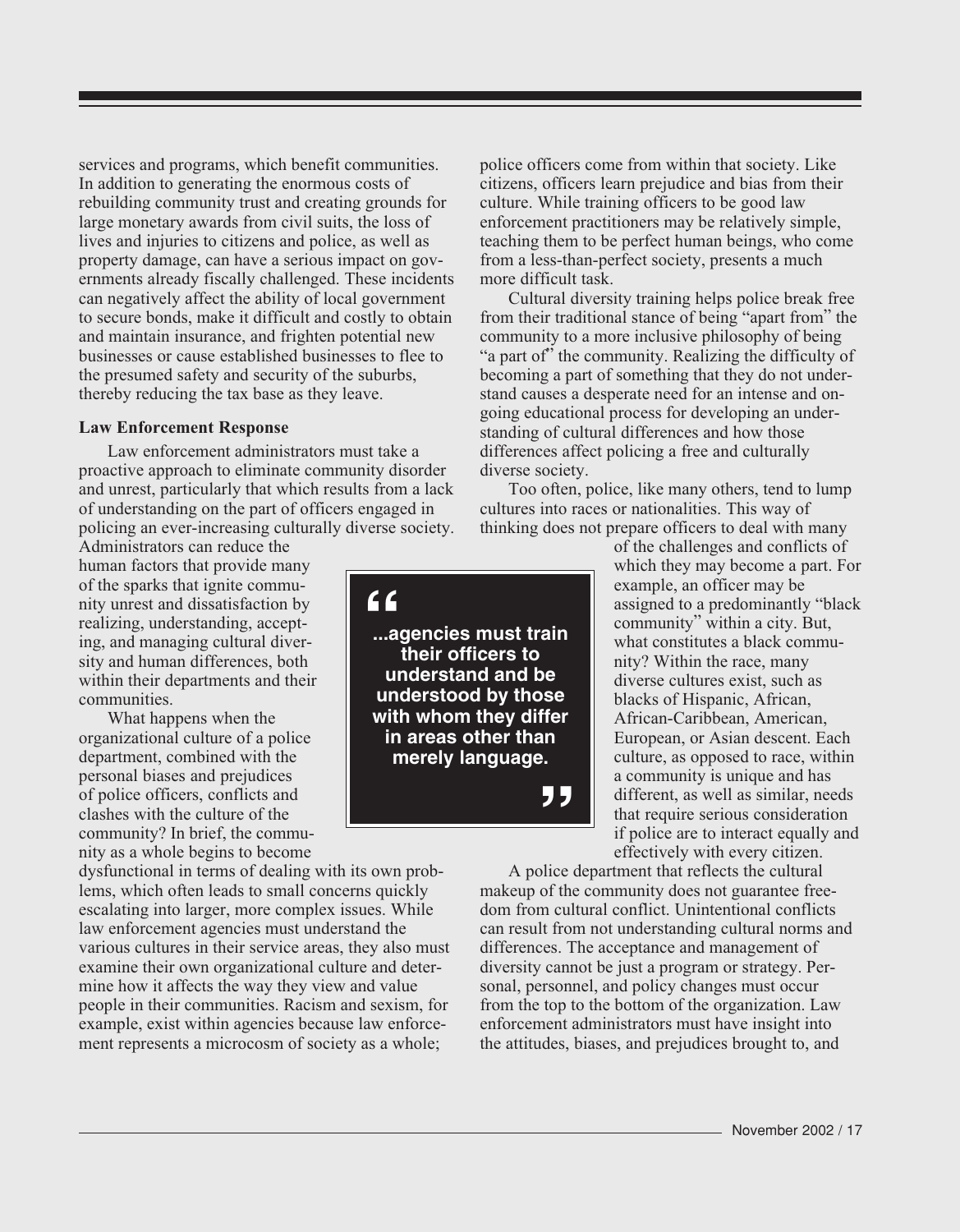learned on, the job that their personnel carry into their communities.

Training and education remain the key to managing diversity and recognizing cultural differences. No training program automatically can change attitudes, but, with appropriate education and consistent reinforcement, agencies will encourage a positive change in behavior. Training must develop interpersonal skills, such as active listening, and police personnel must become aware of their own feelings, values, biases, and behaviors. Cultural diversity training,

if not conducted properly or supported by changes in the organization, is better left undone. Training for the sake of training can diminish importance, damage morale, and undermine leadership credibility. Further, it wastes time and resources.

Many police departments will implement cultural diversity training by edict, assuming that it will take hold through osmosis. These agencies fail to realize that traditional values and ways of doing things have deep roots that

reach throughout the organization. Although officers easily can become jaded and cynical due to the nature of their job, they always should remember that the people they serve are the same ones who gave them their authority to police. Only through training and continuous reinforcement can cultural diversity management take hold and become the organizational norm.

#### **Conclusion**

All organizations have a culture. The traditional police culture developed as a means of maintaining the status quo in society and police agencies and was intended to foster conformity. Changing an organization's mind-set presents a difficult challenge. Each police agency has its own cultural norms, expectations, rites, rituals, common language, and traditions that become very strong. Each police agency is part of a community, which also has its own culture and traditions.



Twenty-first century America rapidly is becoming more diverse. Identifying the status quo has become increasingly difficult. The dynamics of society demonstrate that cultural and racial divisions are becoming more prevalent and the basic social and economic disparities that have caused many problems in America have not, and will not, disappear anytime soon. The same conditions that exist in society today were present more than 25 years ago when this country literally was tearing itself apart racially.<sup>2</sup> As long as the rift between cultures continues and so

> many people perceive that they have no legitimate means to achieve the American dream, racial clashes will continue to occur.

In 1840, Alex de Tocqueville, a French social philosopher, addressed the issue of race relations in the United States in his time by saying, "If there ever are great revolutions there, they will be caused by the presence of the blacks upon American soil. That is to say, it will not be the equality of social conditions but rather their

inequality which may give rise thereto."<sup>3</sup> Cultural conflict is nothing new, even de Tocqueville realized its potentially destructive consequences in the 1840s.

But, enlightened, better-educated police officers can open their profession and their communities to new ideas and approaches that can help reduce these problems. With appropriate, well-developed training, law enforcement agencies can provide their officers with the tools to understand, appreciate, and deal with the cultural differences that impact their daily interactions with the citizens they are sworn to protect.  $\triangleleft$ 

#### **Endnotes**

1 Retrieved from *http://www.memorablequotations.com/rfk.htm* on August 17, 2001.

2 National Advisory Commission on Civil Disorders, *Kerner Commission Final Report* (Washington, DC: U.S. Government Printing Office, 1968).

3 Alexis de Tocqueville, *Democracy in America* (New York, NY: Vintage Books Edition, 1990), 256; retrieved from *http:// www.tocqueville.org* on August 17, 2001.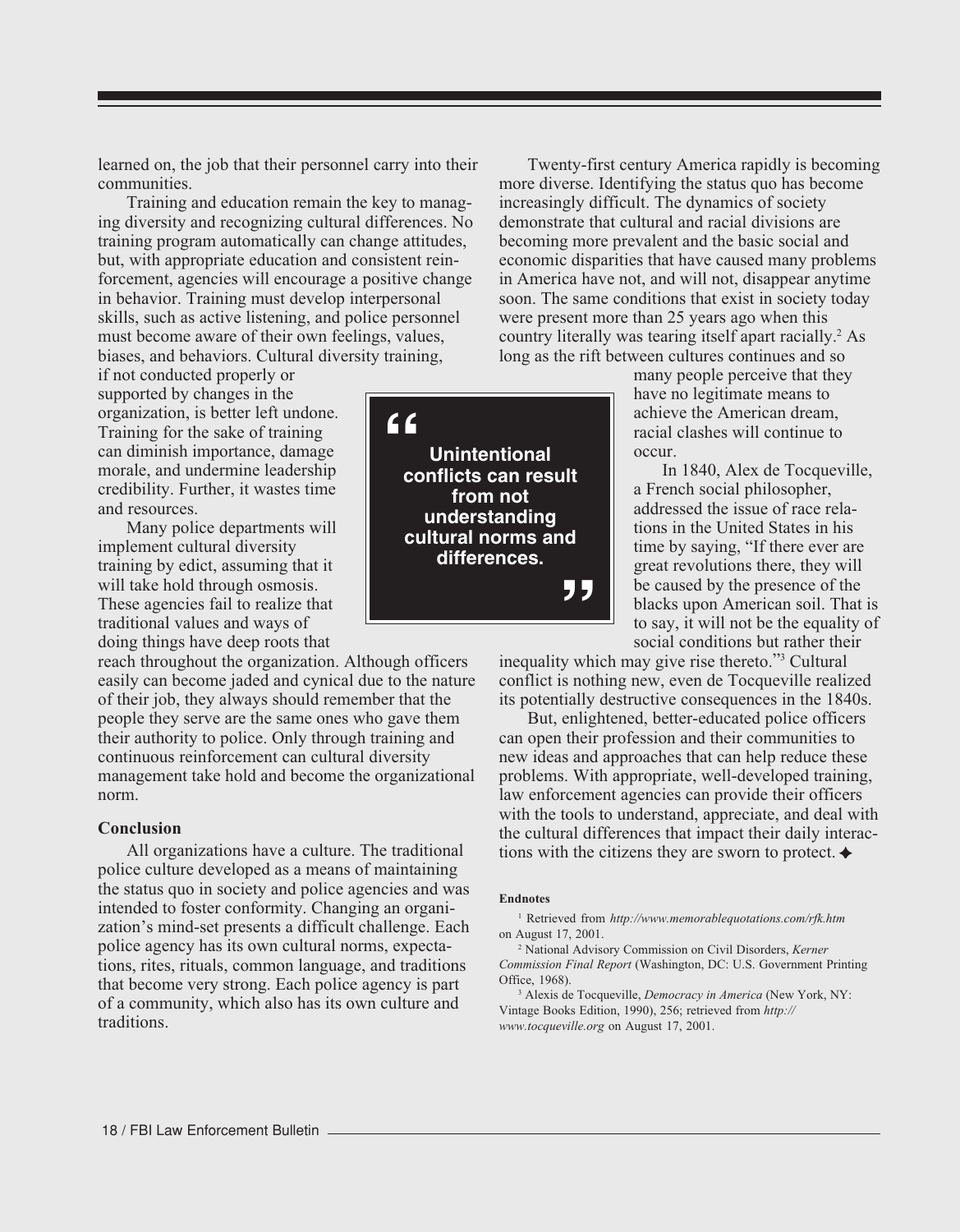# **Citizen Police Academies** Do They Just Entertain?

By ELIZABETH M. BONELLO and JOSEPH A. SCHAFER, Ph.D.



n the past two decades, citizen police academies (CPAs) have L become increasingly popular I
n the past two decades, citizen<br>
police academies (CPAs) have<br>
become increasingly popular<br>
among American police agencies of all sizes. Departments design CPA programs to provide participants with a basic idea of crime and policing in their communities. Several authors have suggested that CPAs help improve public relations and increase partnerships between citizens and the police.<sup>1</sup> Despite such suggestions, little research supports or disproves the impact of CPA programs on participants. Consequently, whether police departments are getting the most out of their citizen academies remains unclear.

#### **HISTORY OF CPA PROGRAMS**

At the heart of the philosophy of community policing is collaboration, communication, and interaction between the police and the community they serve.<sup>2</sup> Law enforcement agencies across the United States have experimented with a wide variety of programs in an effort to build cooperation and facilitate communication with local citizens. Such efforts will foster new alliances between the police and the public, in part, by removing some of the mystery and uncertainty that surrounds police work. Many departments have developed and implemented CPAs.

CPAs, condensed versions of regular police academies, first were developed in the United Kingdom in 1977 for the purpose of acquainting citizens with the nature and structure of policing.<sup>3</sup> The United States first tried the idea when the Orlando, Florida, Police Department launched their CPA in 1985.<sup>4</sup> Graduates obtain a window into the organization and get a view of the people who have the responsibility of protecting their neighborhoods. CPAs typically combine classroom lectures, demonstrations, and, in many cases, a "ride along" with a police officer to educate participants. Graduates usually share their experiences and beliefs with their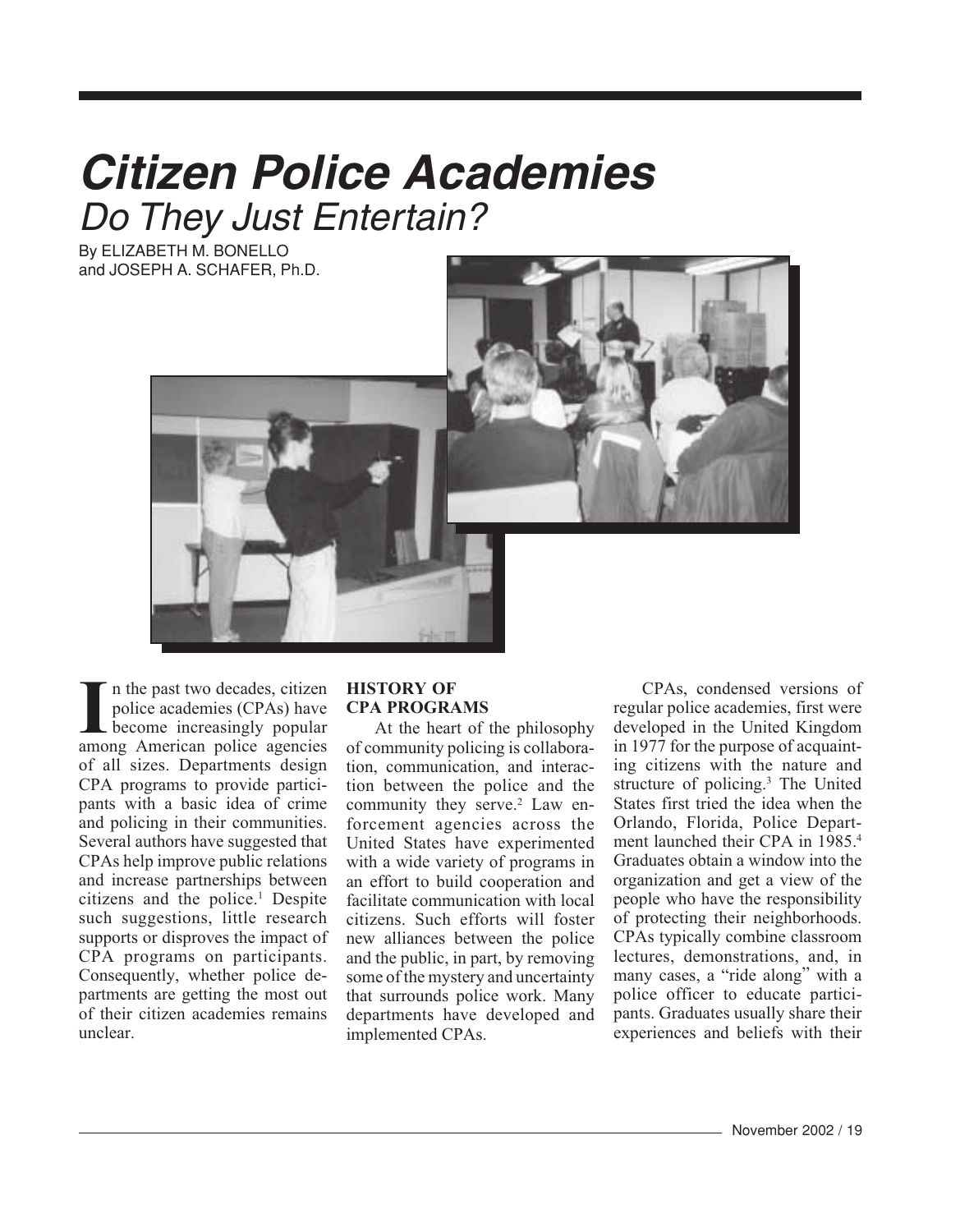friends and neighbors. In this way, the sponsoring department fosters stronger citizen commitment and builds community support beyond the small number of actual program participants.

#### **CPA CURRICULUM**

Academy curriculum serves a twofold purpose. First, the curriculum introduces students to police operations and demonstrates the complex nature of policing. Students receive an overview of the organization of the sponsoring agency and the crime issues that create the most problems in the community. They have an opportunity to understand the rationale police officers use to handle certain situations. Through their participation, graduates may begin to view an officer's conduct as being driven by acceptable motives (e.g., officer safety considerations), rather than inappropriate biases

(e.g., a citizen's race/ethnicity, sex, or age). This observation allows citizens to develop an appreciation for the challenges associated with policing their community.

A second, and perhaps less obvious, purpose of the CPA curriculum is to foster a sense of goodwill. Students become acquainted with members of the department and have an opportunity to come into contact with the police through positive interactions. Agencies hope that CPA graduates will have a better appreciation for the difficult nature of policing as an occupation, making them more empathetic and understanding toward the agency. Additionally, after completing the program, departments hope that graduates serve as advocates for the police within the community.

Despite the prevalence of CPA programs, little is known about the ways in which they affect a citizen's beliefs and perceptions.



Detective Bonello serves with the Lansing, Michigan, Police Department.



Dr. Schafer instructs at the Center for the Study of Crime, Delinquency, and Corrections at Southern Illinois University in Carbondale, Illinois.

Much of what has been written about CPAs has consisted of basic descriptions of specific programs.<sup>5</sup> Average CPA programs usually last 11 weeks, meet once a week for 3 hours, serve 27 students per session, and cost \$3,500 (including personnel expenses).<sup>6</sup> A recent survey found that 45 percent of municipal police and county sheriff's departments operated some form of a CPA. Most of these academies typically dealt with general law enforcement information, although some agencies implemented special academies aimed at youth or senior citizens.<sup>7</sup> Although CPAs are more common in larger departments, agencies of all sizes have used these programs.

#### **LANSING POLICE DEPARTMENT'S EXPERIENCE**

In the early 1990s, the Lansing, Michigan, Police Department (LPD) struggled to establish community policing as its way of doing business. Like many cities that have tried to engage in cooperative problem solving, the department found that Lansing's residents hesitated to join forces with them. Also, through more extensive interaction with citizens, officers realized that the public lacked a basic understanding about the motivation and justification behind many police procedures. During the same time period, LPD officers were involved in two shootings, which heightened public scrutiny of the police and raised levels of distrust within some segments of the population. The department anxiously sought ways to improve their strained relationship with the community.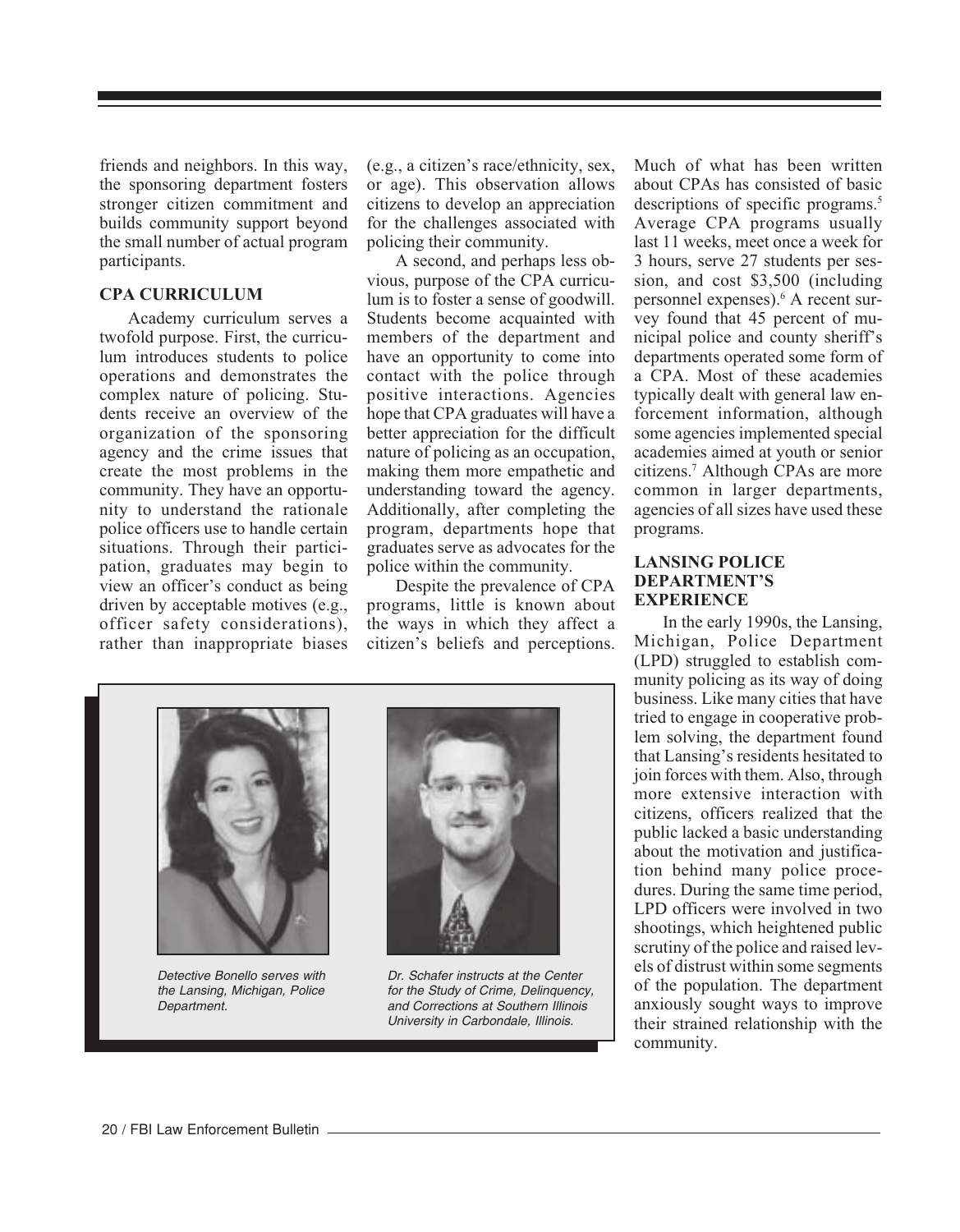#### **Program Development**

Against this backdrop, the LPD began its CPA with three goals in mind. Specifically, the agency decided to—

> 1) create a network of citizens who have a basic understanding about the workings of the department and the complexity of police work;

> 2) give CPA students the information they need to better evaluate media reports about police performance; and

3) increase the likelihood that CPA graduates will work with officers to identify and solve neighborhood problems.

The agency anticipated that citizens who were better informed about the department and the complex nature of policing would be sympathetic and supportive toward the agency. They also hoped that CPA graduates would vocalize their experiences and share the knowledge they gained with others in the community.

The Lansing CPA classes meet one night a week for 10 consecutive weeks for a total of 30 hours. They cover such topics as the history of the department, an overview of the 911 center, patrol operations, the detective bureau, the firearms training simulator, use-of-force policy, detention, the special tactics and rescue team, crime scene investigation, and domestic violence response. The department held its first academy in the spring of 1996. Since then, they have held two CPA sessions each year. An LPD officer recruited the initial academy class from Neighborhood Watch coordinators, and the department has advertised subsequent classes in the local paper.

#### **Program Evaluation**

The Lansing Police Department attempted to establish whether it was meeting the goals established for its CPA program. To do so, the agency developed and administered a survey to all of its CPA graduates. The LPD mailed questionnaires to all of its 134 CPA graduates. Seventy-one percent (68 women and 24 men) of the graduates responded. Through this process, the department discovered a shortcoming in its academy program that prevented it from reaching its true potential.

**A...purpose of the CPA curriculum is to foster a sense of goodwill.** |<br>|<br>|<br>| the

The findings suggested that, while sponsoring a CPA may prove useful for improving police-community relations and increasing partnerships, agencies can take additional steps to increase the impact of citizen academies. The following summary provides the key survey findings: **77**<br>tt, while<br>re usefu<br>partner

• CPA participation increased knowledge of crime, safety, and community policing in Lansing: Respondents reported an increased awareness of crime and safety issues

(increased awareness reported by 87 percent), police activities (increased awareness reported by 91 percent), and police-initiated problemsolving efforts (increased awareness reported by 87 percent) as a result of attending the CPA.

- Involvement as a volunteer increased modestly: Fifty-six percent of the respondents had volunteered their time to support the department's crime and safety programs prior to attending the CPA. Sixty-three percent reported such involvement after graduation.
- Academy participation modified how graduates viewed media reports of the police: Seventy-four percent of the respondents advised that they viewed media reports about the police department differently after attending the academy. One student captured the essence of this response by stating, "I better understand the complex nature of policing; I now have more of a sense of what is *not* being reported by the media." These findings suggest that, to a large degree, LPD is meeting its goal of providing CPA students the information they need to evaluate media reports about the police.
- Respondents had positive views of both the agency and the program: Twenty-three percent of the respondents had a very positive view of the LPD before attending the academy. After completing the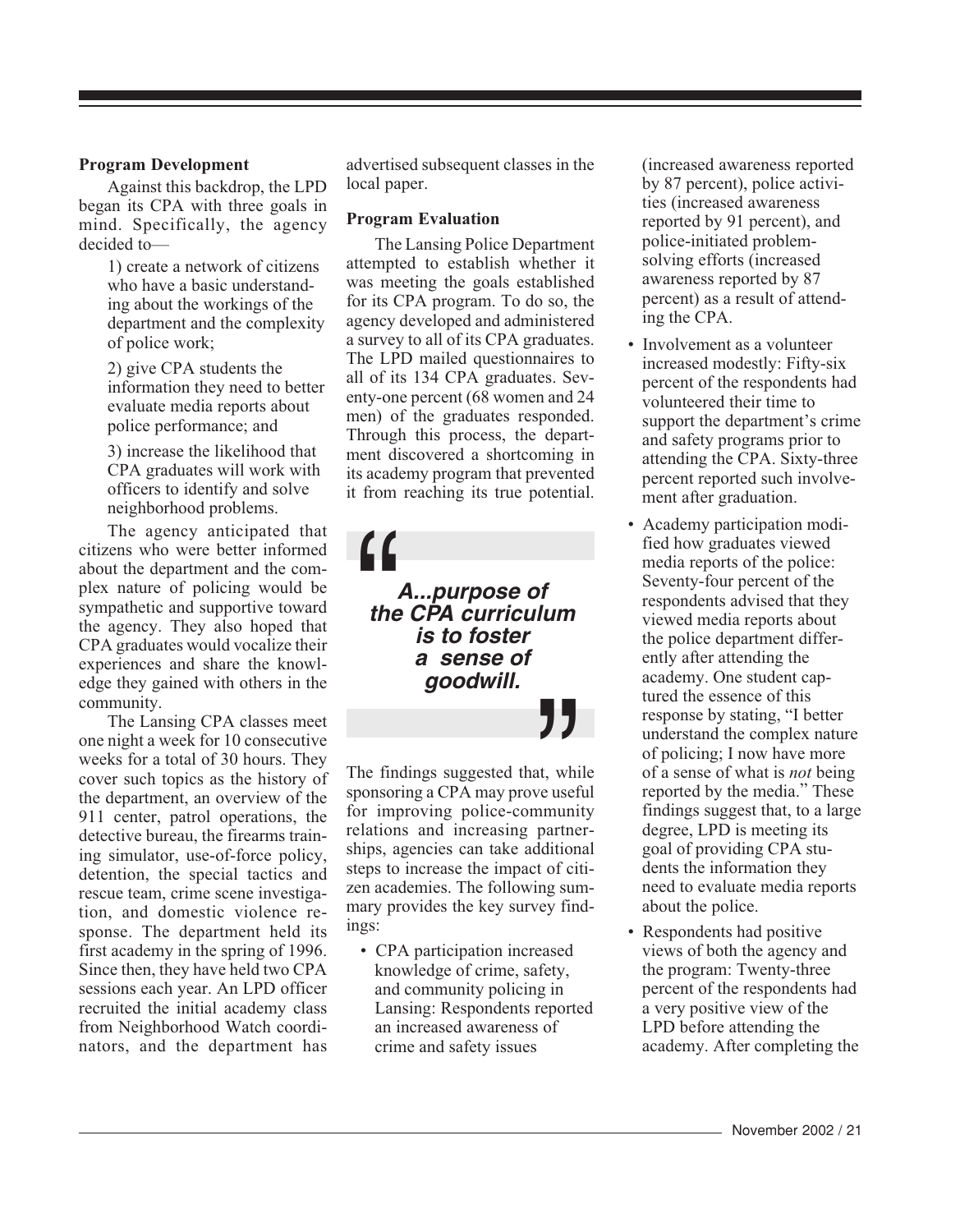### **Attendees' Comments**

"I have a much deeper understanding of all the complexities of the job and department."

"I understand much more fully the hows and whys behind what the officers do. I had no idea!"

"Officers walk a fine line between performing duties under difficult circumstances and behaving in a manner that results in public approval."

"I was uninformed before and basically a 'conscientious objector' against violence. Now, I understand how much control and restraint the officers have in respect to their own actions and that the different levels of force allow for more control of their own actions."

"I can see the different situations that police have to go through, being careful to take everything into consideration, which we as civilians don't always see or realize...."

academy, 81 percent of the respondents reported that they viewed the department very positively. Only five of the respondents stated that they started the academy with a negative opinion of the police department. After completing the academy, four of these five had a positive or very positive view of the department. All of the respondents reported having a positive or very positive impression of the CPA.

• Program participation modified citizens' views of the department: Sixty-seven percent of the respondents stated that they viewed the police department differently as a result of their CPA

experience. Those reporting changes in their views overwhelmingly indicated that such changes were in a positive direction.

• Respondents shared their experiences with others: Nearly all of the respondents (98 percent) reported that they had told others about the CPA. Information most commonly was shared with family members, friends, neighbors, and coworkers. When respondents were asked who they had told about the CPA, common answers included, "Anybody who would listen," "Everyone I know," and "People who complain or say bad things about the police."

• Many respondents reported an increase in their willingness to volunteer and collaborate: Approximately one-third (34 percent) of graduates stated that they were more willing to volunteer their time to support LPD programs as a result of their CPA experience. The vast majority of respondents (94 percent) stated that, as a result of participating in the CPA, they now are more likely to work with the police to solve a problem.

These results suggested that the LPD's CPA was meeting its goals and that the academy could have more of an impact if the department recruited students from different segments of the community. If the results experienced by the LPD are typical, citizens who participate in CPA programs enter with positive views of the police. Programs tend to strengthen citizens' views, but few participants began the LPD program with negative perceptions. Furthermore, many of the LPD respondents already were volunteering their time in support of department-initiated crime prevention and safety initiatives. Even if these citizens had not participated in the CPA program, they likely would hold a positive view of the agency, would volunteer to support police programs, and would be supporters of the department within the community. The agency realized the need to work harder to attract academy participants who did not already hold the organization in high regard.

Often, agencies exclude persons with a criminal history from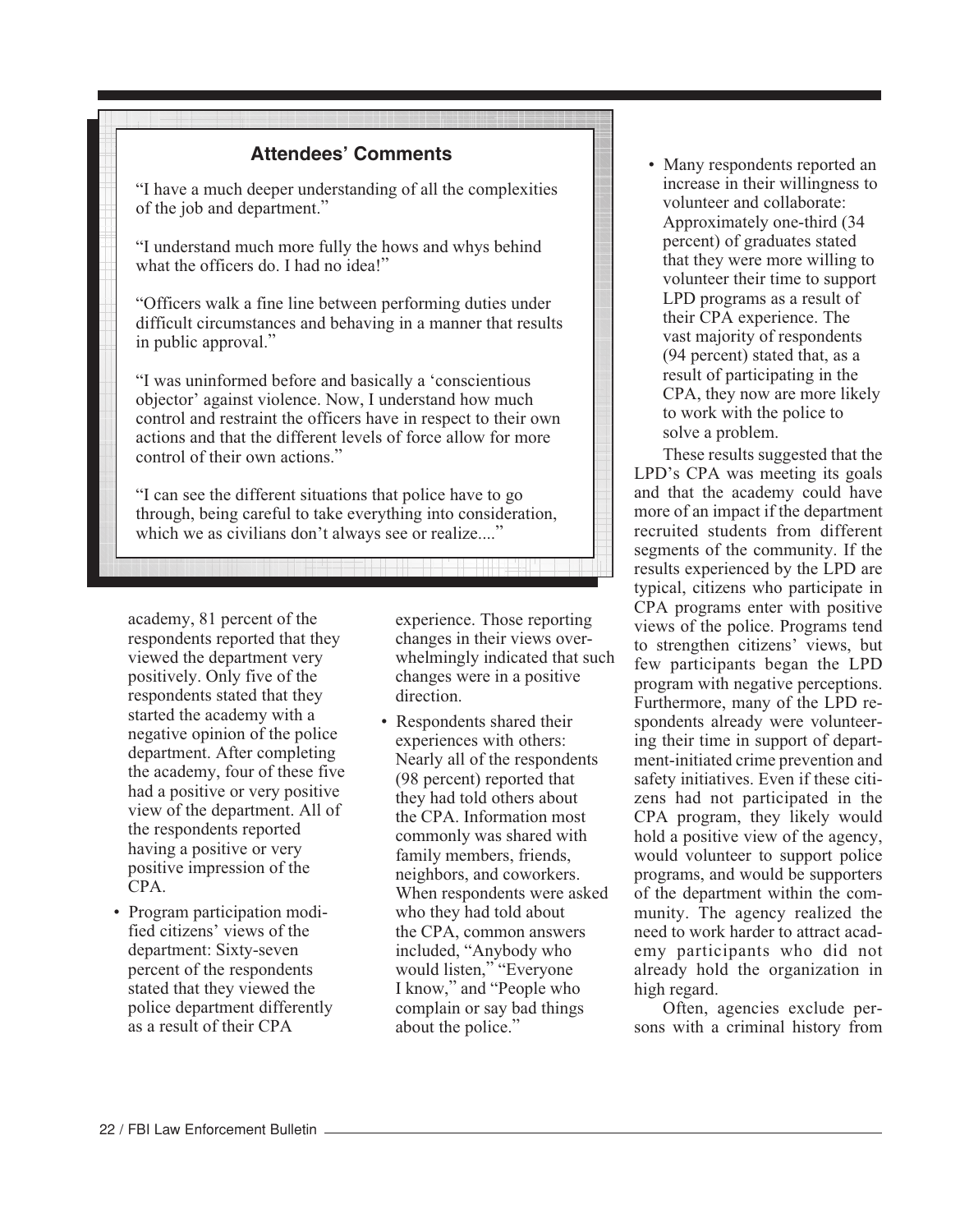participating in CPA programs. While departments should run criminal history checks on prospective academy participants, agencies may want to reconsider the absolute exclusion of citizens with a criminal history. Academy applicants who have committed only minor offenses or have not been involved in criminal activity for some period of time might be able to bring important perspectives to the program. If departments want to strengthen ties with segments of the community that historically have been weak, they should avoid adopting policies that exclude large segments of the population.

The findings also suggested that the department needed to do more to capitalize on the willingness of graduates to volunteer and collaborate with the agency. One in three respondents reported that they were more willing to volunteer their time to support police programs after completing the academy. Nearly all of the respondents indicated that, after graduating from the academy, they were more willing to help the police solve neighborhood problems. Despite these findings, only a modest increase in the actual level of student involvement occurred.

The LPD has begun to take steps to recruit their detractors to join the CPA. Such efforts include providing CPA applications to those who contact internal affairs about minor complaints or misunderstandings, which stem from a lack of knowledge about police procedures; encouraging leaders in minority communities to attend the academy; and discussing the CPA on a radio talk show that has a large minority audience. Other suggestions include conducting a "miniacademy" for leaders in the minority community and encouraging them to invite others to attend the full CPA, hosting a youth academy targeting teenagers, and encouraging officers to promote the CPA to those they meet while on patrol.

 $\begin{bmatrix} C & B \\ C & C \\ C & C \\ D & D \\ D & D \\ D & D \end{bmatrix}$ **CPAs can further community policing goals by increasing understanding, trust, and dialogue with members of the community....**

#### **CONCLUSION**

T<br> **CONCLUSION**<br>
Reaching out to citizens who<br>
are distrustful or skeptical of law<br>
enforcement and inviting them to Reaching out to citizens who are distrustful or skeptical of law take a closer look at police operations can prove intimidating and even unpleasant, but the rewards for doing so may be worth the effort. For agencies hoping to strengthen community alliances, the challenge for the future is to begin including a broader range of the public in their citizen police academy programs. Every department can identify groups within their community with which they have a history of misunderstandings and conflict. Departments should seek to draw academy participants from this portion of the community. Agencies need to improve relationships with those

citizens who mistrust or feel alienated from their police, which is especially important if an agency hopes to succeed in carrying out community policing. CPAs can further community policing goals by increasing understanding, trust, and dialogue with members of the community who historically have been at odds with the police. CPA programs represent one mechanism that agencies can use to realize their community-policing objectives.  $\triangleleft$ 

#### **Endnotes**

<sup>1</sup> For descriptive accounts of CPA programs, see Giant A. Aryani, Terry D. Garrett, and Carl L. Alsabrook, "Citizen Police Academy: Success Through Community Partnership," *FBI Law Enforcement Bulletin*, May 2000,16-21; Ellen G. Cohn, "The Citizen Police Academy: A Recipe for Improving Police-Community Relations," *Journal of Criminal Justice* 24 (1996): 265-271; Ronald E. Ferguson, "The Citizen Police Academy," *FBI Law Enforcement Bulletin*, September 1985: 5-7; Martin Alan Greenberg, "Citizen Police Academies," *FBI Law Enforcement Bulletin*, August 1991: 10-13.

2 Robert Trojanowicz, Victor E. Kappeler, Larry K. Gaines, and Bonnie Bucqueroux, *Community Policing: A Contemporary Perspective* (Cincinnati, OH: Anderson, 1998).

3 Ronald E. Ferguson, "The Citizen Police Academy," *FBI Law Enforcement Bulletin*, September 1985, 5-7.

4 Ellen G. Cohn, "The Citizen Police Academy: A Recipe for Improving Police-Community Relations," *Journal of Criminal Justice* 24 (1996): 265-271.

5 Several articles have appeared in the *Law Enforcement Bulletin* and other trade publications. In addition, innovative approaches to CPAs have been described in the *Community Policing Exchange* (*http://*

*www.communitypolicing.org*).

6 Janice Hilson, "Citizen Police Academies," *TELEMASP Bulletin* 1(2) (1994): 1-7.

7 Vic W. Bumphus, Larry K. Gaines, and Curtis R. Blakely "Citizen Police Academies: Observing Goals, Objectives, and Recent Trends," *American Journal of Criminal Justice* 24(1) (1991): 67-79.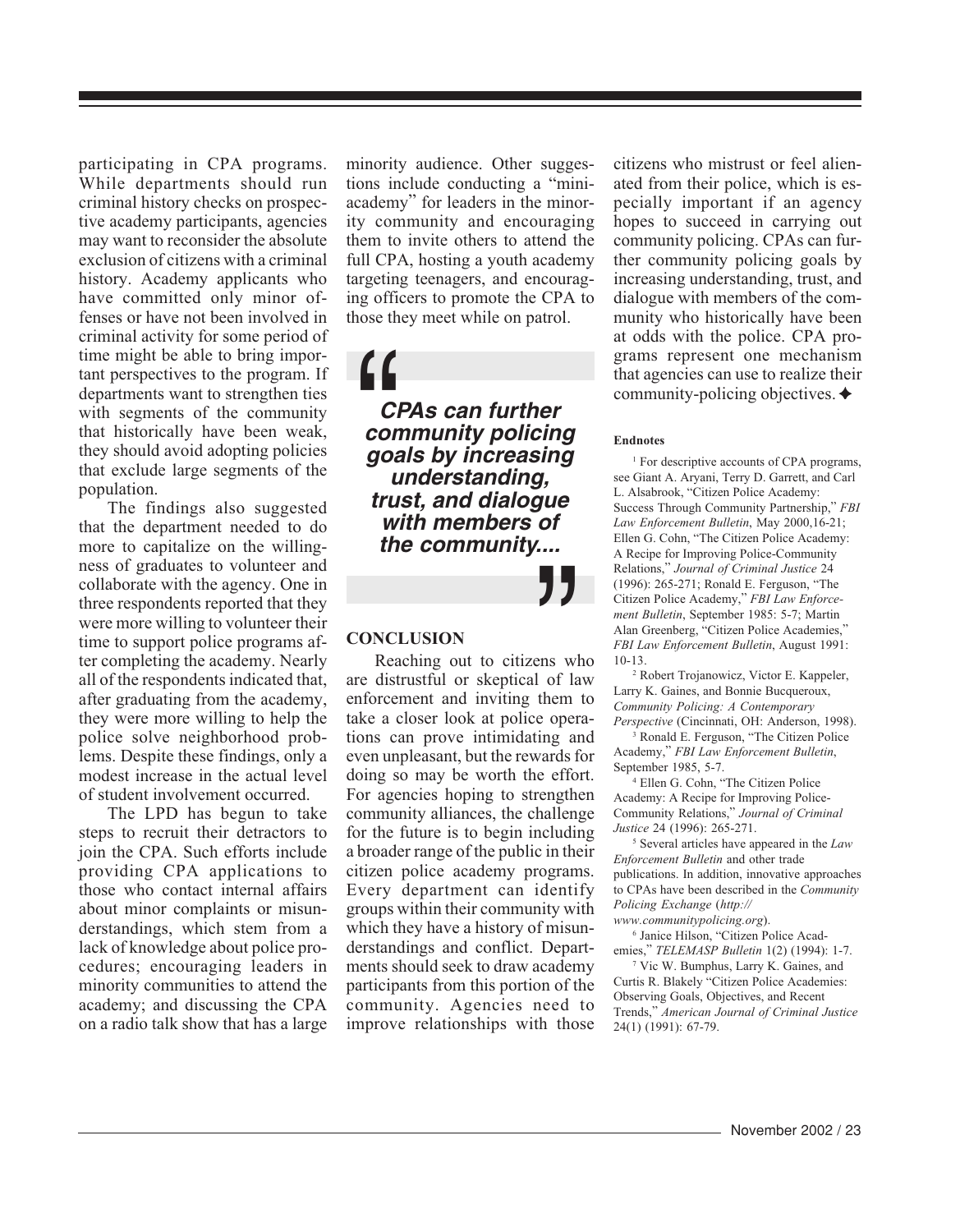Legal Digest



his is the second of a twopart article<sup>1</sup> examining law enforcement policies and This is the second of a two-<br>part article<sup>1</sup> examining law<br>enforcement policies and<br>training regarding the use of force. The first part provided an overview of constitutional constraints on the use of force by law enforcement and addressed the inherent hesitation of police officers to use significant levels of force. The law requires law enforcement officers to be reasonable and provides that there cannot be bright-line rules—"mechanical applications" in the words of the Supreme Court<sup>2</sup>—regarding what level of force an officer may use. Practical considerations inform the law. The law, which reflects the

pragmatic factors, and the natural hesitation officers experience when using force suggest it is not prudent to use an escalating force continuum when training officers to use force in defense of life. Force continua perpetuate hesitation and exacerbate the natural reluctance of officers to apply significant force even when faced with a serious threat.

#### **The Primary Use-of-Force Training Focus**

When evaluating the reasonableness of force used by law enforcement, the Supreme Court said in *Graham v. Connor*<sup>3</sup> that "[t]he

test of reasonableness under the Fourth Amendment is not capable of precise definition or mechanical application...; however, its proper application requires careful attention to the facts and circumstances of each particular case, including...whether the suspect poses an immediate threat to the safety of the officers or others and whether he is actively resisting arrest or attempting to evade arrest by flight."<sup>4</sup> The Court thus observes that use of force by law enforcement officers<sup>5</sup> can arise from two circumstances:<sup>6</sup> 1) in response to an imminent threat of harm from a subject or 2) to effect the seizure of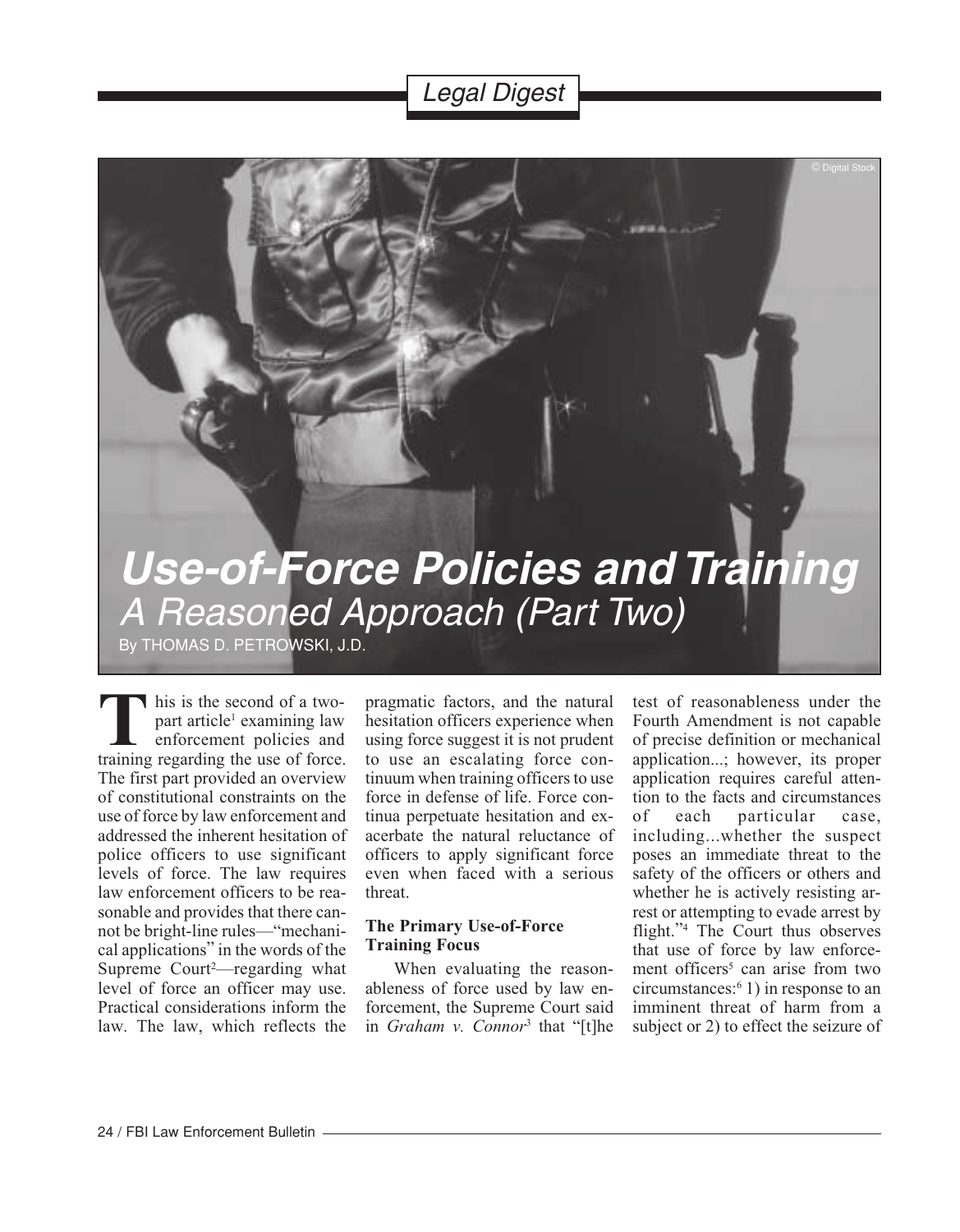a *nonthreatening* subject who is resisting or attempting to escape.

Use-of-force trainers must define a training focus that addresses both distinct situations. Using force to defend against serious assaults is a priority because of the gravity of the encounter; using force to make arrests—where there is no immediate threat to the arresting officer or others—is a significant training concern because this use of force is far more common than using force in defense of life.<sup>7</sup> The dilemma facing use-of-force trainers is how to prepare officers to use reasonable force in both situations—using adequate force without hesitation in defense of life but never using excessive force to make an arrest of a nonthreatening subject. The answer is to train officers to understand when they face an imminent threat. The ability to assess a threat will prompt officers to use necessary force in a timely manner when they are about to be assaulted and discourage unnecessary force when seizing an uncooperative, but nonthreatening, subject.

#### **Threat Assessment**

The cornerstone of use-of-force training should be threat assessment. The essence of the reasonableness inquiry in defense-of-life cases is whether the officer who used force reasonably perceived a threat.<sup>8</sup> That is, whenever law enforcement officers use force, the legal evaluation will focus on whether they reasonably perceived a threat at the time they used force and whether the force used was a response that an objectively reasonable law enforcement officer might

### $\epsilon$

**The cornerstone of use-of-force training should be threat assessment.**

## "



Special Agent Petrowski is a legal instructor at the FBI Academy.

have selected. Thus, the most important use-of-force attribute any law enforcement officer can develop is the ability to recognize a threat. The goal of this training is to enable officers to recognize an imminent threat and reasonably respond in a timely manner.<sup>9</sup>

A threat is a capability to do harm joined by hostile intent.<sup>10</sup> Both elements must be present for an individual to present a threat. Training should emphasize indicators of hostile intent and indicators of a capability (i.e., what subject conduct represents a threat). $^{11}$ Threat factors can be categorized as an indicator of either a capability or intent. Intent of a subject is the more critical consideration, but recognizing and articulating the intent of someone, particularly prior to an actual assault, often is very difficult. Examples of indicators of intent include aggressive verbal and nonverbal communications, coupled with noncompliance with clear verbal commands of an officer.12 Capability indicators are easier to recognize because they are

more tangible. For example, possession of, or access to, a weapon (including an officer's weapon), a demonstrated combat ability or skill, size or fitness, or multiple subjects clearly indicate a capability to harm. Training to focus on cues of the subject that indicate a capability to harm, and understanding the logical inferences of those cues, is paramount.

For example, in training to assess a deadly threat, the FBI provides four categories of a deadly threat which are taught in conjunction with its deadly force policy.13 If an agent has probable cause to believe any of the four examples exist and the subject poses a threat of serious physical injury, then deadly force may be permissible under the policy. The four examples of a deadly threat are as follows:

> 1) The subject possesses a weapon, or is attempting to gain access to a weapon, under circumstances indicating an intention to use it against the agent or others.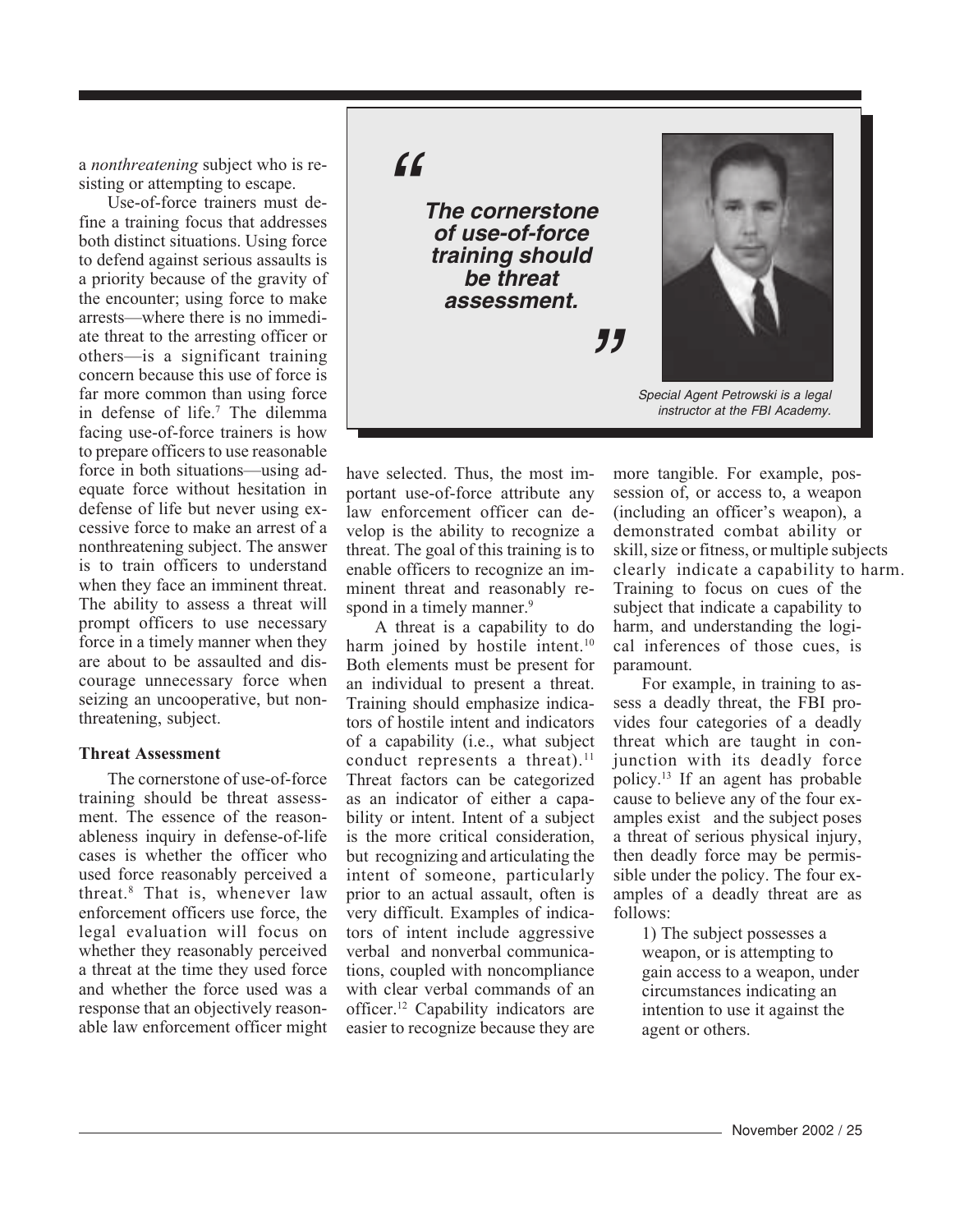2) The subject is armed and running to gain the tactical advantage of cover.

3) A subject with the capability of inflicting death or serious physical injury, or otherwise incapacitating agents, without a deadly weapon, is demonstrating an intention to do so.

4) The subject is attempting to escape the vicinity of a violent confrontation in which he or she inflicted or attempted the infliction of death or serious physical injury.

Not only is intent difficult to determine before an actual attack, but it is also a natural human reaction to hesitate—subconsciously hoping the assault does not manifest.14 This is why the common practice is to wait until a threat manifests—making the threat obvious—even though this places the victim officer in avoidable peril.<sup>15</sup>

Focusing use-of-force training on threat assessment prepares officers to make reasonable use-offorce decisions when confronted with a threat or when apprehending a nonthreatening subject. When officers thoroughly understand threat assessment, they recognize the existence and nature of a threat. When there is no immediate threat, officers have time to consider less intrusive means of effecting the arrest. However, if a threat exists, the officer immediately can address it without the delay caused by natural hesitation or a continuum. A reasonable response to a violent assault is to initially consider whether deadly force is necessary. If it is not,

the officer can select a suitable nondeadly option. If deadly force *is* necessary, there rarely is time to consider another option—which is exactly the problem with the conventional force continuum. Only when deadly force is *not* necessary is an officer likely to have the luxury of a moment to consider a nondeadly force option. While the typical force continuum can be applied to seizures of individuals who do not pose a significant threat and the "reverse" continuum (considering deadly force first) is appropriate



for confronting threats, both responses (in a much simpler format) are the result of the threat assessment-based training model, which will naturally cause some hesitation in using force to seize nonthreatening subjects—where it should be.

#### **Threats of Attack Versus Actual Attacks**

Use-of-force training should focus on the assessment of threat so officers can react to the *threat* of attack and not the *actual* attack. If a subject to be arrested has not threatened anyone, the arresting officers initially can apply little or no force and then escalate their response as needed. But, once a subject poses a threat, it is critical to respond to that threat *before* it manifests into an assault.

Use-of-force training should prepare officers to respond to a threat before the assault occurs, enabling them to determine when they have probable cause to believe a threat exists without waiting until the actual assault is in progress. When the subject of the officer's force already is assaulting the officer or another, the threat assessment is simple. However, the law, and any rational department policy, does not require an officer to wait to act until an actual assault occurs.

The quintessential practical consideration in use of force by an officer is to respond to the *threat* of violence and not to the *actual* violence itself.16 While understanding that someone poses a threat during an assault is certainly easier, assuming the officer still is capable of doing so, the resulting tactical disadvantages greatly outweigh the purpose of "strike only after being struck" teachings.

Generally, if an officer responds to an actual assault, there has been an unnecessary delay in that response.17 The law recognizes this fundamental principle. Examples of courts recognizing this issue are found in cases of police officers reasonably using deadly force against unarmed subjects who the officer reasonably believed to be armed.18 For example, in *Anderson v. Russell*, <sup>19</sup> the Fourth Circuit Court of Appeals found reasonable an officer's (Russell) use of deadly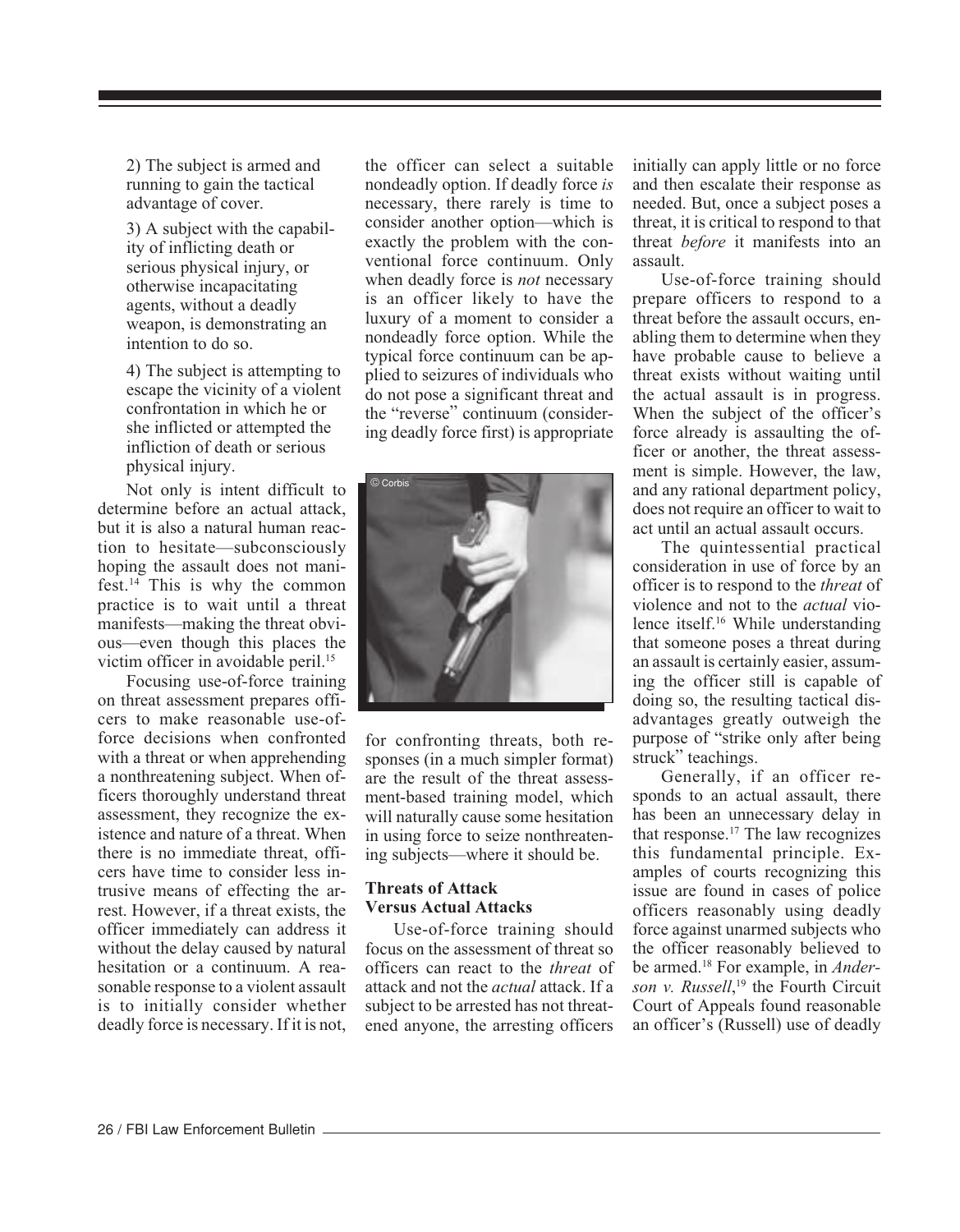force against an unarmed man (Anderson) who the officer believed was reaching for a weapon. The court noted:

> "The evidence establishes that immediately before Russell fired, Anderson was reaching toward what Russell believed to be a gun. Any reasonable officer in Russell's position would have imminently feared for his safety and the safety of others. This circuit has consistently held that an officer does not have to wait until a gun is pointed at the officer before the officer is entitled to take action... [a]ccordingly, because Russell had sound reason to believe that Anderson was armed, *Russell acted reasonably by firing on Anderson as a protective measure before directly observing a deadly weapon.*" 20

The Fourth Circuit also addressed this issue in *McLenagan v. Karnes*, <sup>21</sup> holding that an officer was entitled to use deadly force when he had reason to believe that the suspect was armed. The court reemphasized this in *Elliot v. Leavitt,*<sup>22</sup> stating: "[t]he critical point, however, is precisely that [the subject] was 'threatening,' threatening the lives of [the officers]. The Fourth Amendment does not require police officers to wait until a suspect shoots to confirm that a serious threat of harm exists."<sup>23</sup>

The notion that threats should be addressed before a suspect acts is not limited to deadly force situations; it applies to any use of force. In *Wardlaw v. Pickett*, 24

Pickett (a U.S. Marshal) was removing an individual from a courthouse. Mr. Wardlaw (a friend of the individual being removed) ran up to Pickett yelling at him to leave his friend alone. As Wardlaw closed on Pickett, and before actually assaulting him, "Pickett turned and punched the approaching

### **Use-of-force training should prepare officers to respond to a threat before the assault occurs.** "

Wardlaw once in the jaw and two or three times in the chest."25 In finding Pickett's actions reasonable, the court noted: d two on<br>In find<br>able, the<br>ned

"[W]hen Wardlaw rushed down the stairs toward them, Pickett...[was] in a vulnerable position, caught in a stairwell and moving an uncooperative individual. Wardlaw admits that he shouted at the deputies as he approached them, thus, again reasonably, *raising a fear that he was about to attack*. Furthermore, as Wardlaw acknowledges, Pickett hit him no more than three or four times, all in rapid succession. Once Wardlaw sat down on the stairs, and it became apparent that he was not going to attack, Pickett did not hit him.... We believe that no reasonable jury could find that Pickett's use of force was

so excessive that no reasonable officer could have believed it to be lawful."<sup>26</sup>

This case illustrates an example of a reasonable response to the threat of assault without waiting for the actual assault to commence. Note that the court also took notice of the fact that Pickett ceased his use of force as soon as "it became apparent that he [Wardlaw] was not going to attack." The court found the use-of-force decision reasonable based on the presence, or absence, of a threat.

In *Prymer v. Ogden*, <sup>27</sup> a police officer (Ogden) had arrested and handcuffed Prymer. As Ogden was walking with Prymer to the police transport vehicle, Prymer made a gurgling noise in his throat as if he were going to spit on Ogden. Ogden "struck Mr. Prymer in the forehead with a straight-arm stun technique to redirect Mr. Prymer's head."<sup>28</sup> In finding Ogden's response to the threat of being spat on reasonable, the court commented that "Mr. Prymer was preparing to spit on Officer Ogden and that the openhanded stun technique was a reasonable response *to prevent Mr. Prymer's actions*."<sup>29</sup>

#### **Reasonable Force Is Always Preemptive**

In use-of-force training, the concept of striking after the threat is realized but before the assault commences often is referred to as preemptive force. This incorrectly suggests that using force after the assault commences is not preemptive. Actually, any legal use of force is preemptive in nature, regardless of whether the assault has started.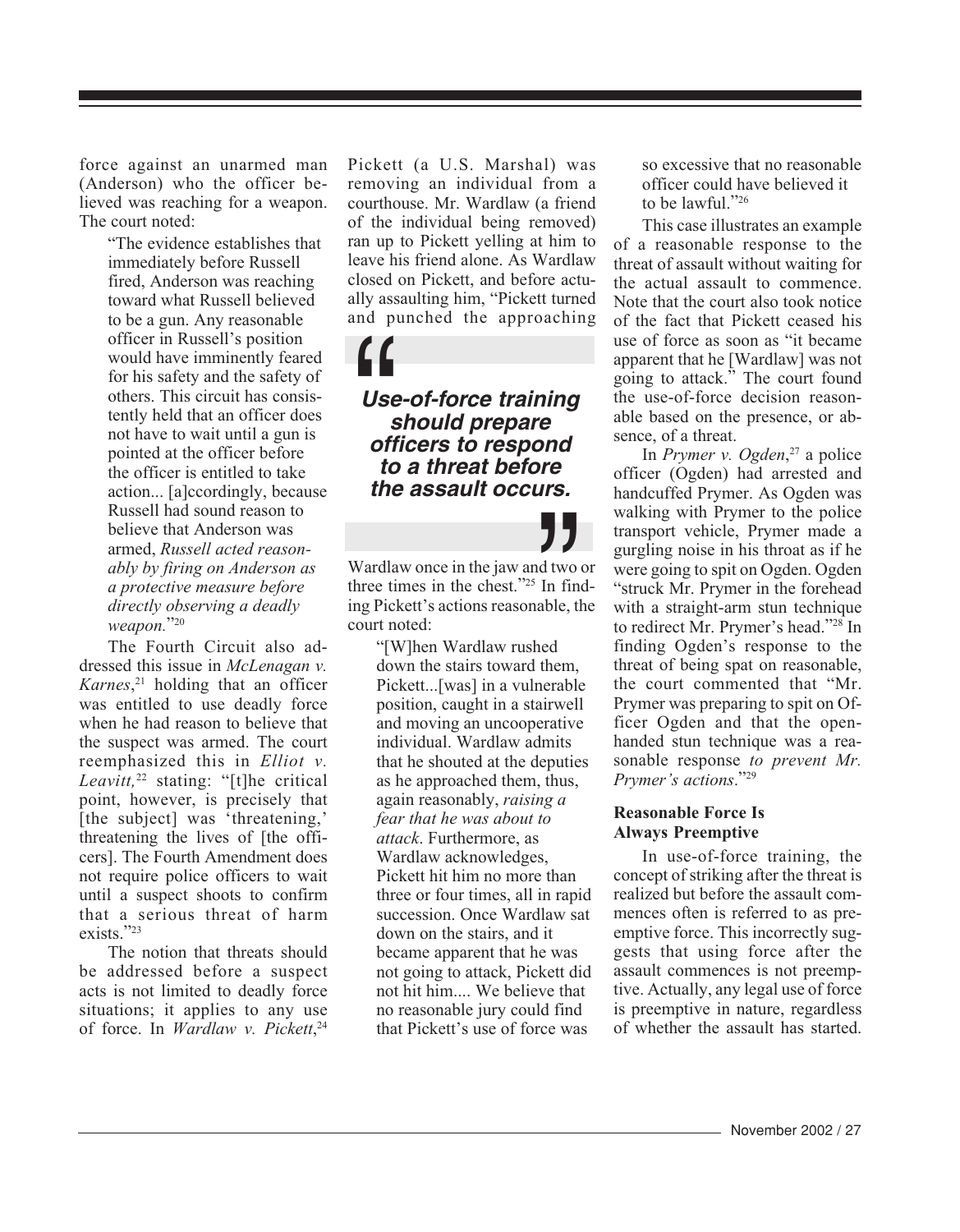Force lawfully used is employed to prevent—that is, preempt—future harm; it is never to punish.

Once an individual has commenced an assault, force used against that subject is not to address the previous assault, but to prevent future assaults. The assessment of threat is just easier once the assault occurs. Except for force included in court noted: a criminal sentence, constitutionally permissive force always is preemptive in nature. Sound use-offorce training should refrain from characterizing preassault responses as "preemptive" because it suggests a legal distinction between preassault and postassault uses of force. There is no such distinction. It is either justified (i.e., the threat has reasonably been perceived) or it is not.

#### **Action Versus Reaction**

Training to respond to threats lets officers act, not react. This is critcal because there are inherent limitations on a person's ability to assess and respond to perceived threats. An individual's reaction always is slower than the action that prompted the response. This is commonly referred to as the reactionary gap.30 Action always beats reaction, making it even more critical to respond to the threat of violence, and not to the actual violence itself. In any violent encounter, one party takes advantage of the reactionary gap; the other must react and be at a significant disadvantage. When possible, officers must be on the "action" side of the action/reaction model.

In *Montoute v. Carr*, <sup>31</sup> the Court of Appeals for the 11th Circuit Court addressed the reactionary gap and the concept that an officer must react to a threat before it manifests into an assault. In *Montoute*, a police officer was chasing a subject armed with a sawed-off shotgun. The officer eventually shot the subject in the back after verbal commands to stop went unheeded. The

> "[although the subject] never turned to face [the pursuing officer] and never actually pointed the sawed-off shotgun at anyone.... There was nothing to prevent him from doing either, or both, in a split second. At least where orders to drop the weapon have gone unheeded, an officer is not required to wait until an armed and dangerous felon has drawn a bead on the officer or others before using deadly force."<sup>32</sup>

**The determination of what force is reasonable is based on the unique, practical considerations facing the officer.** "

Hesitation, resulting in a delay of only fractions of a second, puts an officer at great risk, particularly when coupled with the unavoidable psychophysiological delay associated with reacting to a subject's action. Training to respond to preassault threats, as the officer did in *Montoute*, places officers in a position to act and the subject a delay<br>
nd, puts<br>
icularly<br>
navoid-<br>
elay asin the disadvantageous position of reacting.

#### **Reducing Incidents of Unreasonable Force**

Threat assessment training will reduce incidents of unreasonable force. Courts look for the presence of a threat or attempt to escape in evaluating use of force by law enforcement. If courts find the force to be unreasonable, it is typically because there was no threat or escape attempt. For example, in *Lee v. Ferraro*, <sup>33</sup> an officer allegedly slammed an arrestee's head into the trunk of her car after arresting and handcuffing her. The court found:

"...there is absolutely no evidence indicating that [the arrestee] posed any threat to the arresting officer or to anyone else. Similarly, ...there is no indication that [the arrestee] actively resisted or attempted to flee.... We can discern no reason, let alone any legitimate law enforcement need, for [the officer] to have led [the arrestee] to the back of her car and slammed her head against the trunk *after* she was arrested and secured in handcuffs. At this point, [the arrestee] clearly posed no threat at all to the officer or to anyone else and no risk of flight. Under all of the factors set forth in the governing case law, the facts...plainly show that the force used by [the officer] *after* effecting [the] arrest was unnecessary and disproportionate."<sup>34</sup>

This case illustrates the chief use-of-force concern of the law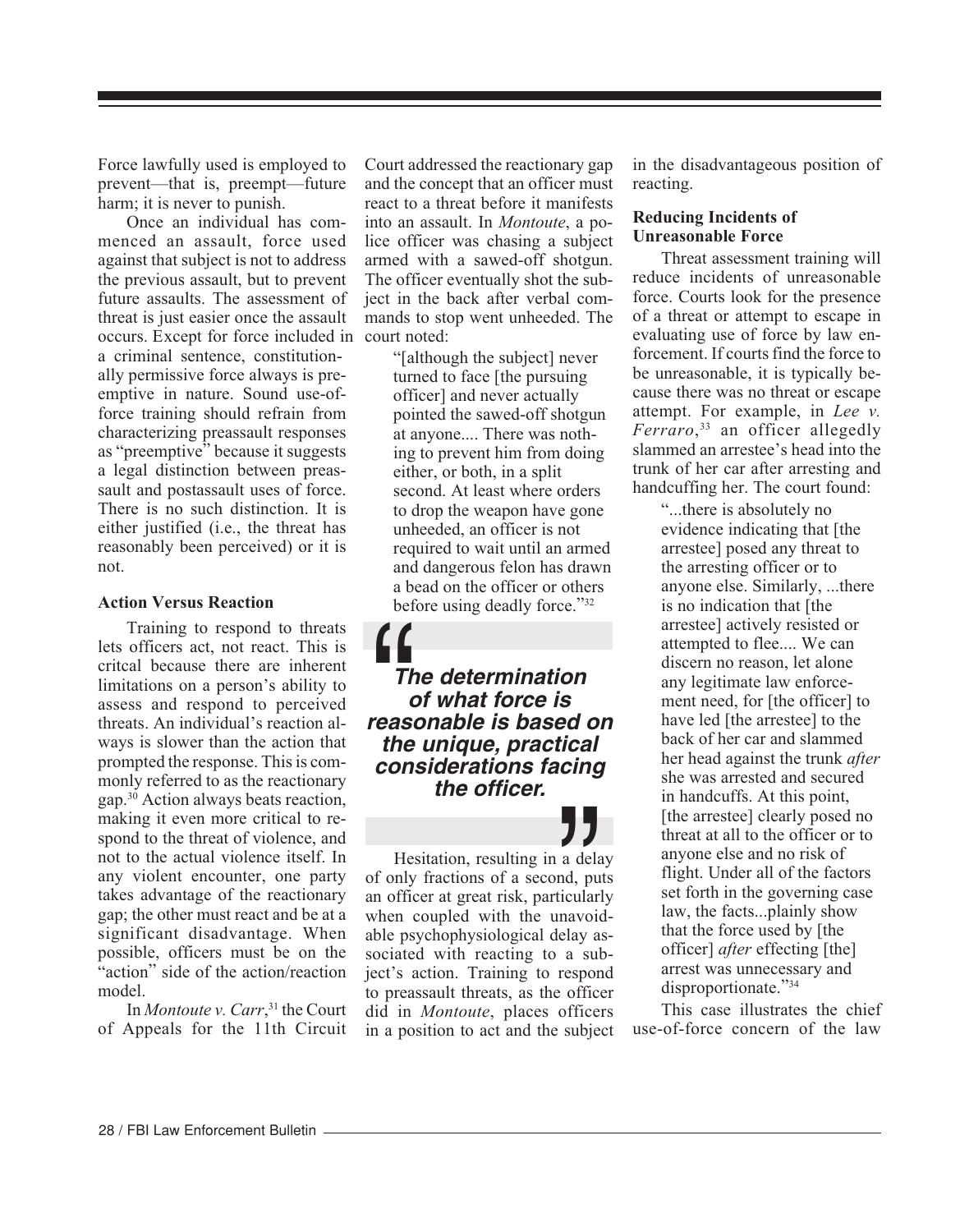enforcement manager: a postarrest, postthreat use of force. It typically occurs after a high-stress interaction between the arresting officer and the subject, such as a highspeed chase or assault by the subject. Such uses of force are punitive in nature, and, while there may be extreme provocation, such force used in the absence of a threat or escape attempt *never* will be constitutionally reasonable.

The training model based on threat assessment teaches officers to instinctively associate use of force with a threat. It conditions officers to respond to a threat with appropriate force and immediately cease all force options once an arrest is effected and there is no threat.<sup>35</sup> This method underscores the inviolate rule that, regardless of any provocation, once a seizure has been made and the threat ceases, so must any use of force.

The response of many departments (particularly after well-publicized incidents) is to implement across-the-board restrictions on all uses of force and to emphasize an escalating force continuum. However, denying officers lawful and necessary force options is not the appropriate method to reduce uses of excessive force. Proper training in threat assessment is the answer; training should condition officers to associate force with a threat and associate discontinuing force with the termination of a threat.

#### **A Reasoned Use-of-Force Policy**

A sound use-of-force policy should explain its purpose and philosophy. The policy should emphasize reasonableness as its coreboth in the perception of a threat or escape attempt and the application of force. The adoption of any mechanical rules regarding the application of force must be avoided because each circumstance is unique and reasonableness is based on the totality of the circumstances. The policy should address the two justifications for using force: a threat to officers or others or to effect seizures of nonthreatening subjects.



Specific quotes from *Graham*<sup>36</sup> and any relevant state law<sup>37</sup> also should be included. It is imperative that departments identify considerations in determining reasonableness and include examples of what constitutes a threat. A policy should include a discussion of deadly force and nondeadly force applications<sup>38</sup> through a random presentation of force options (not as a continuum). It also should include the requirement to seek medical attention if the force used has resulted in any injury to the subject, $39$  as well as administrative reporting requirements regarding use-of-force incidents. The cornerstone of the policy should be threat assessment, not an escalating approach or a force continuum. Escalating responses should be encouraged when making seizures of individuals assessed to be nonthreatening but never must be the foundation of a force policy.

#### **Conclusion**

The U.S. Constitution prohibits law enforcement officers from using unreasonable force. The determination of what force is reasonable is based on the unique, practical considerations facing the officer. "Reasonableness" is a concept not capable of precise definition. Like obscenity, it is difficult to legally define but will be known when seen.<sup>40</sup> Force can be lawfully used by law enforcement officers either in response to a threat or to effect the seizure of a nonthreatening subject. Officer response to these two justifications can be very different; training and policies should emphasize this distinction.

When law enforcement officers use force, the ultimate legal questions are: 1) why the officers perceived the subject of their force to be either a threat or to otherwise hinder the seizure in a nonthreatening manner; and 2) whether that perception and the response were objectively reasonable.

Policy makers and trainers must focus on core use-of-force principles:

- Hesitation in using force is natural and inevitable. Policies and training must focus on overcoming hesitation, not encouraging it.
- There never can be bright-line rules. Every use-of-force situation is unique.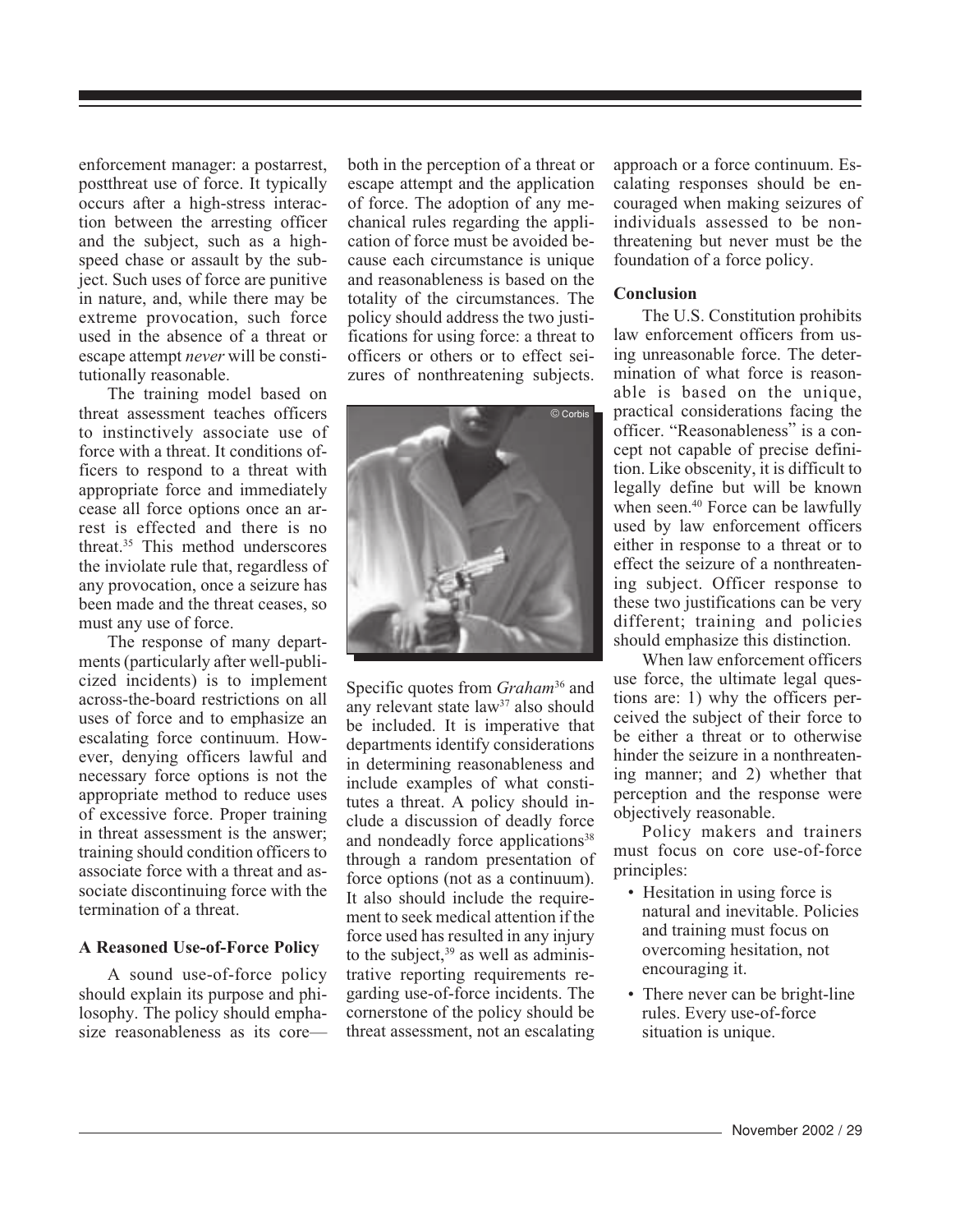- The cornerstone of use-offorce training must be threat assessment.
- Officers must be trained to respond to the *threat* of violence and not to the *actual* violence itself.
- Use-of-force responses to the two force justifications are very different. Where there is a threat, officers must be trained to not hesitate and must be able to deploy reasonable force quickly. When seizing a nonthreatening subject, officers often can use force in an escalating manner and attempt less intrusive force options.

Using force in an escalating manner must be a secondary consideration. Because arrests of nonthreatening subjects are more common, some departments make the escalating approach the foundation of their use-of-force policies and training in order to prevent the excessive use force. This exacerbates the natural hesitation officers experience and leaves officers less prepared to respond to a threat. The focus of policy and training first and foremost must be the determination of whether someone poses a threat. Use-of-force training based on threat assessment will result in an escalating approach when it is appropriate and a timely response when it is not. If used effectively, this approach will train officers to immediately cease application of force once a threat is no longer present and eliminate postarrest punitive force. It is clear, in both the law and in practice, that the proper approach to the use of force is not all-encompassing restrictions on force or using the escalating force continua as the primary response. Such dangerous policies place officers at significant and avoidable risk. As the Fourth Circuit Court of Appeals said in *Elliot*: "The Constitution simply does not require police to gamble with their lives in the face of a serious threat of harm"<sup>41</sup> neither should thier departments.

#### **Endnotes**

<sup>1</sup> Thomas D. Petrowski, "Use-of-Force Policies and Training: A Reasoned Approach," *FBI Law Enforcement Bulletin*, October 2002, 25-32 (hereafter "Part One").

<sup>2</sup> *Graham v. Connor*, 490 U.S. 386, 396 (1989).

3 *Id.* at 396.

<sup>4</sup> *Graham* at 396.

5 All law enforcement seizures inherently involve some use or threat of force. Even handcuffing a compliant subject constitutes a level of force. The Supreme Court said in *Graham* at 396: "Our Fourth Amendment jurisprudence has long recognized that the right to make an arrest or investigatory stop necessarily carries with it the right to use some degree of physical coercion or threat thereof to effect it." This article focuses on force used to respond to subject resistance—either a threatening or nonthreatening hindrance to a seizure.

6 The critical distinction between the two justifications is the presence of a threat of harm to the arresting officers or others. A subject who is escaping poses different tactical considerations than an individual simply resisting. However, in terms of preparing an officer to make such a seizure, the significant consideration is that there is no imminent threat to the officers, which may allow time for an escalating approach and possible attempt at lesser force options. Obviously, a subject can be a threat to the officers or others while escaping or resisting in which case force, up to and including deadly force, would be applied to interdict the threat. See *infra*, notes 8 and 12.

7 See U.S. Department of Justice, Office of Justice Programs, *Use of Force By Police, Overview of National and Local Data*, (1999). This report notes at page vii of the Executive Summary:

In 7,512 adult custod[ial] arrests...fewer than one out of five arrests involved police use of physical force (defined as use of any weapon, use of any weaponless tactic, or use of severe restraints)...Also known with substantial confidence is that police use of force typically occurs at the lower end of the force spectrum, involving grabbing, pushing, or shoving. In the study focusing on 7,512 adult custody arrests, for instance, about 80 percent of arrests in which police used force involved use of weaponless tactics. Grabbing was the tactic used about half the time. About 2.1 percent of all arrests involved use of weapons by police. Chemical agents, such as pepper spray, were the weapons most frequently used (1.2 percent of all arrests), with firearms least often used (0.2 percent).

8 The Supreme Court made clear in *Graham* that the conclusive legal questions when law enforcement officers use force in self defense are: (i) why the officer perceived the subject of their force to be a threat or to otherwise hinder the seizure in a nonthreatening manner; and (ii) whether that perception, and the response, were objectively reasonable. Additionally, the Court also focused on the presence of a threat as the foundation of the use-of-force decision in its most significant opinion on the use of deadly force by law enforcement, *Tennessee v. Garner*, 105 S. Ct. 1694 (1985). The Court said at 1701: "Where the suspect poses no immediate *threat* to the officer and no *threat* to others, the harm resulting from failing to apprehend him does not justify the use of deadly force to do so.... Where the officer has probable cause to believe that the suspect poses a *threat* of serious physical harm, either to the officer or to others, it is not constitutionally unreasonable to prevent escape by using deadly force" (emphasis added).

When force is used to effect the seizure of a nonthreatening noncompliant subject, the inquiry also is focused on the officer's reasonableness in response to the conduct, albeit nonthreatening, of the subject.

The Supreme Court also has used the presence or absence of a threat as the determining issue in Eighth Amendment use-of-force cases. In *Hope v. Pelzer*, 122 S. Ct. 2508 (2002), at 2513, the Court affirmed the lower courts finding that "[using force] for a period of time that surpasses that *necessary to quell a threat* or restore order is a violation of the Eighth Amendment; and at 2519: [w]e find that [the use of force] for a period of time extending past that *required to address an immediate*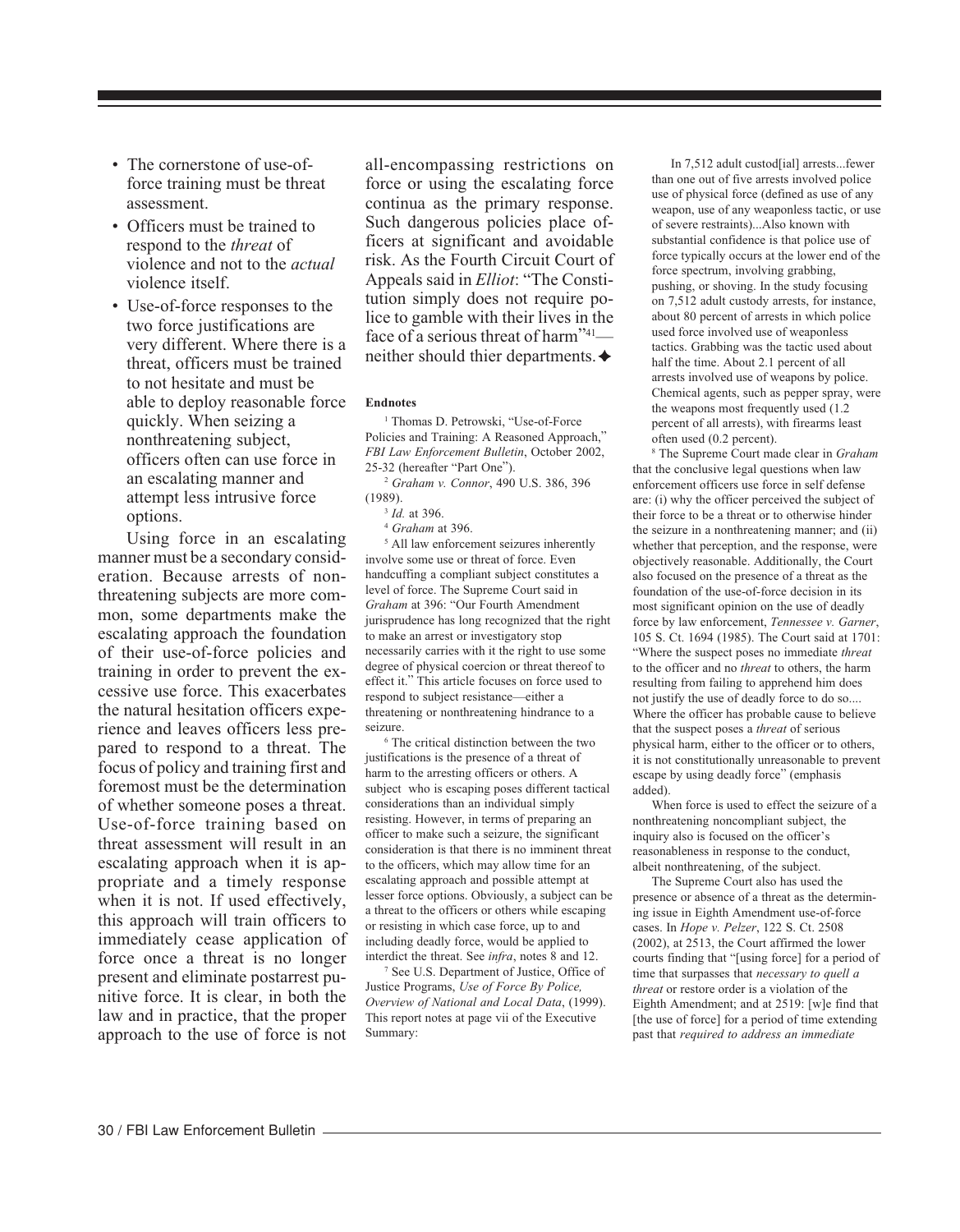*danger or threat* is a violation of the Eighth Amendment" (emphasis added). See also *Treats v. Morgan*, 8th Cir., 2002 WL 31055497, where the court noted: "[t]he law...does [not] justify punitive use of force on difficult inmates not posing a real threat to other persons.... A basis for an Eighth Amendment claim exists when...an officer uses pepper spray without warning on an inmate who...poses no threat."

<sup>9</sup>This training focus avoids unnecessarily going through a progressive series of options to experiment to find the least intrusive tool. See Part One, note 28.

<sup>10</sup> Some force trainers include "opportunity" as a third element to this formula. Opportunity is actually a component of the "capability" element, because an individual would not have the capability to imminently harm if the opportunity was not present.

<sup>11</sup> For an example of training to identify cues which indicate a threat, see generally Thomas Gillespie, Darrel Hart, and John Boren, *Police Use of Force, A Line Officer's Guide* (Shawnee Mission, KS: Varro Press, 1998).

<sup>12</sup> This was part of the rationale of the Supreme Court in noting in *Garner*, *supra* note 8, that law enforcement officers should give verbal warnings when feasible before using deadly force to prevent the escape of an unarmed dangerous subject. The Court said in *Garner* at 1701. "Where the officer has probable cause to believe that the suspect poses a threat of serious physical harm, either to the officer or to others, it is not constitutionally unreasonable to prevent escape by using deadly force. Thus, if the suspect threatens the officer with a weapon or there is probable cause to believe that he has committed a crime involving the infliction or threatened infliction of serious physical harm, deadly force may be used if necessary to prevent escape, and if, where feasible, some warning has been given."

But, when warnings are not feasible, they are not required, and no officer should delay in using necessary force. This issue was presented in *McLenagan v. Karnes,* 27 F.3d 1002 (4th Cir. 1994). The court noted at 1007: " For all [the officer] knew, the hesitation involved in giving a warning could readily cause such a warning to be his last. We decline, therefore, to fashion an inflexible rule that...an officer must always warn his suspect before firing particularly where, as here, such a warning might easily have cost the officer his life."

Unfortunately, some courts greatly exaggerate the constitutional duty to give such warnings even when the facts clearly indicate

no feasible way for such warnings to be given. See *Deorle v. Rutherford*, 242 F.3d 1119 (9th Cir. 2001) (Police officer should have given warnings before bean bag shooting of armed attacking subject 30 feet away), *Vaughn v. Cox*, 264 F.3d 1027 (11th Cir. 2001) (during high speed chase reaching 85 mph officer should have given verbal warnings before shooting from his cruiser into subject's vehicle), *Idaho v. Horiuchi*, 253 F.3d 359 (9th Cir. 2001) (FBI sniper deployed 200 yards in the woods from an armed subject should have given verbal warnings before shooting).

<sup>13</sup> See John C. Hall, "FBI Training on the New Federal Deadly Force Policy," *FBI Law Enforcement Bulletin*, April 1996, 25-32. It should be noted that state and local law enforcement agencies may have legal constraints more restrictive then the federal constitutional limits applicable to the FBI deadly force policy.

<sup>14</sup> See Part One, page 28.

<sup>15</sup> It should be noted that threat assessment based on intent and capability of a subject parallels use-of-force training for officers. The attributes use-of-force trainers instill in trainees are those that officers look for in subjects when assessing a threat. Any sound force training program should emphasize the mind-set of the officer ahead of the ability to apply force options. Bringing a proper mind-set to an encounter significantly supports both threat assessment and responding without hesitation.

<sup>16</sup> The strategy of addressing a threat before it manifests is fundamental to any violent encounter. This point often has been made since the terrorist attacks of September 11, 2001. For example, President Bush, in his commencement speech to West Point on June 1, 2002, remarked that "[w]e must take the battle to the enemy, disrupt his plans, and confront the worse threats before they emerge...the only path to safety is the path of action... [i]f we wait for threats to fully materialize, we will have waited too long...the war on terror will not be won on the defensive." Mike Allen and Karen DeYoung, *The Washington Post*, June 2, 2002.

See also Col. Rex Applegate, *Kill or Get Killed* (Boulder, CO: Paladin Press, 1943), and its progeny. Applegate discusses this issue regarding law enforcement at 103: "A pure definition of 'defensive shooting' is 'fire returned by an individual after the enemy fires the first shot.' The individual is then considered to be shooting in defense of his life.... This often occurs in law enforcement, without any intent of the officer involved. In some cases, such instructions—that is, to shoot only when

shot at—actually have been issued to law enforcement officers in combating known desperate men. The result has been casualties among those who have faithfully followed them."

<sup>17</sup> Except for ambushes (see Part One, notes 13 and 23), assaults on law enforcement officers typically are prefaced by some interaction between the officer and the attacker.

<sup>18</sup> For examples of cases holding officer's use of deadly force to be reasonable see *Roy v. Lewiston*, 42 F.3d 691 (1st Cir. 1994) (police shot intoxicated man with two steak knives); *Salim v. Proulx*, 93 F. 3rd 86 (2nd Cir. 1996) (police shot juvenile who grabbed for officer's firearm); *Colston v. Barnhart*, 130 F.3d 96 (5th Cir. 1997) (police shot unarmed subject after he knocked them to the ground and moved in direction of police vehicle where shotgun was located); *Pena v. Leombruni*, 200 F.3d 1031 (7th Cir. 1999) (police officer shot man attacking with a concrete slab); *Monroe v. City of Phoeniz*, 248 F. 3d 851 (9th Cir. 2001) (officer shot unarmed man who attacked officer); *Wilson v. Meeks*, 52 F. 3d 1547 (10th Cir. 1995) (police shot man armed with empty handgun). For examples of qualified immunity being denied in the use of deadly force against an unarmed subject, see *Ludwig v. Anderson*, 54 F.3d 465 (8th Cir. 1995) (police shot emotionally disturbed man armed with a knife) and *Clem v. Corbeau*, 284 F.3d 543 (4th Cir. 2002) (police officer shot unarmed man who posed no threat).

<sup>19</sup> 247 F.3d 125 (4th Cir. 2001). See also *Thompson v. Hubbard*, 257 F.3d 896 (8th Cir. 2001) where the court noted at 899: "An officer is not constitutionally required to wait until he sets eyes upon the weapon before employing deadly force to protect himself against a fleeing suspect who turns and moves as though to draw a gun;" and the Court in *Ryder v. City of Topeka*, 814 F.2d 1412, (10th Cir.1987) at 1419, note 16, noting that "[t]here might be numerous situations that would justify a police officer's belief that a suspect was armed and that he posed an immediate threat to the officer, even though the suspect was not in fact armed. Certainly, whether a suspect is armed is a relevant factor in determining whether the suspect poses an immediate danger. A per se rule, however, that a police officer never may employ deadly force unless attacked by a suspect possessing a deadly weapon would place a police officer in a dangerous and unreasonable situation. Therefore, we conclude that whether a particular seizure is reasonable is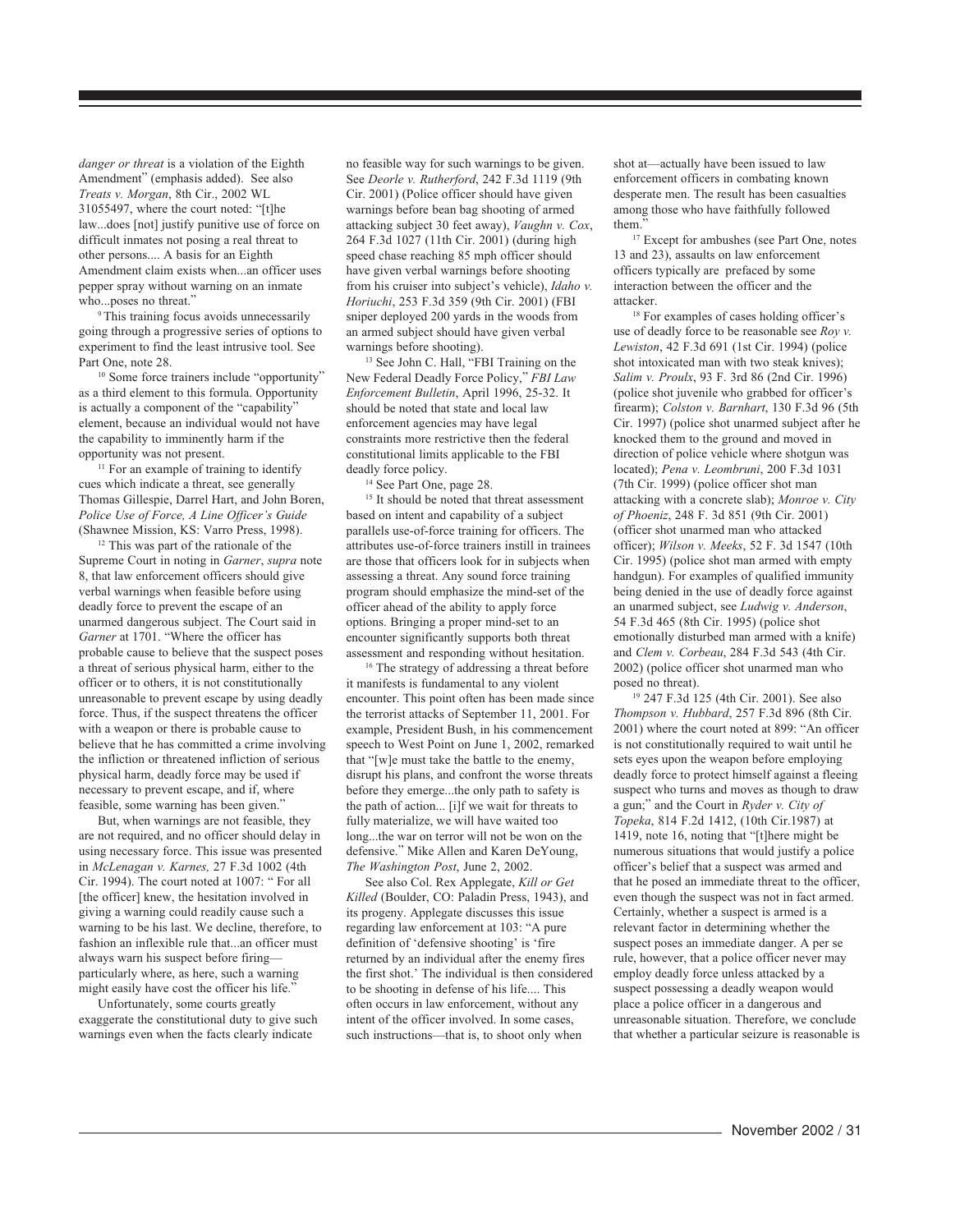dependent on the 'totality of the circumstances' and not simply on whether the suspect was actually armed."

<sup>20</sup> *Id.* at 131 (emphasis added).

<sup>21</sup> The court in *McLenagan* held at 1007: "We do not think it wise to require a police officer, in all instances, to actually detect the presence of an object in a suspect's hands before firing on him." See also Part One at pages 26-27.

<sup>22</sup> 99 F.3d 640 (4th Cir. 1996). In *Elliot*, two police officers arrested Mr. Elliot for drunk driving. They handcuffed him and placed him in a marked cruiser. While the police officers were standing outside the cruiser, Mr. Elliot produced a handgun (which the arresting officers missed during their search of him) and pointed it at them. After unheeded verbal commands by the officers, both officers fired at Mr. Elliot in the cruiser fatally wounding him. The court granted Summary Judgement for the officers notwithstanding plaintiff's arguments that the officers' conduct was unreasonable because: Elliot was drunk; they should have found the gun during their search; they fired too many rounds; they should have restrained Elliot more effectively; they should have used less intrusive means; and, they should have simply gotten out of the way.

- <sup>23</sup> *Id.* at 643.
- <sup>24</sup> 1 F.3d 1297 (D.C. Cir.1993).
- <sup>25</sup> *Id.* at 1300.
- <sup>26</sup> *Wardlaw* at 1204 (emphasis added).
- <sup>27</sup> 29 F.3d 1208 (7th Cir. 1994).
- <sup>28</sup> *Id.* at 1211.
- <sup>29</sup> *Prymer* at 1212 (emphasis added).

<sup>30</sup> See Bruce K. Siddle, *Sharpening the Warrior's Edge*, Chapter Four: *Survival Reaction Time*, PPCT Research Publications, Millstadt, IL, Fourth Edition, 2000.

<sup>31</sup> 114 F.3d 181 (11th Cir. 1997).

<sup>32</sup> *Id.* at 185.

<sup>33</sup> 284 F.3d 1188 (11th Cir. 2002).

<sup>34</sup> *Id.* at 1198. It should be noted that the court was reviewing this case to determine if it was appropriate to grant the arresting officer qualified immunity and therefore, assumed facts in a light most favorable to the arrestee. See also *U.S. v. Harris*, 293 F.3d 863, (5th Cir. 2002) (postarrest, postthreat use of force by police officer involving substantial provocation by arrestee/victim and ethic animus of arresting officer).

<sup>35</sup> Of course once an arrest is made, there still may be a threat issue. Examples include the *Elliot* and *Prymer* cases noted herein where both subjects were handcuffed and in custody when they posed a threat to the arresting officers.

<sup>36</sup> See Part One, note 6, for language in the *Graham* decision suitable for policy introduction. This language often also is used in jury instructions during excessive force litigation. See *Cox v. Treadway*, 75 F.3d 230 (6th Cir. 1996). The court upheld jury instructions that included specific *Graham* language, notwithstanding the plaintiff's characterization, and objection, of the language as inappropriate "Heat of Battle" instructions.

<sup>37</sup> For example, the following are Florida statutes relevant to the use of force by state and local law enforcement officers: § 776.05, law enforcement officers use of force in making an arrest; § 776.06, deadly force; and § 776.07, use of force to prevent escape.

<sup>38</sup> Departments should consider specifically addressing force options. For example, defining the use of an impact weapon as either deadly or nondeadly force or the use of a knife as an improvised weapon. See Steven Tarani, "Model Policy for Patrol Knives," *Law and Order*, January 2002. Mr. Tarani is a consultant to the FBI Defensive Tactics Program regarding edged and impact weapons.

<sup>39</sup> While a use of force may be reasonable, it may create a duty to provide the subject of that force medical treatment. Not providing access to that treatment may result in other constitutional issues. See *Gibson v. County of Washoe, Nevada*, 290 F.3d 1175 (9th Cir. 2002) (denial of Summary Judgement regarding defendant county's policy of delaying medical screening of combative inmates as it may pose a substantial risk of serious harm to detainees and whether county was aware of the risk). *Cf. Wilson v. Meeks*, 52 F.3d 1547, (10th Cir. 1995) (officers did not have duty to render medical attention to subject they had just shot).

<sup>40</sup> Supreme Court Justice Stewart said in his concurring opinion in *Jacobellis v. State of Ohio*, 84 S. Ct. 1676 (1964) regarding obscenity: "I shall not today attempt further to define the kinds of material I understand to be embraced within that shorthand description; and perhaps I could never succeed in intelligibly doing so. But I know it when I see it...." <sup>41</sup> *Elliott* at 641.

Law enforcement officers of other than federal jurisdiction who are interested in this article should consult their legal advisors. Some police procedures ruled permissible under federal constitutional law are of questionable legality under state law or are not permitted at all.

### **Wanted: Photographs**



**h P**alletin staff is **T**always on the lookout for dynamic, law enforcement-related photos for possible publication in the magazine. We are interested in photos that visually depict the many aspects of the law enforcement profession and illustrate the various tasks law enforcement personnel perform.

We can use either blackand-white glossy or color prints or slides, although we prefer prints (5x7 or 8x10). Appropriate credit will be given to contributing photographers when their work appears in the magazine. We suggest that you send duplicate, not original, prints as we do not accept responsibility for prints that may be damaged or lost. Send your photographs to:

> Art Director, *FBI Law Enforcement Bulletin*, FBI Academy, Madison Building, Room 209, Quantico, VA 22135.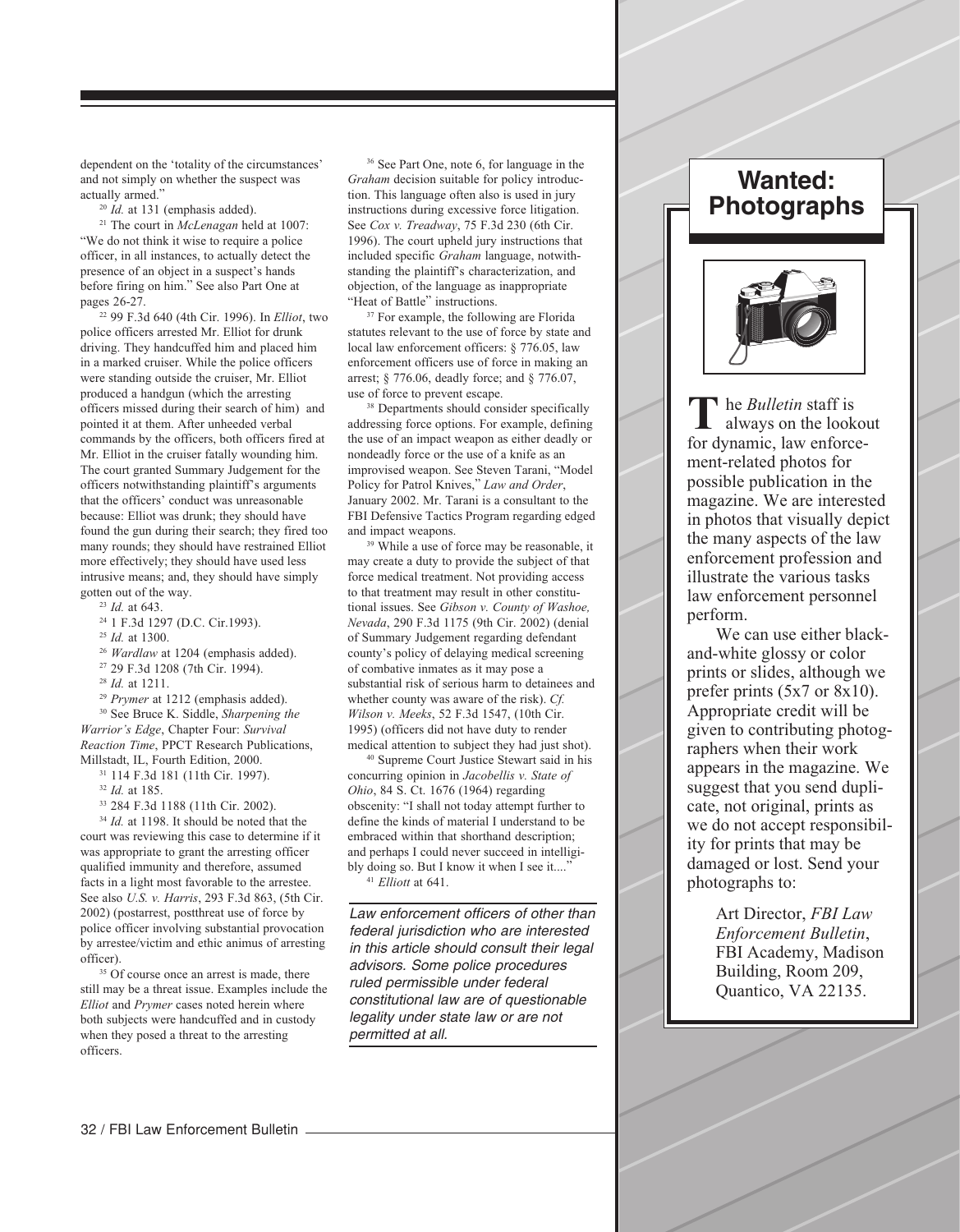# **The Bulletin Notes**

Law enforcement officers are challenged daily in the performance of their duties; they face each challenge freely and unselfishly while answering the call to duty. In certain instances, their actions warrant special attention from their respective departments. The Bulletin also wants to recognize those situations that transcend the normal rigors of the law enforcement profession.



Officer Junlakan



Officer Davis

Officers Prathet Junlakan and Jeff Davis of the Panama City, Florida, Police Department were on patrol when they observed a residential fire. As they approached the residence, they saw a person running out the door carrying a burning mattress. The person threw the mattress in the yard and ran back into the house. Officer Junlakan sprayed the mattress with a fire extinguisher. Officer Davis entered the home and encountered a large amount of smoke. He located the man who had just run inside, and he helped him outside to safety. Officer Davis went back inside the house and located the man's wife in a back bedroom. She was attempting to put out the fire, but

Officer Davis convinced her to leave with him. Then, Officer Junlakan entered the home and heard someone coughing. He located a 4-year-old boy alone in a bedroom, and he carried the child out of the house to safety. Officer Davis went back into the house with a fire extinguisher and put out the fire in the bedroom. The quick thinking and courageous actions of Officers Junlakan and Davis saved the lives of these three people.



Officer Howe

While off duty one afternoon at his parents' residence, Officer Steve Howe of the Trenton, Tennessee, Police Department heard a loud crash. An automobile accident had just occurred in front of the home. Officer Howe rushed to the car and found a young female who had been thrown approximately 40 feet from the vehicle. He checked the victim and found that she did not have a heartbeat nor was she breathing. Officer Howe administered CPR until the victim regained a heartbeat. The victim was unable to breath because her throat and lungs had filled with blood. Using a vacuum hose from another car, Officer Howe cleared the young woman's airway. She suffered two broken arms, two broken legs,

a broken back, and a concussion. Officer Howe's inventiveness and

fast actions throughout this incident prevented the young woman from choking to death.

Nominations for the **Bulletin Notes** should be based on either the rescue of one or more citizens or arrest(s) made at unusual risk to an officer's safety. Submissions should include a short write-up (maximum of 250 words), a separate photograph of each nominee, and a letter from the department's ranking officer endorsing the nomination. Submissions should be sent to the Editor, FBI Law Enforcement Bulletin, FBI Academy, Madison Building, Room 209, Quantico, VA 22135.